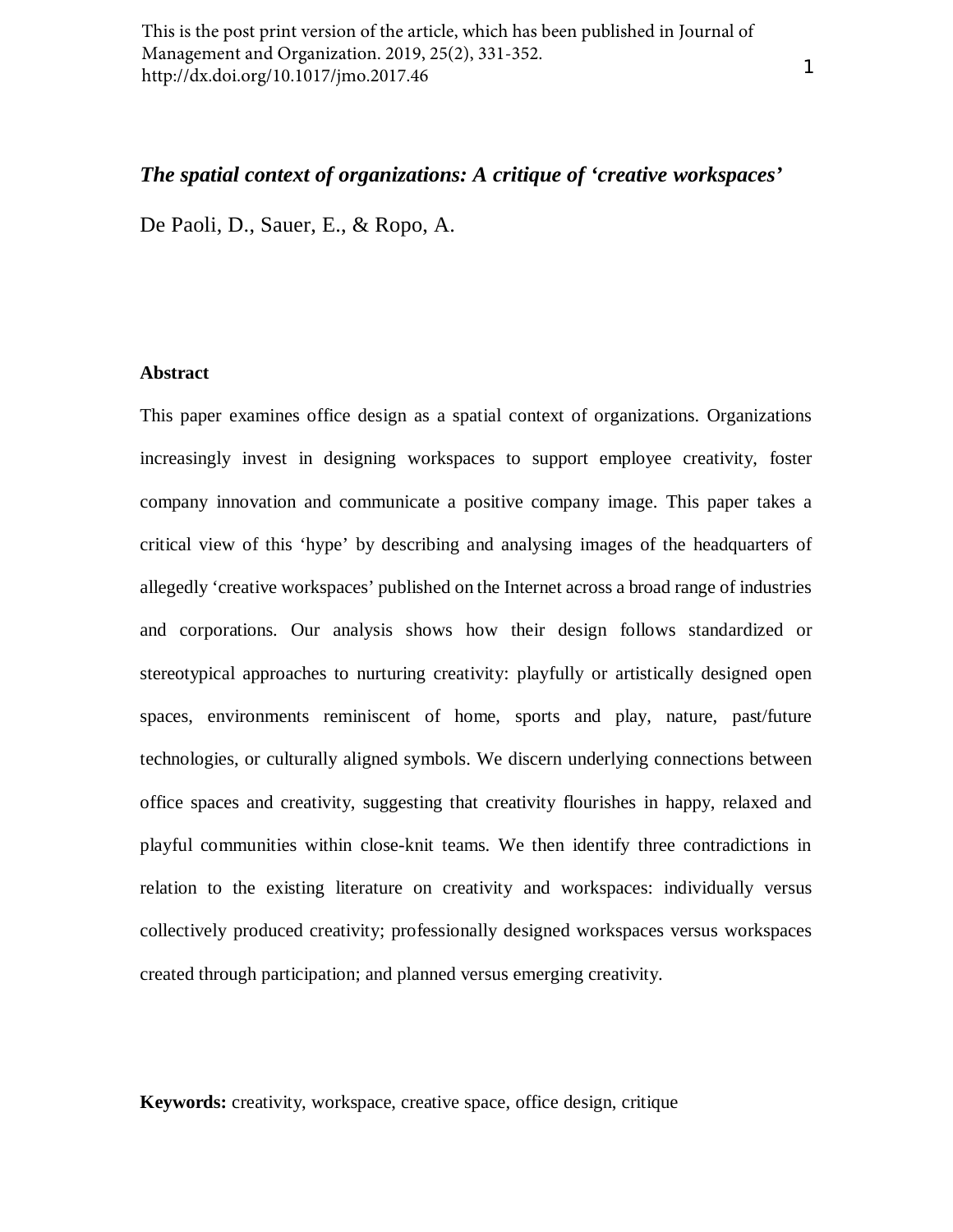## **INTRODUCTION: THE 'HYPE' OF CREATIVE WORKSPACES**

We live in an era where the primary asset of many organizations (Amabile, 1996), classes of people (Florida, 2002), industries (Caves, 2000; Hartley, 2004) and even economies (Howkins, 2001) is defined as creative, giving rise to categories such as 'creative classes', 'creative industries', 'creative economies' and 'creative workspaces'. During the past decade, there has been increasing interest in designing the spatial context of organizations to nurture creative processes at work. Organizations strive to make their workspaces more creative with the help of consultants, architects and designers. According to Dale and Burrell (2010), this is part of a common trend of companies seeking to reshape their workspaces to achieve organizational goals through spatial arrangements. Dale and Burrell (2010: 19) go as far as to refer to this as 'spatial manipulation', which, apart from economics, also touches upon core organizational issues such as change management, communication and creativity, identifying the organization and communal spaces supporting team work and cooperation. Building workspaces that foster creativity and innovation is now used for branding purposes to attract clients, but also to appeal to potential employees and eventually, to gain competitive advantage through the spatial context.

The initial studies on space and organizational creativity were quite general, attempting to make a link between creativity and the built environment (Lewis & Moultrie, 2005; Lindahl, 2004; McCoy, 2005) and claiming difficulty in terms of drawing any consistent conclusions. In the field of evidence-based architecture and evidence-based design (see Davis, Leach, & Clegg, 2011 for a review), the problem of drawing such conclusions is well recognized. In attempting to find which physical factors influence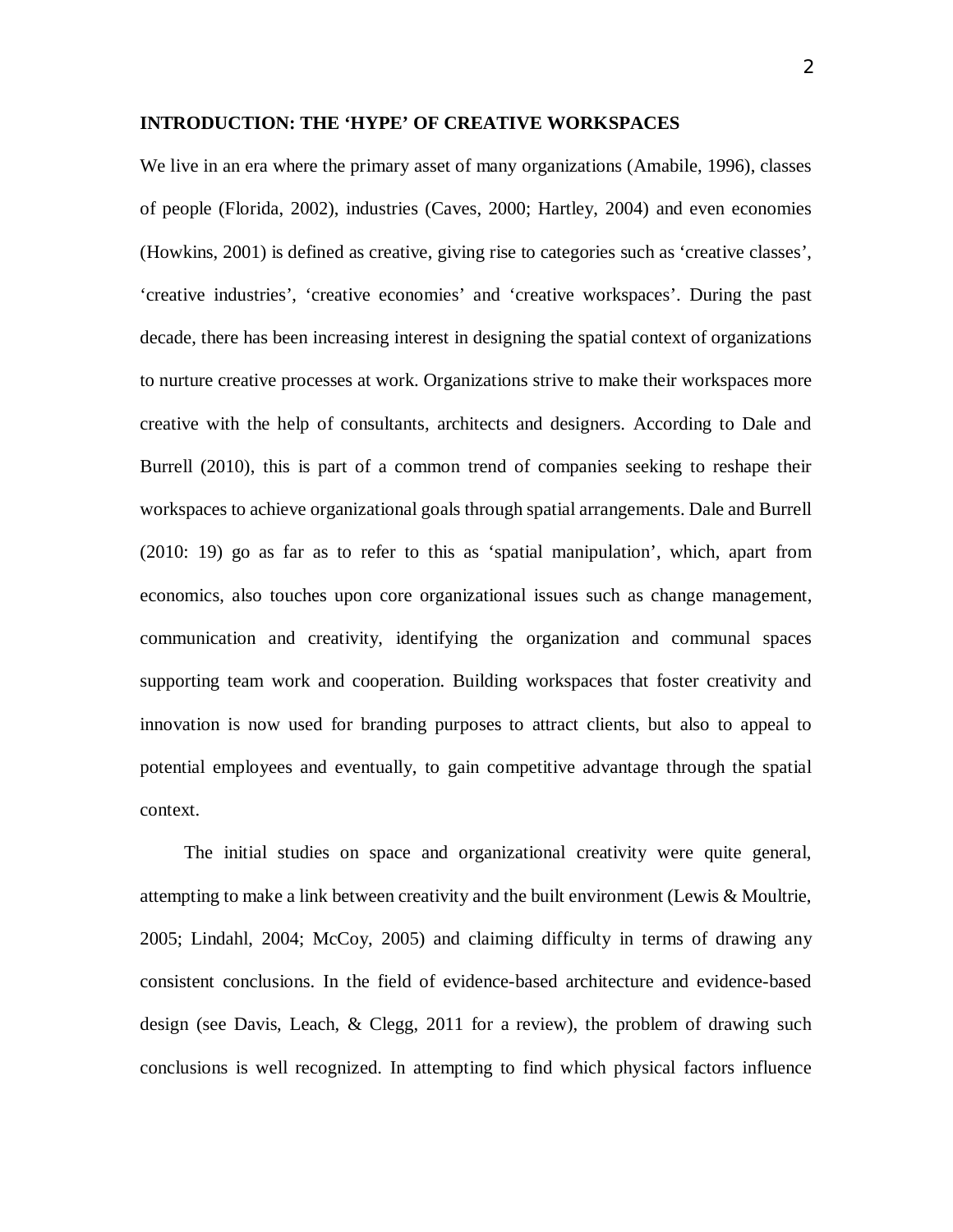organizational creativity, the importance of open workspaces is highlighted in some studies (Dul & Ceylan, 2011; Kristensen, 2004; Sailer, 2011), while others focus more on the use of visual models, creative tools and other material objects and artefacts influencing creativity (Carlsen, Clegg, & Gjersvik, 2012; Doorley & Witthoft, 2012). Finally, studies on creativity and workspaces suggest that office design may stimulate creativity indirectly, thus creating a favourable organizational culture (Haner, 2005; Kallio, Kallio, & Blomberg, 2015). These studies examined employees' or managers' perceptions of their creativity in the designed workspaces.

Descriptions of the designs of creative workspaces are scarce, except for articles in popular magazines highlighting companies because of their 'creative' office designs. On the Internet, many companies claim to have designed workspaces to enhance creativity. These corporations are in different fields, such as IT, law, advertising, software and games development, toys, beauty equipment and sports and beverages, just to mention a few. It seems that building 'creative workspaces' has become a hype – at least for companies that wish to be perceived as creative and innovative. The purpose of this article is to critically explore these 'creative workspaces' to better understand what kind of symbolism and themes they entail and to discern the underlying assumptions of how workspace designs and organizational creativity are connected.

The following research questions guide our analysis: First, what kind of visual and symbolic cues and designs do the 'creative workspaces' entail, and second, how are these spatial designs connected to organizational creativity?

The exploration of space and organizational creativity draws on the recently revived interest in the spatial aspects of organizational life (Clegg & Kornberger, 2006; Dale  $\&$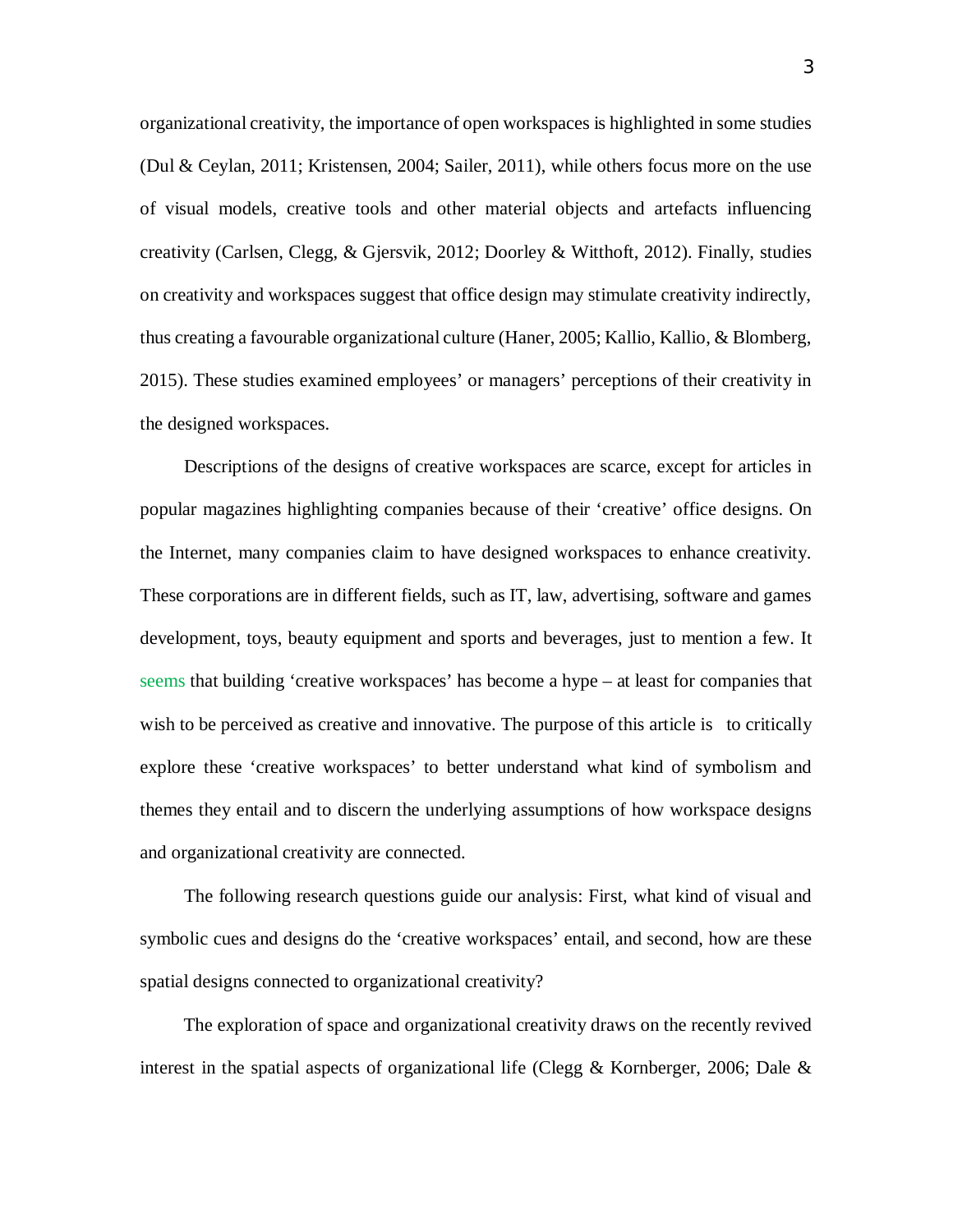Burrell, 2008; van Marrewijk & Yanow, 2010) and more broadly to a 'material turn' in organization studies (Barad, 2003; Carlile, Nicolini, Langley, & Tsoukas, 2013; Dale, 2005; Orlikowski, 2007). Dale and Burrell (2008: 9) note that 'in the recent years there has been a movement in the conscious design of workplaces to achieve certain values and business goals through the manipulation of space'. The study of physical space has a long and rich tradition in the field of organizational culture as an artefact (Gagliardi, 1990; Rafaeli & Vilnai-Yavetz, 2004; Vilnai-Yavetz, Rafaeli, & Schneider-Yaacov, 2005). Spaces have been found to influence and shape behaviour through the structural qualities of office space used instrumentally, but also through the symbolic and cultural aspects of artefacts (Rafaeli & Vilnai-Yavetz, 2004) and through people's subjective experiences of space (Ropo, Salovaara, Sauer, & De Paoli, 2015).

Our study proceeded inductively by starting with empirical observations on what were claimed to be 'creative workspaces' on the Internet, after which we descriptively analysed their symbolic and design elements. Our further analysis concerned what these designs would mean in relation to literature on space and organizational creativity, and what kinds of assumptions about space and organizational creativity the workspace arrangements might entail. We identified symbolic themes, such as home, sports and play, technology, nature, and symbolism, which were typically ingrained in the idea of a creative workspace. The themes were assumed to be connected to organizational creativity in different ways. Finally, we concluded to some contradictions on the assumptions on space and organizational creativity in relation to the current literature.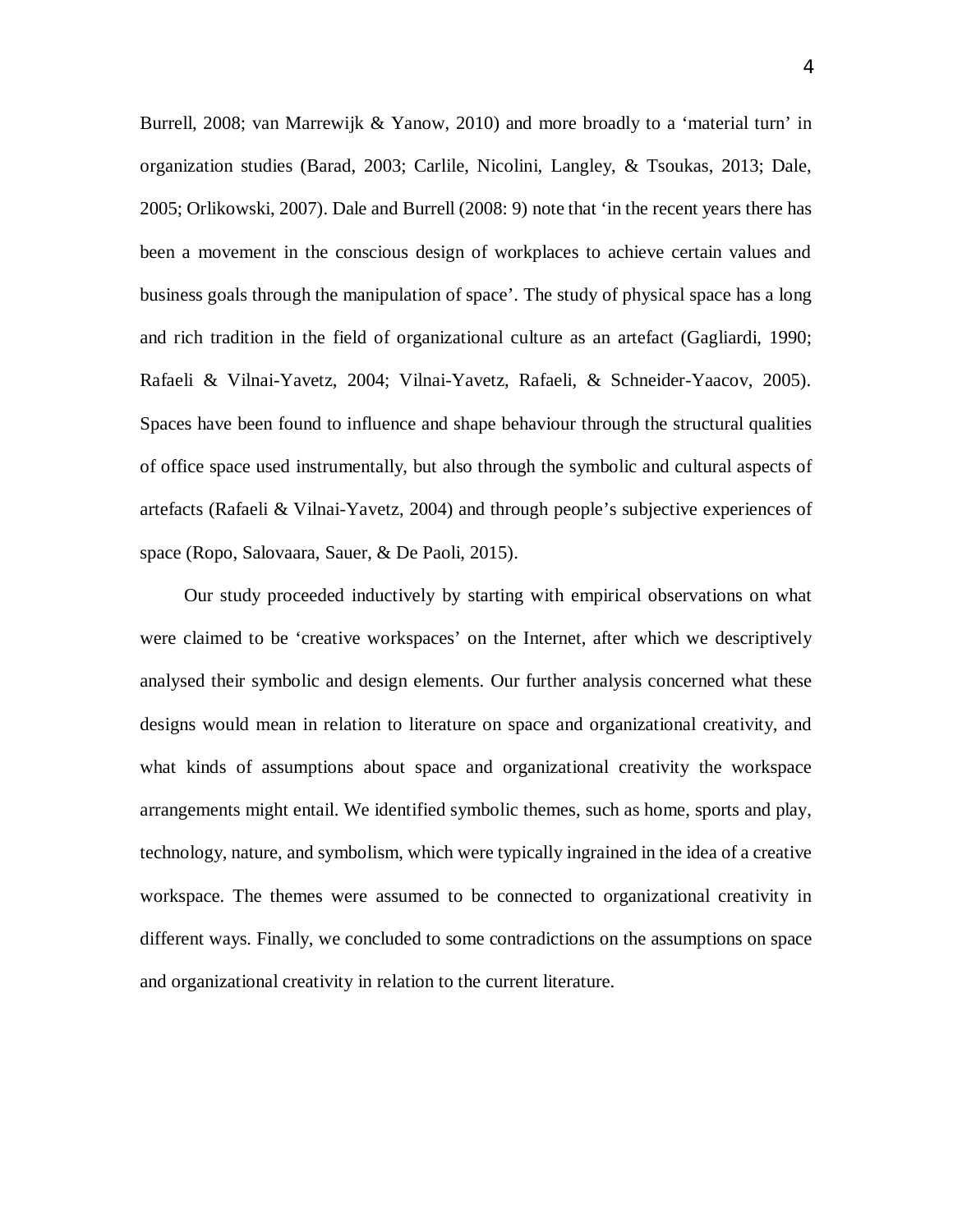Organizational creativity refers to the production of novel, useful ideas or products that are more or less appropriate and useful in a given situation (e.g., Amabile, 1996; Mumford, 2003; Mumford & Gustafson, 1988) and for the process of producing something that is both original and worthwhile (Amabile, 1996; Csikszentmihalyi, 2007). Research on organizational creativity started with psychological studies of individuals' creative minds and personality traits (see Amabile, 1996 for a comprehensive review). This stream of research can be categorized as the 'person-centric creativity research', which assumes that organizational creativity can be reduced to individual qualities. Gradually, the understanding of organizational creativity as a more multifaceted and complex phenomenon than that residing in talented personalities led to the application of contextual and environmental perspectives (Csikszentmihalyi  $\&$  Sawyer, 1995). This latter stream of research, which is currently more dominant, can be defined as 'contextually-oriented creativity research', which pays attention to the wider environment for stimulating creativity. Here, creativity occurs in the interaction between the individuals and a combination of a number of societal, cultural and organizational factors as well as between the individual, group and organizational levels (Amabile, 1996; Amabile, Conti, Coon, Lazenby, & Herron, 1996; Csikszentmihalyi, 2007; Mumford, 2012; Styhre & Sundgren, 2005). The few studies examining creativity from a spatial perspective belong to this latter contextually-oriented creativity research.

The interest in workspace design has been growing and can be seen somewhat parallel to the emerging aesthetic approach to organizing that started to evolve in the late 1980s (Gagliardi, 1990; Strati, 1992). While noting the increased interest in space as a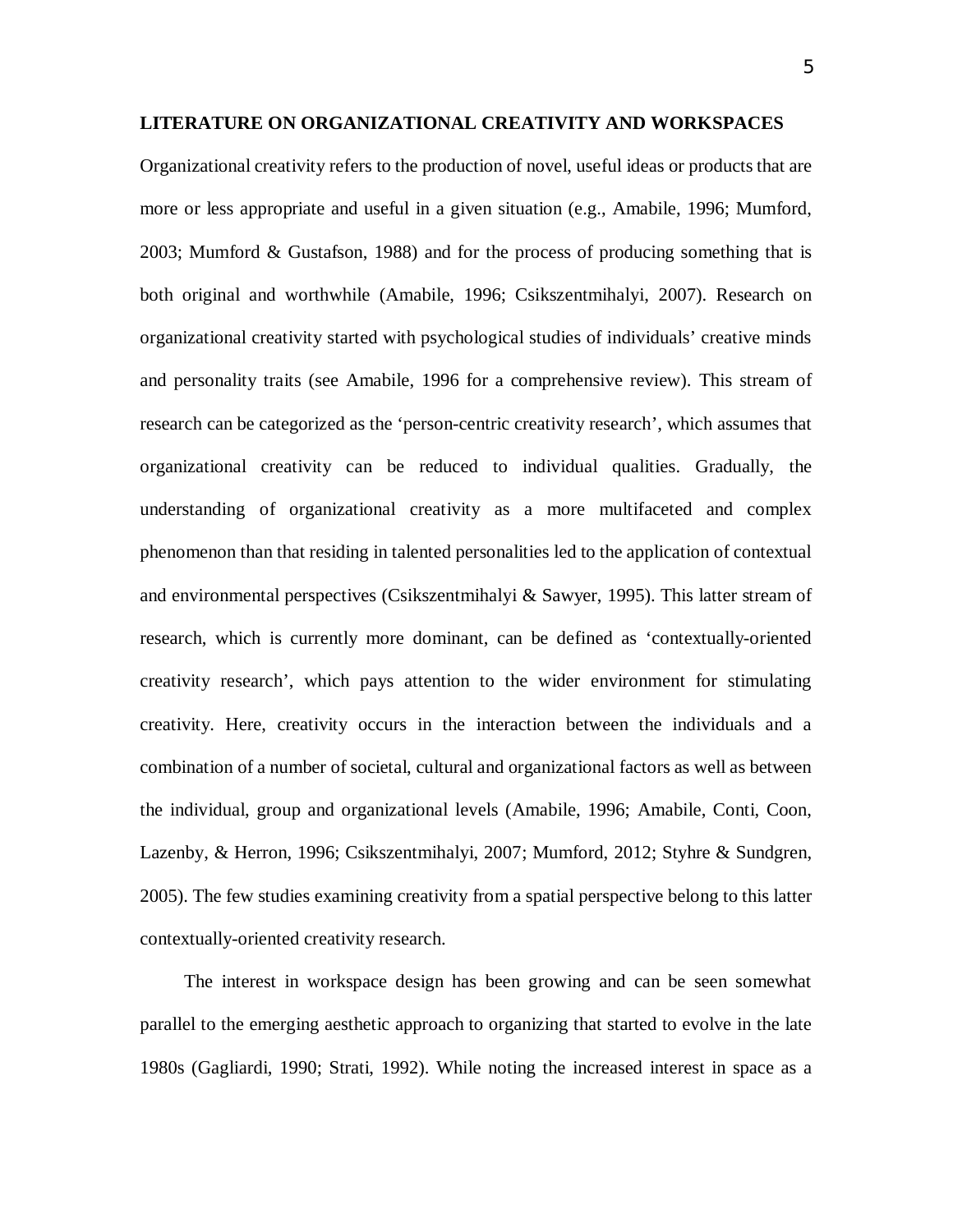contextual element influencing organizational behaviour (Dale & Burrell, 2008; Orlikowski, 2007; van Marrewijk & Yanow, 2010), Yanow (2010) argues that space has still been largely neglected in organization and management studies, and she calls for heightened sensitivity towards spatial arrangements.

After organization researchers started to increasingly pay attention to space in the early 2000, the streams of research in facility management, architecture, environmental psychology and real estate have since been growing. Researchers studying the effects of office space design from a facility management perspective have predominantly investigated employee satisfaction, communication or knowledge sharing (Appel-Meulenbroek, 2013; Kampschroer & Heerwagen, 2005; Maarleveld, Volker, & van der Voordt, 2009). Dul and Ceylan (2011) state in their review that workplace design has been analysed from the perspectives of workplace safety, well-being and ergonomics, mainly concerning physical factors such as indoor plants, windows, colours, lights, materials, physical arrangements, furniture and other artefacts. The study of organizational creativity from a spatial perspective is rather limited, maybe because of the difficulty in drawing conclusions on the design of workspaces linked to employee creativity (Lewis & Moultrie, 2005; Lindahl, 2004; McCoy, 2005; Vischer & Zeisel, 2008).

There is, however, an increasing number of studies referring to the physical aspects of creativity (Kristensen, 2004; Lewis & Moultrie, 2005; Lindahl, 2004; McCoy, 2005; Shalley & Gilson, 2004). Most studies arise from different fields of research, ranging from social psychology, environmental psychology and architecture to facility management and organizational research on creativity. This makes it difficult to compare previous research as the theoretical assumptions and methodological approaches vary.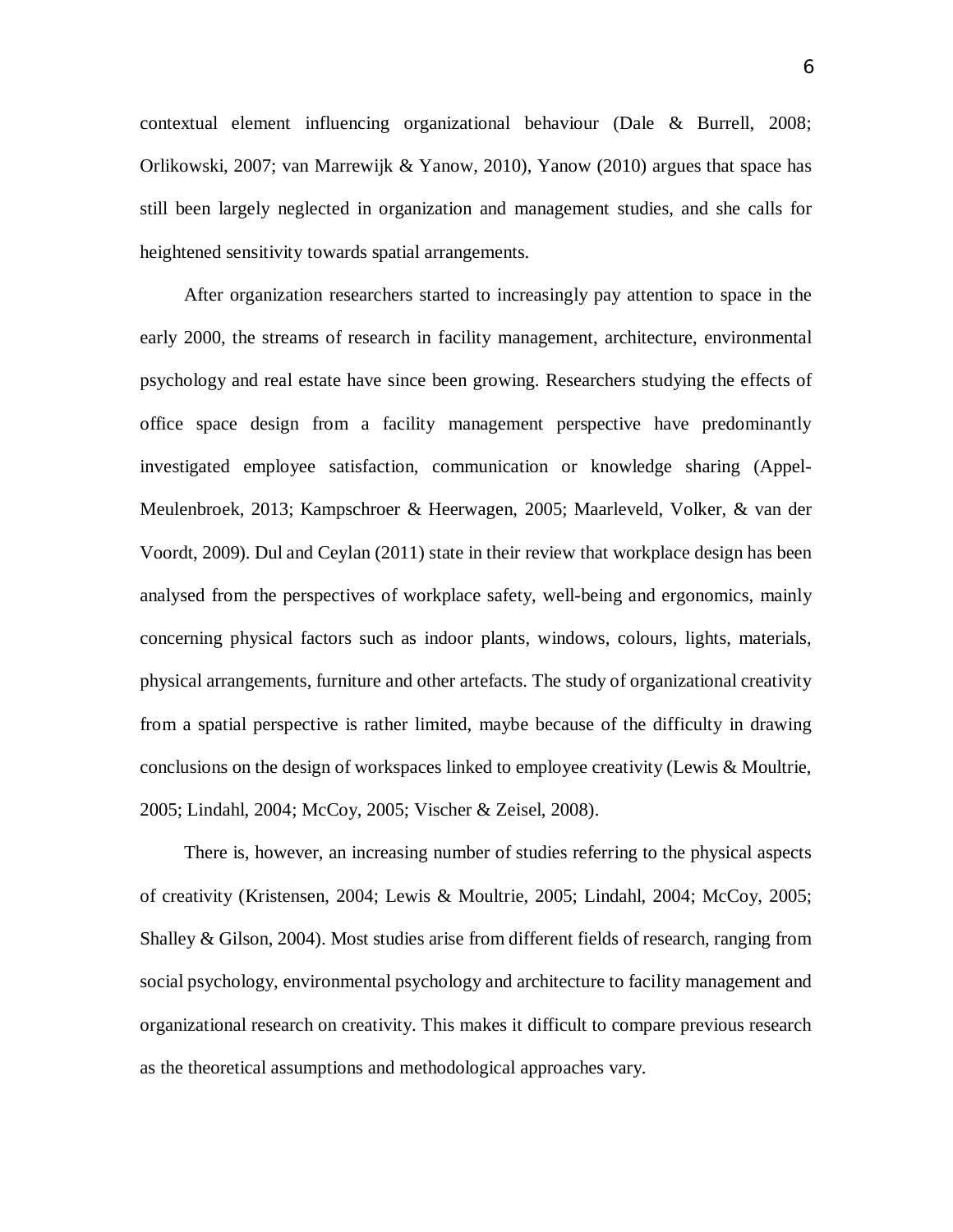Being aware of this heterogeneous background, we categorize the previous research into three groups: First, studies examining organizational creativity and space indirectly through the analysis of how space influences communication, social relations or organizational culture. These are factors that may all lead to higher levels of organizational creativity (Allen, 1977; Kallio et al., 2015; Kristensen, 2004). Second, studies focusing on tools, visuals, furniture and other material elements inducing or stimulating organizational creativity (Carlsen et al., 2012; Doorley & Witthoft, 2012; Haner, 2005), and third, studies examining specifically designed spaces for creativity such as 'innovation labs' and other kinds of especially 'creative' workspaces (Bisadi, Mozaffar, & Hosseini, 2012; Lewis & Moultrie, 2005; Lindahl, 2004; Magadley & Birdi, 2009; Martens, 2011; McCoy, 2005; Sailer, 2011; Vithayathawornwong, Danko, & Tolbert, 2003; Williams, 2009). We will review these three streams of research in the following.

#### **Group 1: Studies examining organizational creativity and space indirectly**

From a contextual perspective on creativity, communication in teams or between multidisciplinary people is considered important for creativity and innovation (Amabile, 1996). This may be one of the reasons why both creative spaces and research on space and creativity focus on open, interactive office layouts and proximity between people. Studies on space and organizational communication have found that people are more likely to communicate with colleagues in their vicinity and that face-to-face interaction declines rapidly after a distance of 30 meters (Allen, 1997; Allen & Henn, 2007). Perceived distance created by staircases also influences communication (Allen, 1997). Allen and Henn (2007)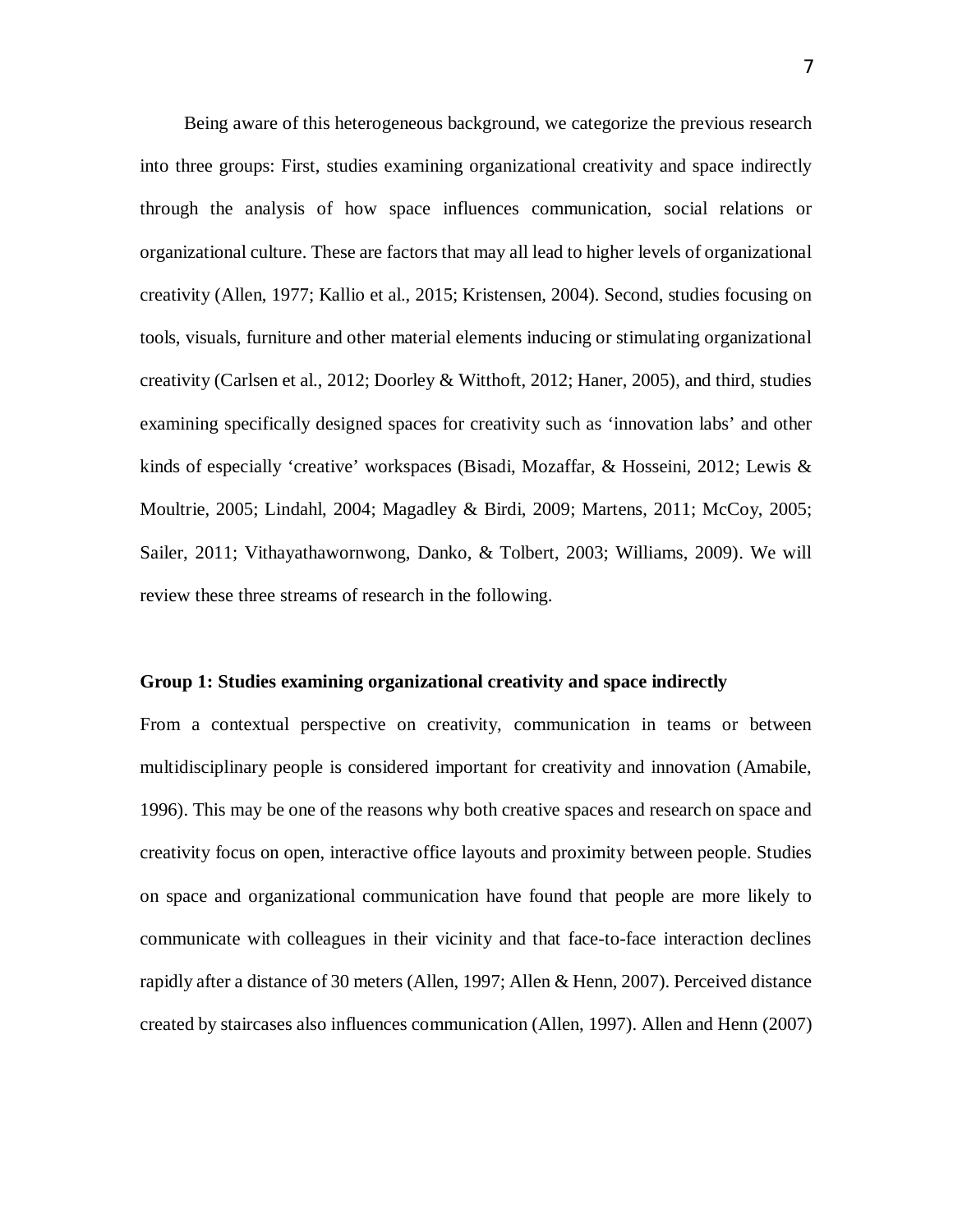describe the trumpet model of the product development process and the different spatial requirements, especially flexibility, through different phases.

An extensive study on the relocation of a newspaper company (Kallio et al., 2015) revealed that careful choice, planning and design of the organization's location, layout and style can stimulate openness, equality and collectivity, all of which are found to be conducive to organizational creativity. The most important factor advancing openness seemed to have been the new division of space in the newspaper company. The fact that there were now only two floors and that all departments shared an open space instead of being physically separated by walls brought people physically closer together, resulting in increased interaction and knowledge creation. These are seen as prerequisites for creativity. A short description of their new facilities follows:

Compared to the old premises, one could point out that the customer entrance had undergone a considerable facelift. The previous, bank-like, timeworn and crowded desks were replaced with a trendy, hotel lobby feel through ever changing photograph exhibitions…. In between the ground floor and the first floor, with a view to the river, there is a 'News Bistro' – a smaller lounge area for employees. At the entrance to the first floor is the heart of the physical layout of the premises, 'the Playground'. It is an inviting lounge where employees can gather for both formal and informal meetings, have coffee breaks, read newspapers and magazines, etc. The personnel working on the first floor recognised the importance of the Playground as a space that reduces barriers between groups and makes co-workers more familiar with each other, which, for its part, has had a positive effect on the organisational culture. (Kallio et al., 2015: 398)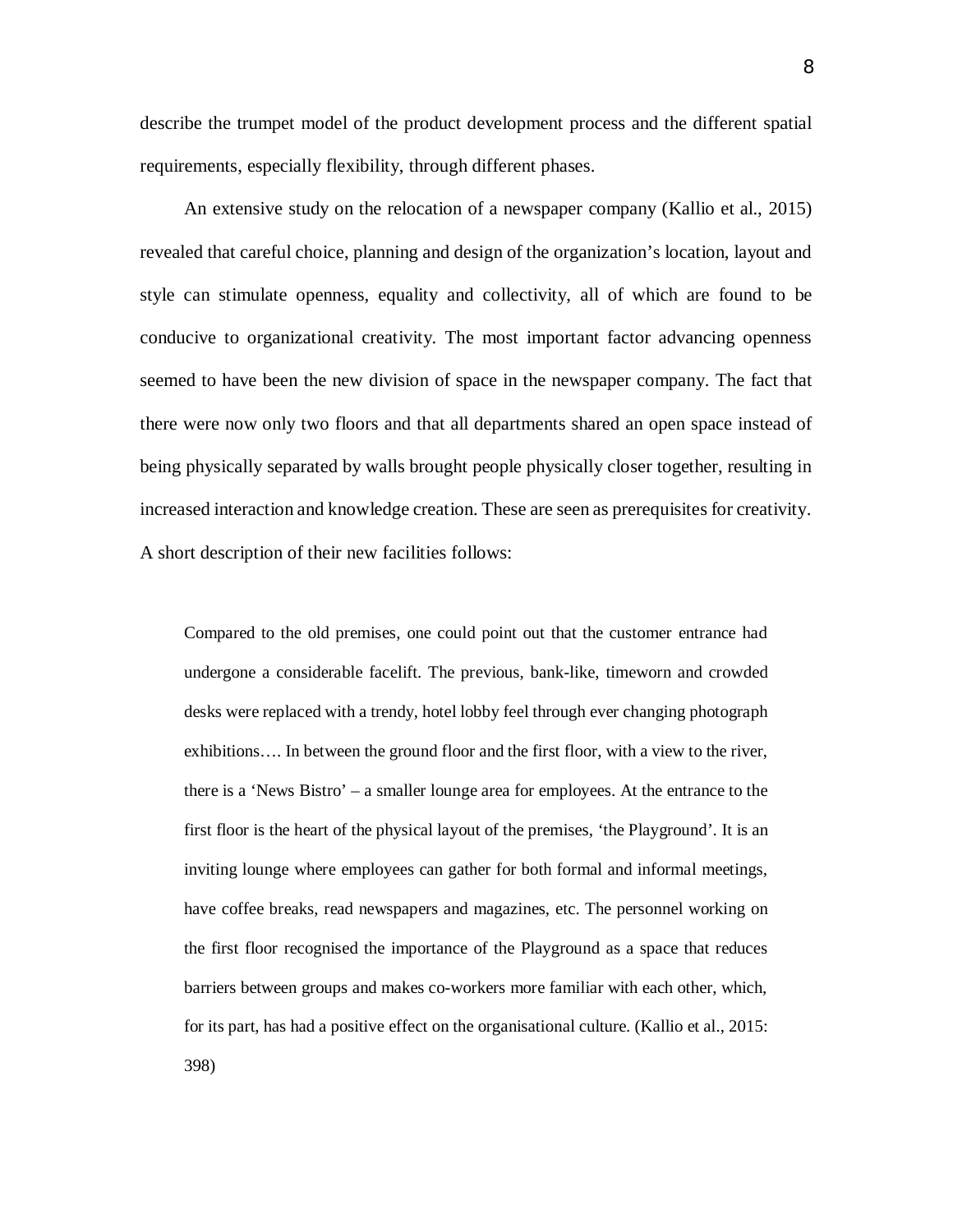This comprehensive study on how a change of office space influences creativity indirectly by changing the organizational culture and practices shows that the physical work environment truly plays a significant role in promoting organizational creativity.

In conclusion, we can say that the examined studies hold a strong allusion that workspace arrangements that allow and encourage interaction and communication between people and that provide different kinds of spaces for different functions also afford organizational creativity to grow.

## **Group 2: Studies examining material elements to stimulate organizational creativity**

According to Haner (2005), cognitively and perceptually stimulating workspace environments can enhance creativity. Furthermore, Csikszentmihalyi (2007: 136) states that prepared minds in beautiful settings are more likely to find new connections amongst ideas and new perspectives on issues they are dealing with.

Recent studies on workspace design and creativity suggest that the use of visual models, creative tools, prototyping and other material objects and artefacts influence creativity, as well as a multitude of fun, colourful tools to support creativity. These can be different kinds of tables, seating arrangements, whiteboards, screens, writeable surfaces, team spaces, toolkits and displays:

Regardless of whether it's a classroom or the offices of a billion-dollar company, space is something to think of as an instrument for innovation and collaboration. It's not an initial, given condition, something that should be accepted as is. Space is a valuable tool that can help you create deep and meaningful collaborations in your work and life. (Doorley & Witthoft, 2012: 5)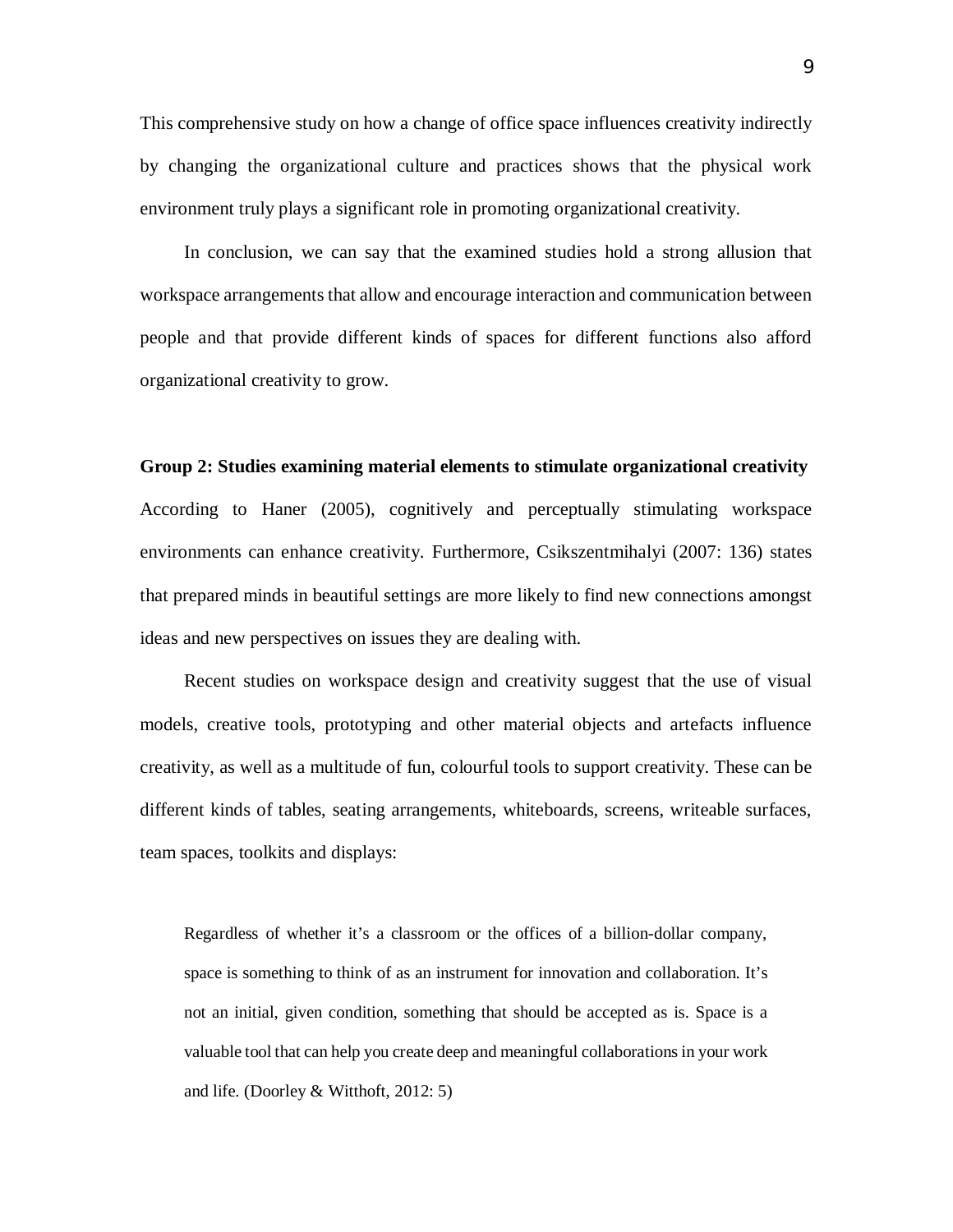Kristensen (2004) illustrates this in a case study on how space can support the different stages of the creative process. An interdepartmental project team had a studio space available next to their departmental workstations. The studio space included a big room and clustered workshops. The study shows how the studio provided the opportunity for models and visualizations to be made on the spot.

There seems to be a common understanding that space and material tools matter in advancing creative processes. This needs to be considered, as noted in the studies in the field of design (Doorley & Witthoft, 2012) and in different knowledge-intensive industries (Carlsen et al., 2012). Doorley and Witthoft (2012) write about how space can be staged for creative collaboration and they present alternative tools and arrangements to inspire creativity. Their overall idea is that space matters for creativity, but that it needs to be defined, shaped and decided upon by the people doing creative work. They believe creative processes need to be bottom-up by engaging the people to contribute and avoid managerial or authoritative steering, in classrooms as well as in organizations. Carlsen et al. (2012) broaden the view on creative processes or 'idea work' to include both prepping, zooming out, wonder, drama, prototyping, laughter, shaping, resistance and lastly, also materializing the ideas and processes. The use of pictures or drawings, sketches, miniature models and other material tools are considered as an important aspect of creative work, whether it is engineering, architecture, design or knowledge-based consulting, where their research was carried out.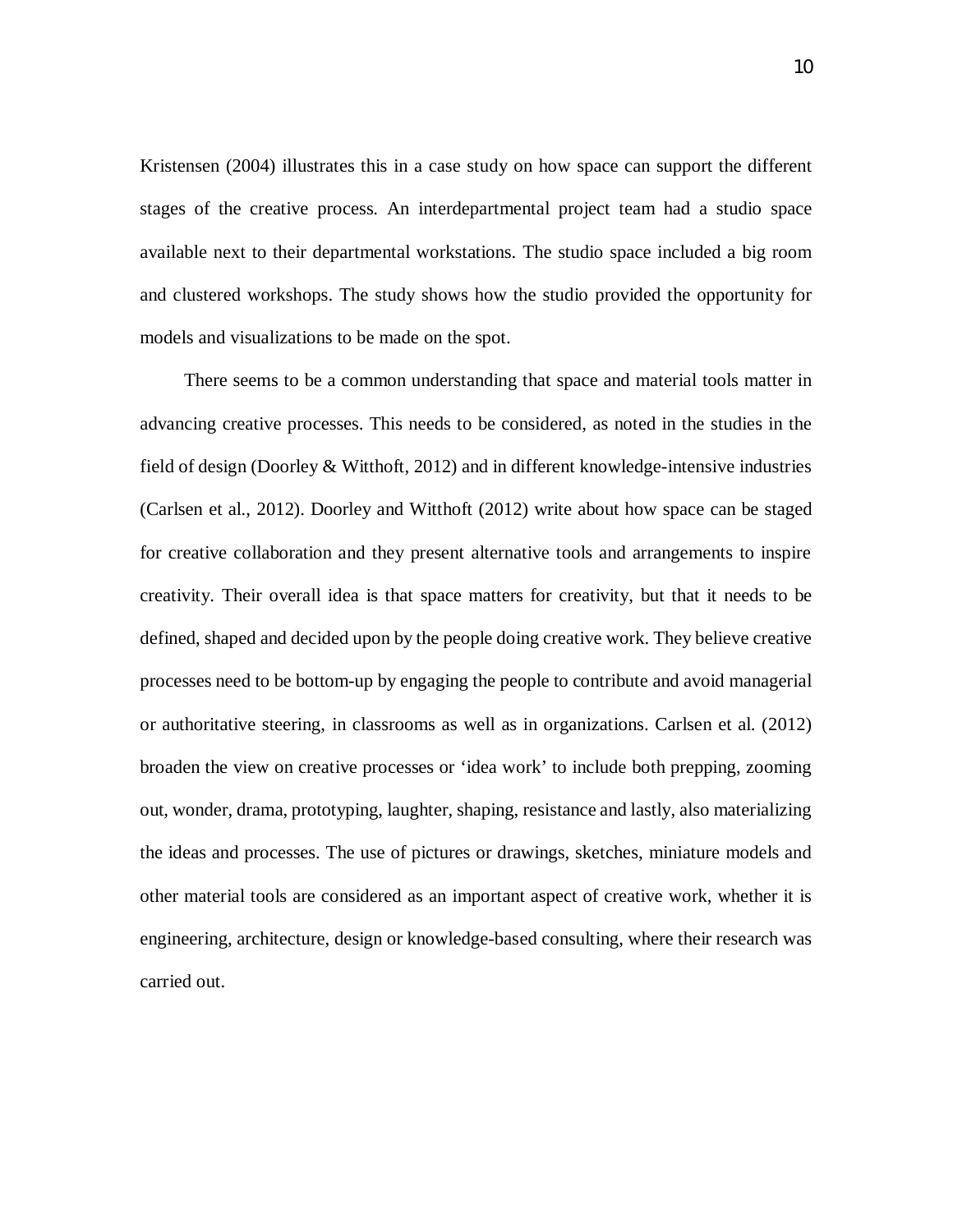## **Group 3: Studies examining specifically designed spaces for creativity**

Studies examining specifically designed spaces for creativity such as 'innovation labs' are rather rare (Lewis & Moultrie, 2005; Magadley & Birdi, 2009). Here we need to bear in mind that studies emphasizing the role of various material elements in creative work (group 2 in our categorization) are mostly about organizations and fields that are commonly viewed as 'creative' such as the media, architecture and design, or consultancy, and where spaces may be especially designed for creative work. In this sense, studies in groups 2 and 3 are not quite exclusive. However, in addition to the more specific aesthetic and material aspects of workspaces and creativity discussed in group 2, we next address some more general considerations pointed out in studies on spaces designed especially for creative work.

Sailer (2011) did a study on a media company before and after a relocation and refurbishment project. She developed two criteria for creativity in workplaces: First, spaces for chance encounters with people from different teams are needed for creativity, and second, a balance between spaces for communication and concentration is needed for creativity. Using a mixed-methods research design, the case study included structured interviews, satisfaction surveys, social network surveys, space observations and a Space Syntax analysis of floor plans. The study showed that only the first criterion was successfully met in the media company. She said that due to some situational industryrelated pressures, the second criterion was not fully implemented. However, her study highlights the importance of bringing people together to enhance creativity and to balance spaces for communication and for concentration. The author is cautious about drawing any consistent conclusions on the relationship between designing spaces for creativity and calls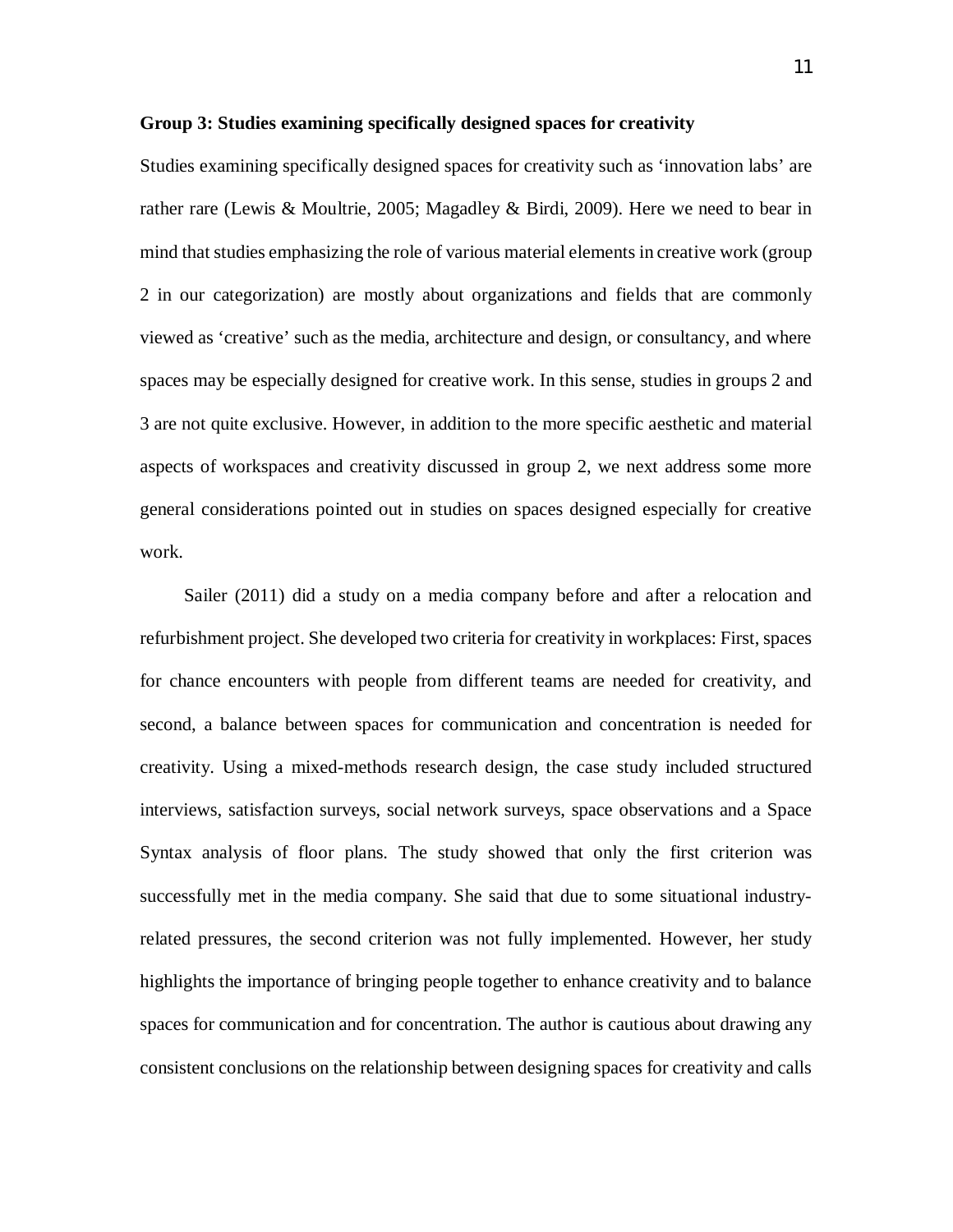for more research.

Bisadi et al. (2012) studied how architecture and urban design researchers would build an academic research centre while being aware that researchers in those fields are particularly sensitive to the physical environment. They were able to identify four influential spatial characteristics: privacy, beauty, spatial diversity and proximity. Their analysis suggests locating individual offices (to secure privacy) close to each other to increase chance interactions and communication on the stairs, in corridors and in elevators. They also found that natural elements in interior design were considered aesthetically pleasing and that they facilitate creative thinking. The diversity of spaces referred to having different furniture for different activities and spaces to work in the office: a desk, a sofa and a hammock. Bisadi et al. (2012) also found that designed common spaces were perceived to increase creativity: Connectedness and the continuity of open and closed spaces were found to enhance visibility and the sense of proximity. Furthermore, they recommend designing special places for 'gathering, chatting, playing and exercising' (Bisadi et al., 2012: 241).

In his review article, Martens (2011) has characterized the literature on space and creativity as fragmented and poorly developed. He found some connections between the physical workplace and creative processes, creative interactions, flow and creative thinking. He complemented the literature review with interviews of creative professionals that reinforced the literature on a number of occasions. One finding was that stimulating a creative culture through the organization's identity seems important. Moreover, recognizing the symbolic dimension of the physical workplace for creativity as well as the importance of sharing and developing knowledge were noted. What was important was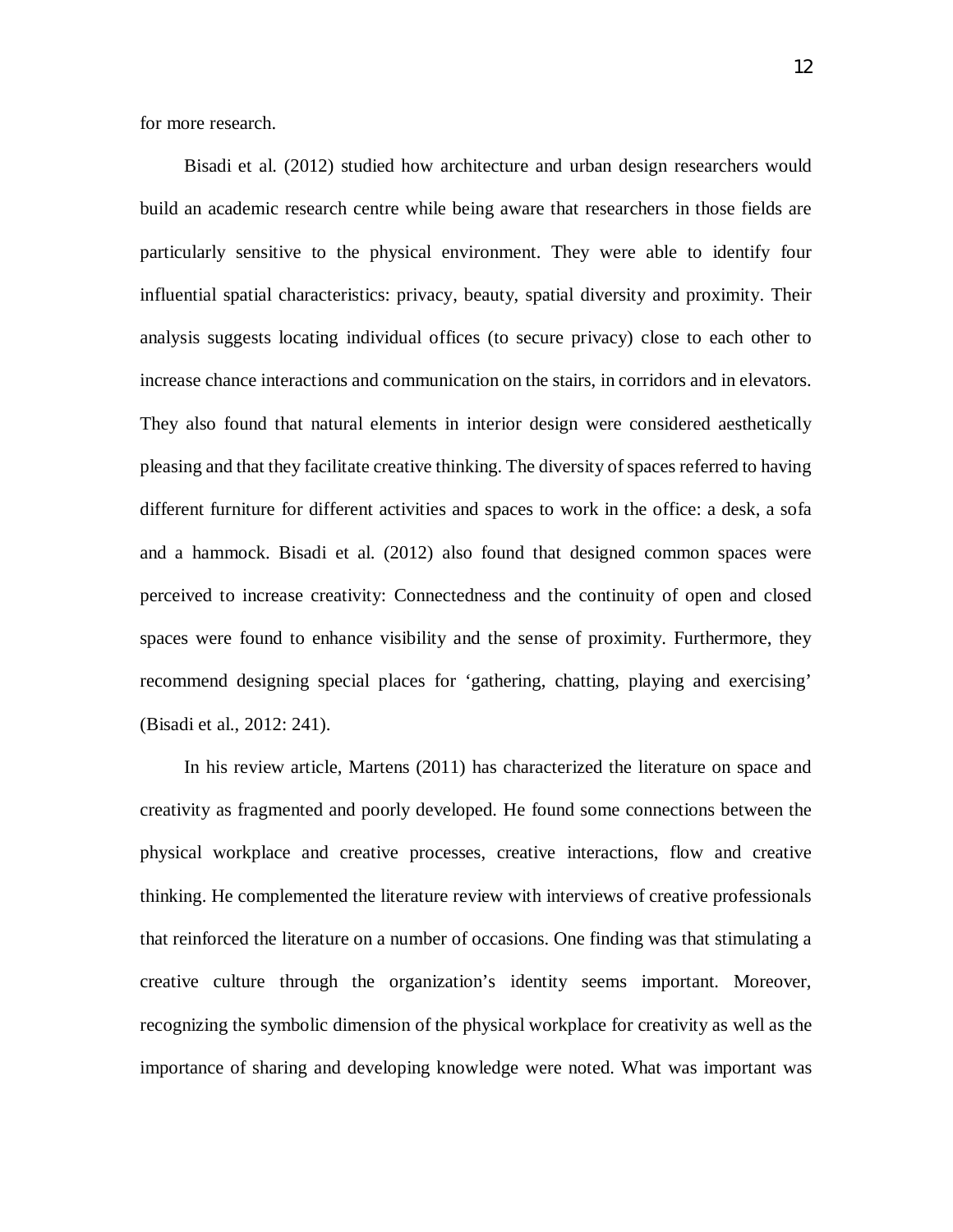that managers worked in the same open plan area, presented their work (visuals and models) and that there was a buzzing atmosphere with people interacting and moving around. The study also pointed out that the places for creative thinking were diverse. Most did their creative thinking during moments of relaxation: in the shower, while running, in the middle of the night, on the way home, on a train, on a bus or on a bicycle. Some would just think in the office while sketching or when away from their computer at an informal meeting table. The study emphasized that the relation between creativity and the physical workplace depends on individuals' perceptions.

Our brief overview of a variety of studies examining the relationship between organizational creativity and physical space either indirectly or more directly does not warrant a causal or determined relationship. However, there seems to be a certain kind of consensus that spaces that allow frequent encounters with other people are beneficial for creativity and that it helps if the material tools needed for idea generation and sharing are readily available. Additionally, a stimulating and aesthetically pleasing environment is often mentioned in relation to creativity. Overall, physical space arrangements, their aesthetic aspects and material objects seem not only to afford concrete conditions for creative work, but also to carry symbolic values that are subjectively experienced and thus difficult to anticipate, control or manage (Dale & Burrell, 2008; Ropo et al., 2015; van Marrewijk & Yanow, 2010).

#### **RESEARCH METHOD AND EMPIRICAL MATERIALS**

Many companies have built 'creative workspaces' to provoke and nurture creativity and innovation. During the past decade, this has become even a trend. To our surprise – and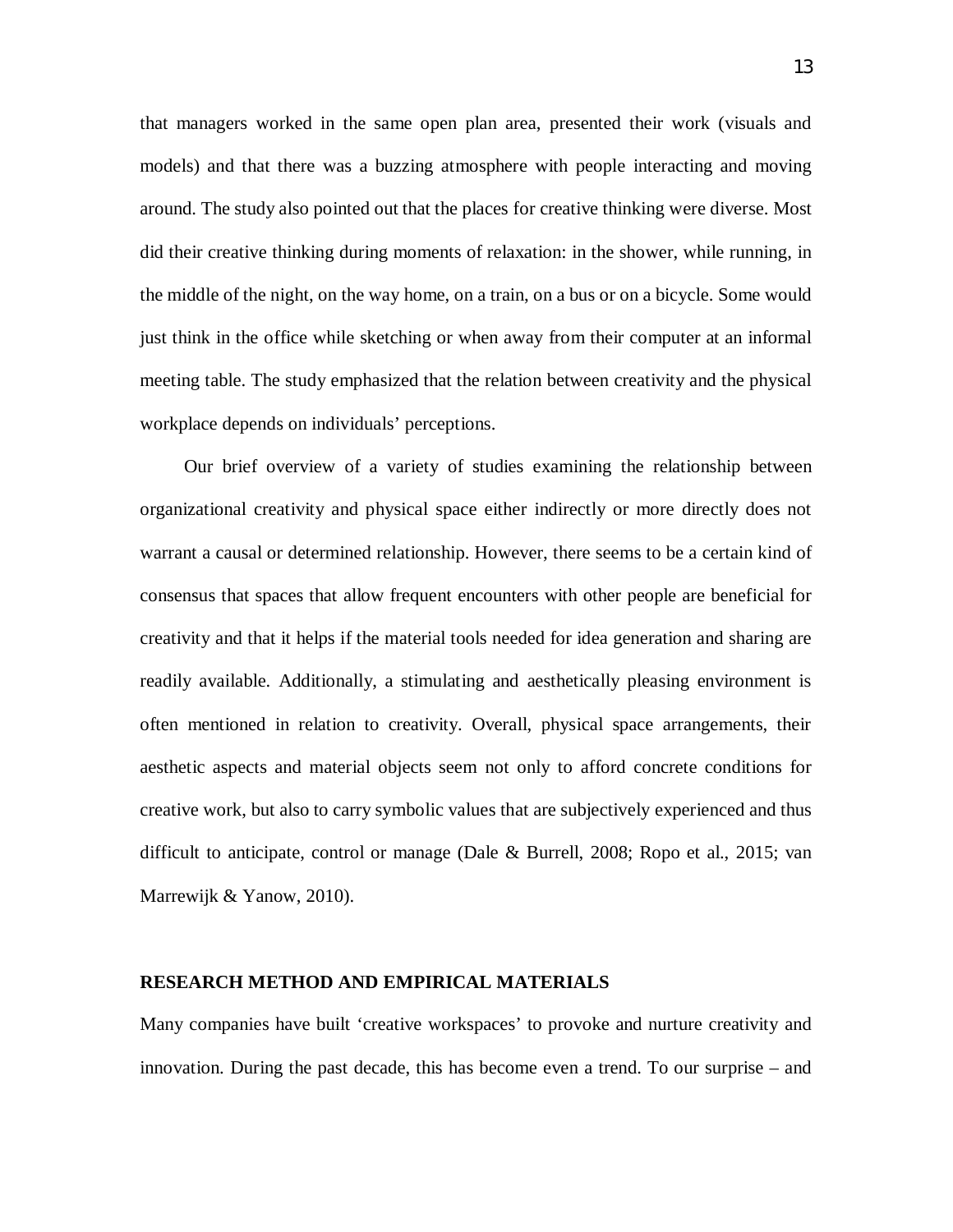slight irritation – we found a certain kind of uniformity in these spatial settings.

The companies that occupy a carefully designed office space are typically well-off tech companies that need to compete for the best employees and hold on to the talent they already have. Another type of companies that typically pay attention to the office space and design are the so-called creative companies, such as advertising, branding and architecture.

Despite the variety of companies that have chosen to build creative workspaces, the aesthetics of the spaces seem to follow a standardized understanding of creativity. Pictures of company headquarters suggest that creative workspaces are typically designed to create moments of happy and playful community or team building, flexible and informal communication, and artful, childlike, fun and trendy work. We started to wonder why they looked the way they did and, furthermore, why this irritated us as scholars. Companies building creative workspaces often state that they want to enhance creativity, but little is explicated as to how this was supposed to happen through the spatial arrangements.

Our irritation stemmed from a pre-understanding of creativity as a broader social phenomenon that can occur in various environments and under various conditions. For example, an actor's work in a theatre may be considered creative and still, the rehearsing most often takes place in a dark room backstage where the walls are covered with black materials and messy stuff lying around (Salovaara, 2014, 26:26). Or, researchers' most fruitful collegial communication may take place sitting on a worn-out sofa instead of in a newly designed 'community room' (Dale & Burrell, 2015). The workspaces displayed as creative on the Internet were very different from these scholarly examples. The conformity of the Internet images made us think that there had to be a somehow taken-for-granted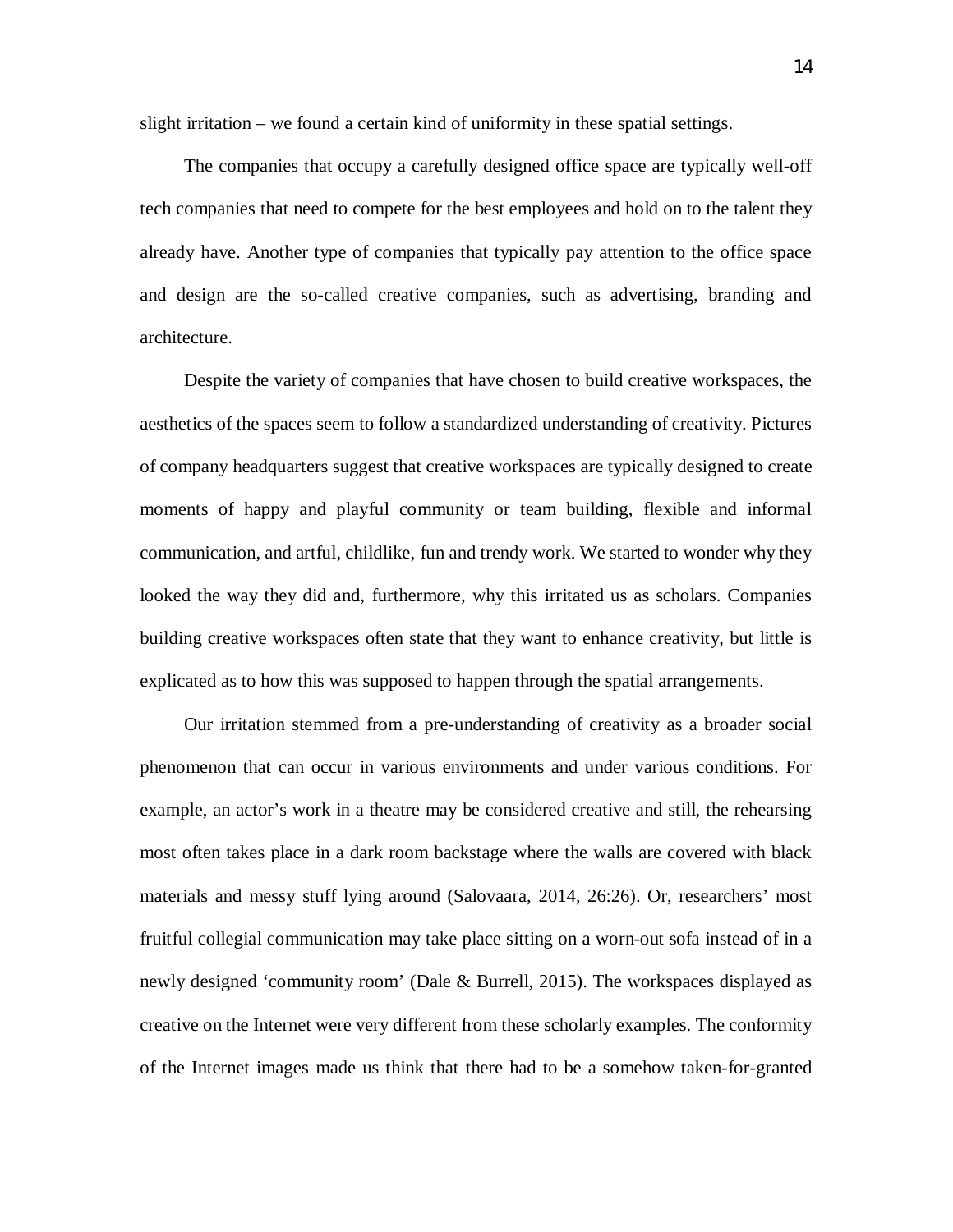managerial discourse that creativity blossoms in certain kinds of physical spaces. In methodological terms, our interest was not on 'matters of fact', but on 'matters of concern', as Kreiner (2010: 200) puts it. This means that our focus was not on creative spaces as a matter as such, but on their context and the multiplicity of meanings they render. We sensitized ourselves to holistic sensuous experiences and imagined how it might feel to work in the pictured workspaces. Strati (2007) calls this sensible knowledge development and argues for its scholarly relevance. Unlike Strati, who emphasized the sensory faculties of touch and hearing, we had to rely on our sight, imagination and empathy as well as on our own experiences in working in different spaces.

We decided to undertake a more systematic search on the Internet with the keywords 'creative workspace' and 'inspirational office'. As the reader can imagine, even the search engine Google provided a huge number of images (close to two million images in less than a second). We searched several Internet pages (see references), and to create a reasonable sample for analysis, we finally chose 40 pictures. Our main criterion for choosing especially those 40 images was because the offices, typically company headquarters, were defined as creative on the Internet page blurbs by the companies themselves. In addition, the images seemed to intuitively follow the same type of pattern.

When gazing at the images of the self-acclaimed creative spaces, saturation was reached at some point. Certain themes, designs and atmospheres kept on repeating. The images started to resemble each other in a way that we could not quite put our finger on and wanted to take a closer look.

Methodologically, our approach follows the 'basic thrust of social constructionism' as Hacking (1999) and Alvesson and Sköldberg (2009: 24) define it. First, social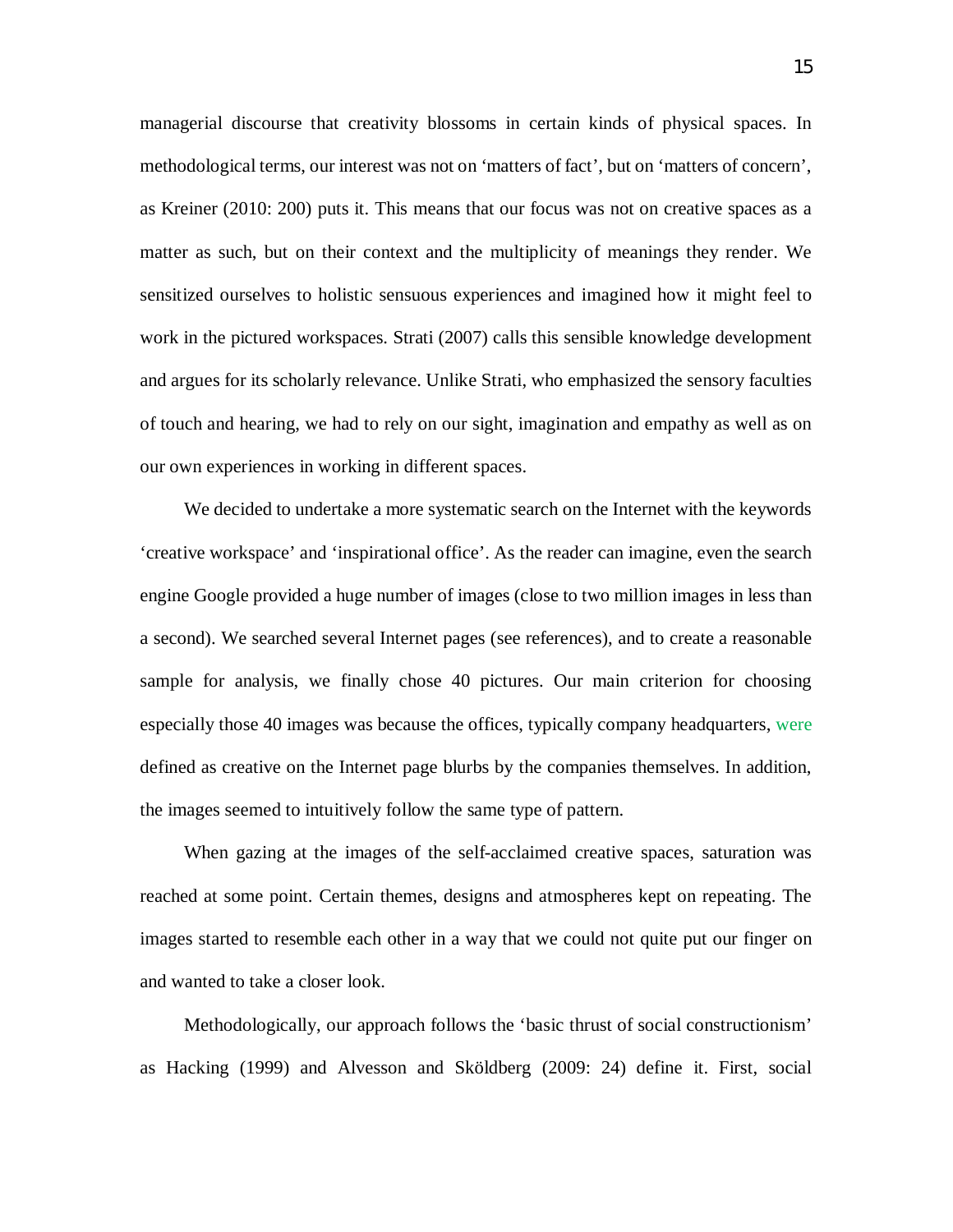constructionist studies regularly begin with a self-evident truth. In this case, the empirical finding that certain kinds of designed creative spaces are believed to nurture employee creativity and foster innovation seems to be taken as rather self-evident. Second, social constructionist studies claim that things do not inevitably need to be that way. In this case, the proclaimed creative spaces (as is with any spaces) can also hinder creativity. More specifically, the notion of designed creative workspaces holds to the idea of creativity as something that can be deterministically influenced or 'managed' from outside the occupants of the space.

After colour-printing the Internet images, we had a lengthy and vivid discussion on them. We paid attention to the size of the buildings or the spaces, to forms and materials used within, and to the decoration and artefacts (or the absence of them). Furthermore, we also considered how the pictures of the spaces made us feel and what kinds of emotions or memories they evoked. We tried to imagine ourselves in the spaces. We grouped the spaces into five distinct categories according to their appearance and what the spaces apparently signalled: 1. home; 2. sports and play; 3. technology; 4. nature and relaxation; and 5. symbolism, history and heritage. This categorization was our first round of analysis.

The five categories made us wonder why there was such uniformity in the spatial images. 'Creativity' seemed be located within rather limited boundaries. Problematizing this led us to the next phase, where we turned to the literature on creativity, space and organizing. This resulted in the second round of analysis, where we were able to see some contradictions in the creative space images, thus confronting the values and ideas that are supported and maintained through these particular constellations.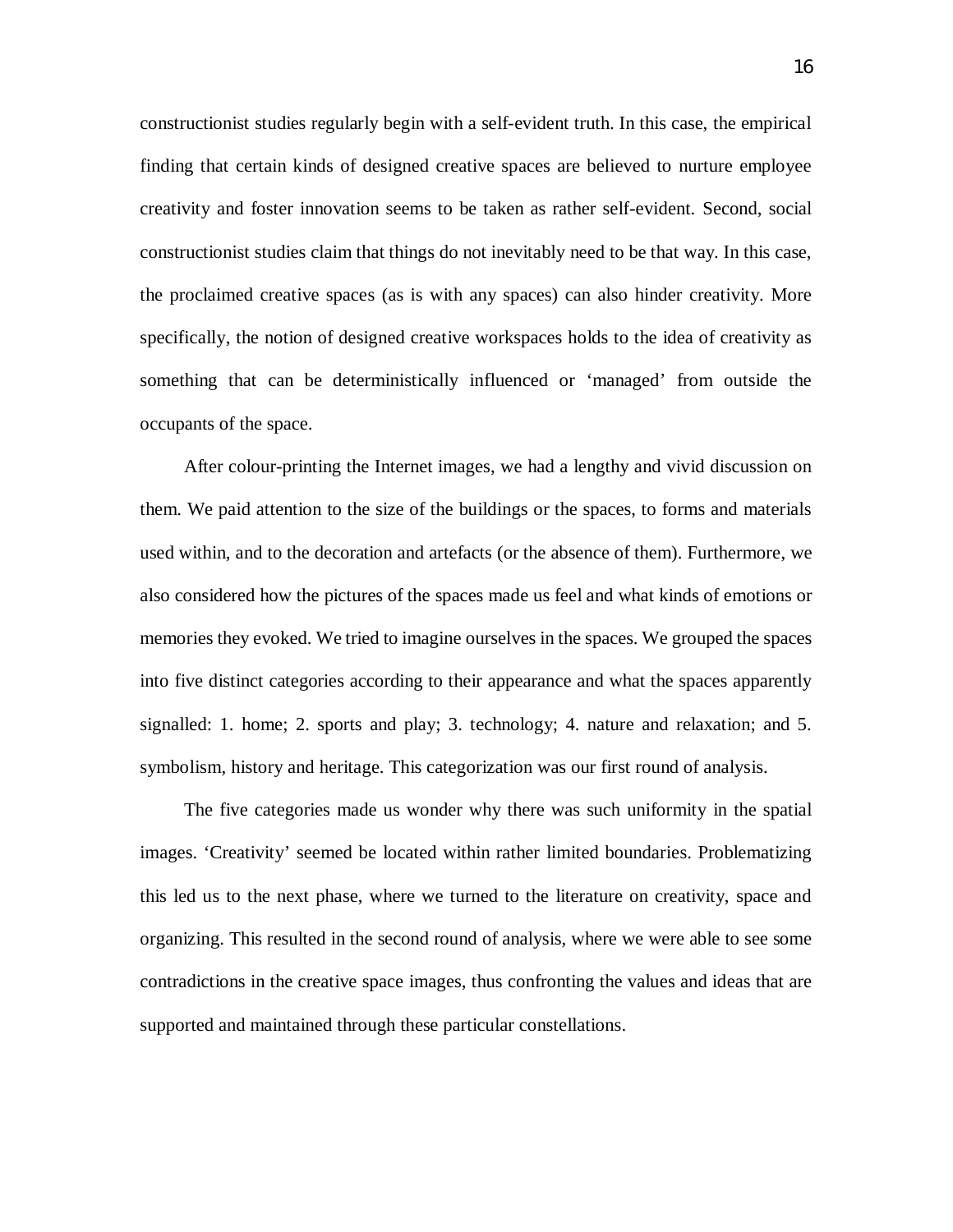Dale and Burrell (2008: 43) state that the 'built world we inhabit tells us narratives, stories about ourselves and the societies that we live in'. In our study, theory and practice are linked in the ways in which space is displayed and utilized. Panayiotou and Kafiris (2010) have analysed company spaces in films, and according to their study, the built environment and spatial practices tell a story about 'power'. They came up with dimensions such as the geographic location (prominent–basic industrial), size, scale and the materials of the building (big–small, tall–small, expensive–modest), doors and windows (separating– connecting) décor and furnishings (style, colours).

We modified the dimensions slightly to see which dimensions tell a story of 'creativity' and if the dimensions render other aspirations or boundaries as well. Instead of spotting a gap in the existing literature, we rather view our research as having evolved through problematizing (Alvesson & Sandberg, 2011; Locke & Golden-Biddle, 1997) and doubt (Locke, Golden-Biddle, & Feldman 2008). We reflected on our own cultural position, other stances and the literature. By looking at the images, we concluded that there seemed to be a consensus amongst architects, designers and managers that with distinct spatial solutions, one can influence and nurture creativity. However, the research literature is far more careful, claiming that the relationship between creativity and space is too complex to draw any causal relationships, but that some spatial solutions, such as enabling communication and interaction, may be beneficial for creativity.

We are aware that as seasoned organization scholars in a white European culture, we tend to interpret and understand the world around us in a certain way. We cannot claim that everyone and all the users or viewers of these workspace images would have the same connotations and come to the same conclusions as we have. We recognize that as scholars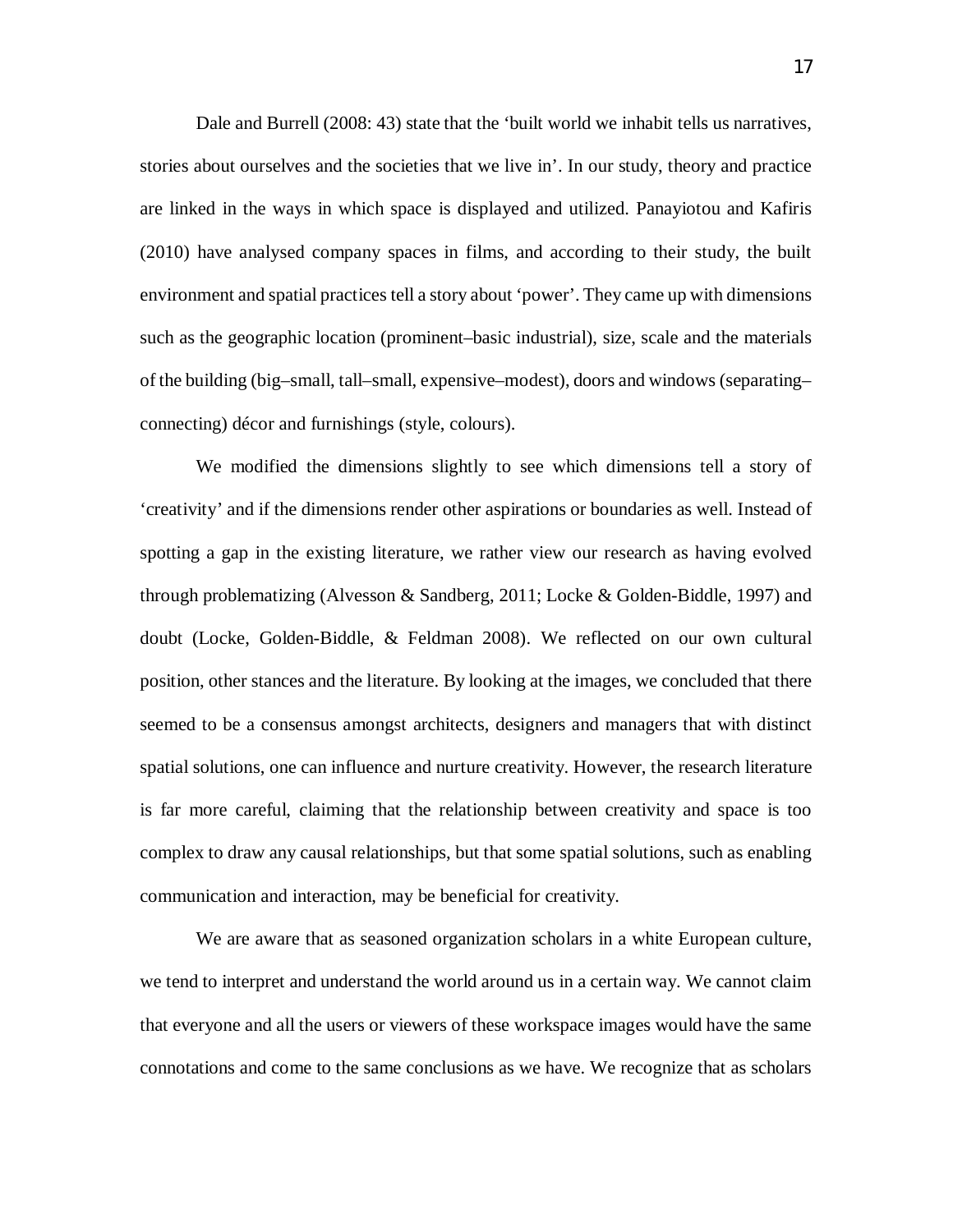we have personal histories of studying leadership, organizational aesthetics, embodiment and creativity, and we understand that this background and our personal experiences influence our interpretations (van Marrewijk & Yanow 2010: 8).

Another limitation of our study is that the sample of the images came from the Internet. Now that our analysis is based on these images, they can be considered as indirect rather than direct observations by us. A further limitation is that even if the companies emphasized that they wanted to stimulate creativity through the designed spaces, they may have also other intentions that are difficult to discern with a short glance of the images.

Next, we will move to analyse the spatial elements and themes in the images of the designed creative spaces in more detail.

## **ANALYSIS OF THE SPATIAL ELEMENTS AND THEMES OF THE DESIGNED CREATIVE SPACES**

Karaoke rooms, fire poles, slides and swings, aquariums, gyms, massage rooms and saunas. You name it. Modern office design is whimsical to say the least. As discussed, the logic behind this unprecedented attention to office design seems to arise from the assumption that creativity and the physical environment have a connection. To investigate this further, we looked at the images of modern offices. The images of the designed creative places taken from the Internet were from different companies but displayed a certain kind of homogeneity, although the symbolic artefacts and interior decorations varied. One could easily see that the office images were different from regular offices as they were far more colourful, artistic, informal and playful, even childish. They could just as well have been pictures taken from homes, leisure or sports retreats, wellness centres, kindergartens or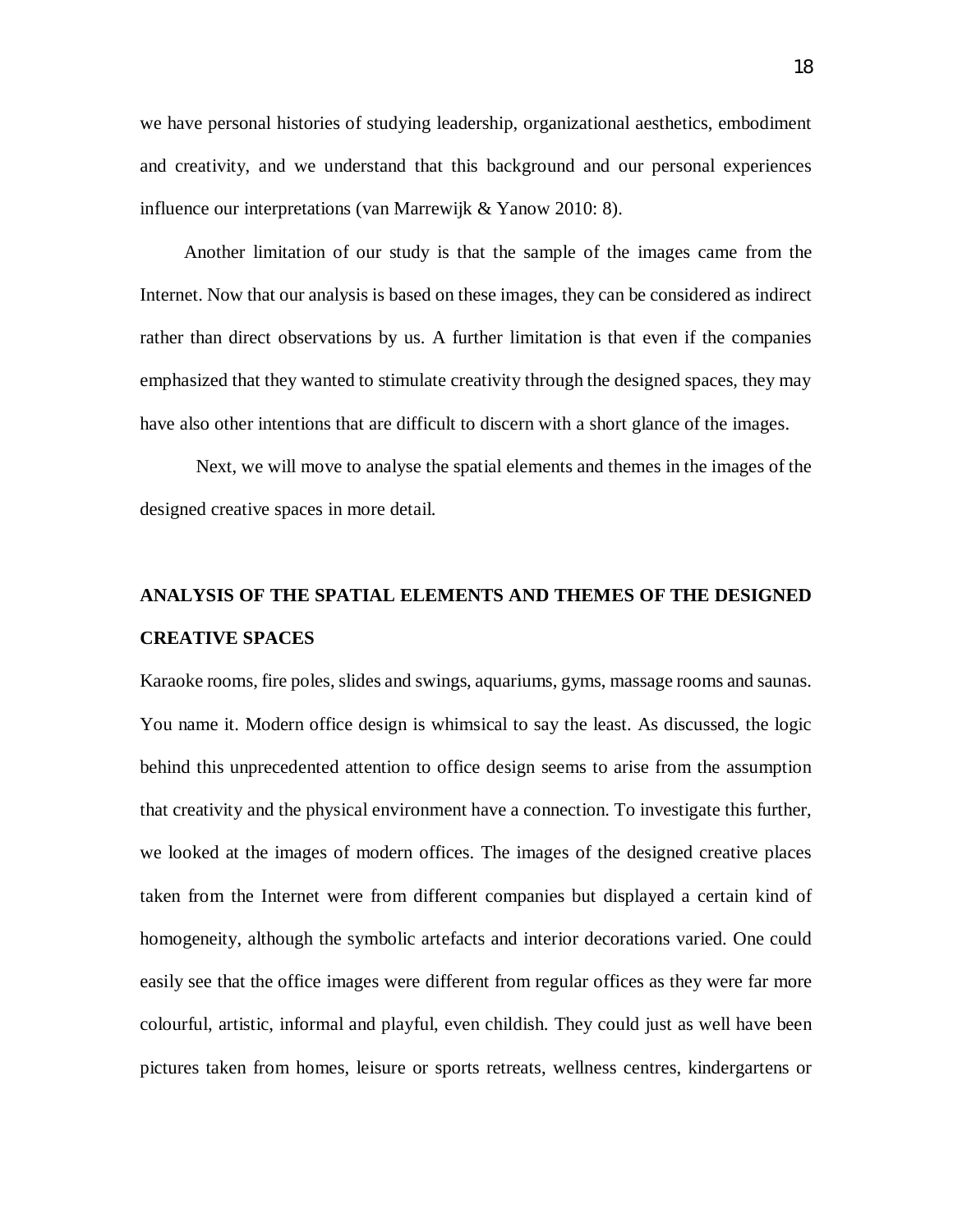progressive schools. This seems to be an overall trend in office design according to Dale and Burrell (2010), who have also noted how offices have lost their traditional workspace characteristics:

… The main themes include play or fun at work … the employee as consumer, the workplace as home and the workplace as community. These themes incorporate an aestheticization of the workspaces, consciously designing them to produce pleasurable and sometimes sensuous effects. This is combined, almost ironically, with the disappearance of the workplace itself as a workplace. (Dale & Burrell, 2010: 20)

Dale and Burrell (2010) are critical organization scholars who view workspace from a power and control perspective: the employer provides certain kind of workspace to maintain control of workers. Following this line of thinking, building 'creative workspaces' may be considered as employer's manipulation of workers' behaviour. Our examination of the creative workspace images shows that certain elements and themes were repeated. We categorized these images as follows:

- 1. Home
- 2. Sports and play
- 3. Technology: imaginative future and past
- 4. Nature and relaxation
- 5. Symbolism, heritage and history

Several of these images seem to have lost, as Dale and Burrell (2010) note, the traditional workspace looks. From a critical perspective one might see these spatial arrangements as various efforts of manipulation. From an aesthetic design perspective the creative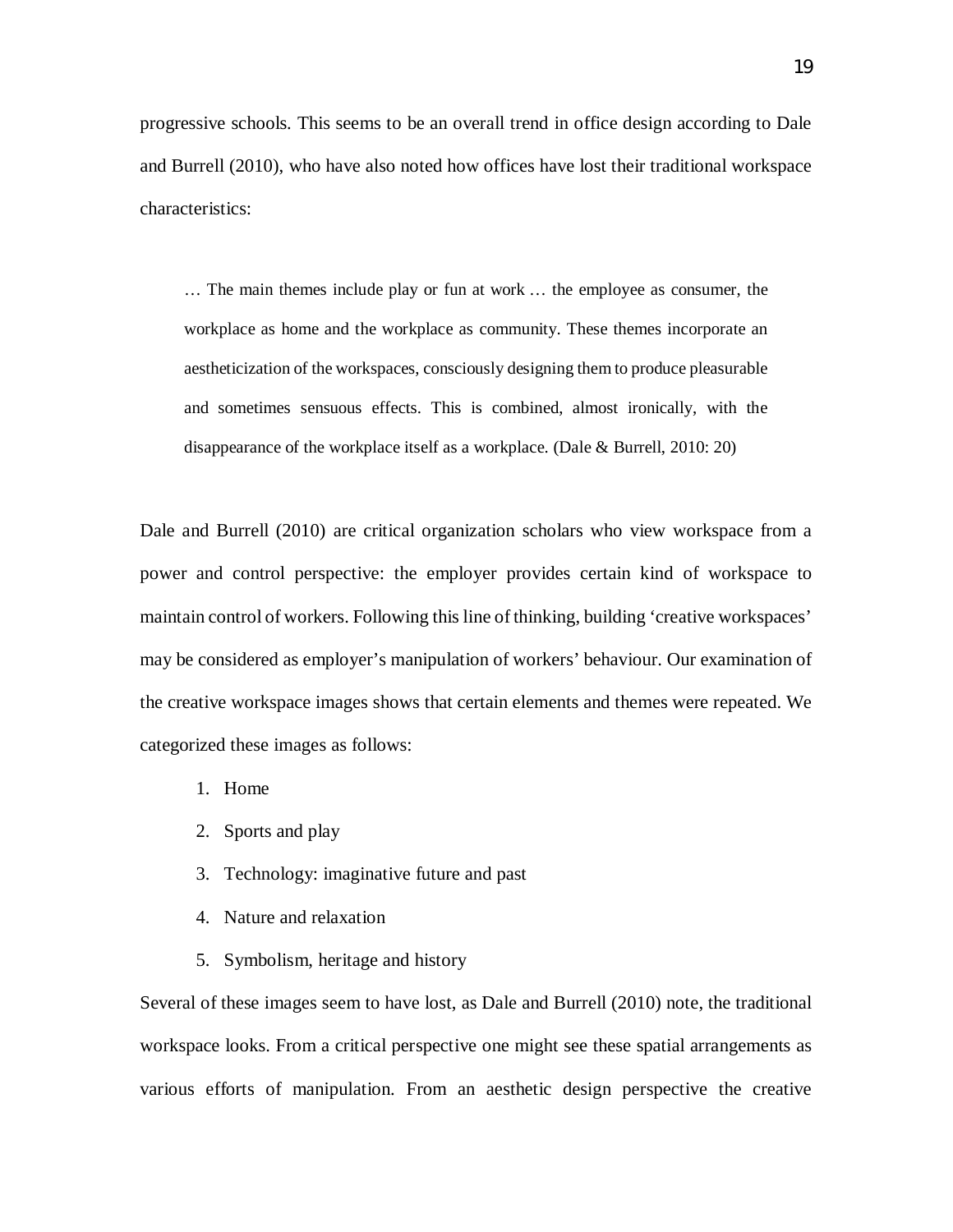workspace images convey an idea of freedom and spatial flexibility, a freedom from traditional workspace settings (Ropo et. al. 2015). In the next sections, we describe in more detail how the spatial designs were represented in the images and reflect on their connection to organizational creativity.

## **Home**

The home theme came up often in the company blurb and images describing creative workspaces. One could see homemade traditional rugs on the floors and rocking chairs like in Norman Rockwell's (en.wikipedia.org/wiki/Norman Rockwell**)** or Carl Larsson's paintings (en.wikipedia.org/wiki/Carl Larsson). Some companies have hired an office grandma or an office grandpa to be present in the office (Appendix 1, Image No 1 [http://lymed.fi/2016/02/17/toimistomummo\)](http://lymed.fi/2016/02/17/toimistomummo). Her/his task is to make coffee, perhaps cook or bake cookies, and even take care of the children of the employees if needed. Her/his presence was said to bring warmth to the atmosphere and emphasize feelings of being nurtured and cared for. Somewhat ironically, this caring discourse may be seen to indicate that if there is enough 'service' people in the homey workplace, more time and energy is left for creative work. In fact, many of us have surely had the experience that doing mundane routines at home do the same trick: some enduring puzzles may be solved or new ideas surface.

We saw many huddle rooms where cosiness is central (Image No 2 [https://x.smu.edu.sg/huddle-rooms-space\)](https://x.smu.edu.sg/huddle-rooms-space). Cosiness and a homely feeling were created with baskets filled with different colours of wool yarn and knitting needles (Image No 4 in the Appendix, Picture 18 in the link [http://www.designjuices.co.uk/2011/03/20-](http://www.designjuices.co.uk/2011/03/20-inspirational-office-workspace-designs)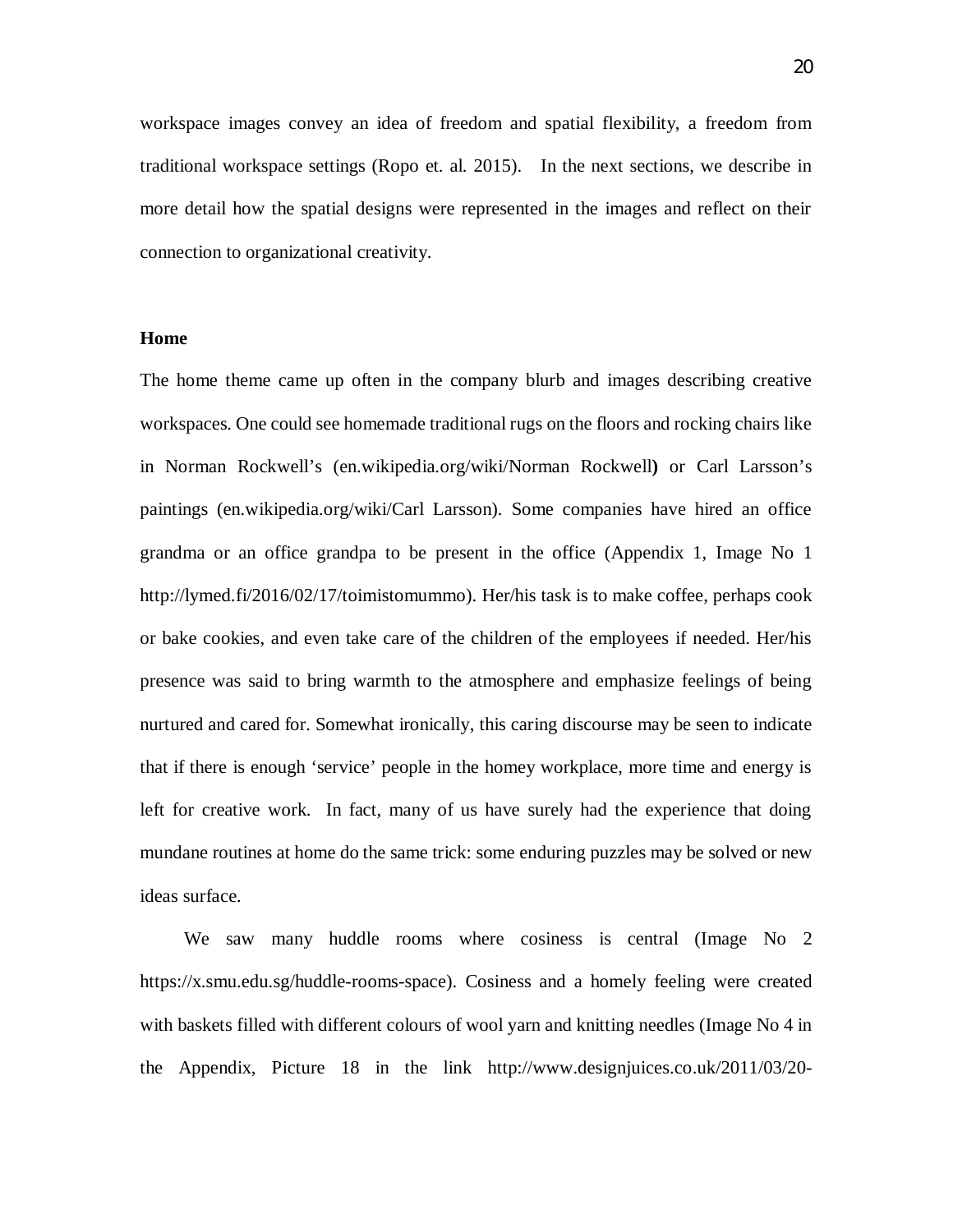[inspirational-office-workspace-designs\)](http://www.designjuices.co.uk/2011/03/20-inspirational-office-workspace-designs). The images led us to believe that people were being encouraged to craft something during the workday if sitting in front of the computer became too tiring. Many times, especially for knowledge workers, doing something concrete with hands, like knitting, gardening or shovelling snow gives a quiet moment for brains (and body) to work on something else but intellectual tasks. This is not to say that the mentioned chores would not call for intellect, but connected to the use of physical body makes the effort more holistic and possibly fuels creativity in a different way than by just facing the computer screen.

The kitchen is traditionally constructed as the heart of the home, and the heart of the kitchen is a big kitchen table (Image No 3 [https://www.bostonglobe.com/business/2012/05/09/office-renovations-feature-open](https://www.bostonglobe.com/business/2012/05/09/office-renovations-feature-open-space-natural-light-play-areas/A55Xw4icRpp26cqFarMAuI/story.html)[space-natural-light-play-areas/A55Xw4icRpp26cqFarMAuI/story.html\)](https://www.bostonglobe.com/business/2012/05/09/office-renovations-feature-open-space-natural-light-play-areas/A55Xw4icRpp26cqFarMAuI/story.html). A communal kitchen table reflects a feeling of togetherness, warmth and mutual trust. The staff of companies such as Ammunition ([http://www.ammunitiongroup.com\)](http://www.ammunitiongroup.com)/) and the staff in the office of Louise Campbell ([www.louisecampbell.com\)](http://www.louisecampbell.com/) (a designer) gather around a big table either to eat, work or both, at least once a week, some every day. In addition, in the architectural firm Snöhetta, people gather to eat lunch at a long communal table every day (Image No 18 [http://www.metropolismag.com/Setting-the-Table/\).](http://www.metropolismag.com/Setting-the-Table/)) Eating together is a homely ritual to build mutual dependence and trust, where the informal exchange of information and experiences takes place. In a small IT company, Frantic, 35 people gather around a long, massive wooden table on Mondays and Fridays. Monday morning breakfast serves the purpose of planning the week, whereas Friday is about getting off for the weekend and summarizing the week (Salovaara, 2014, 4:57).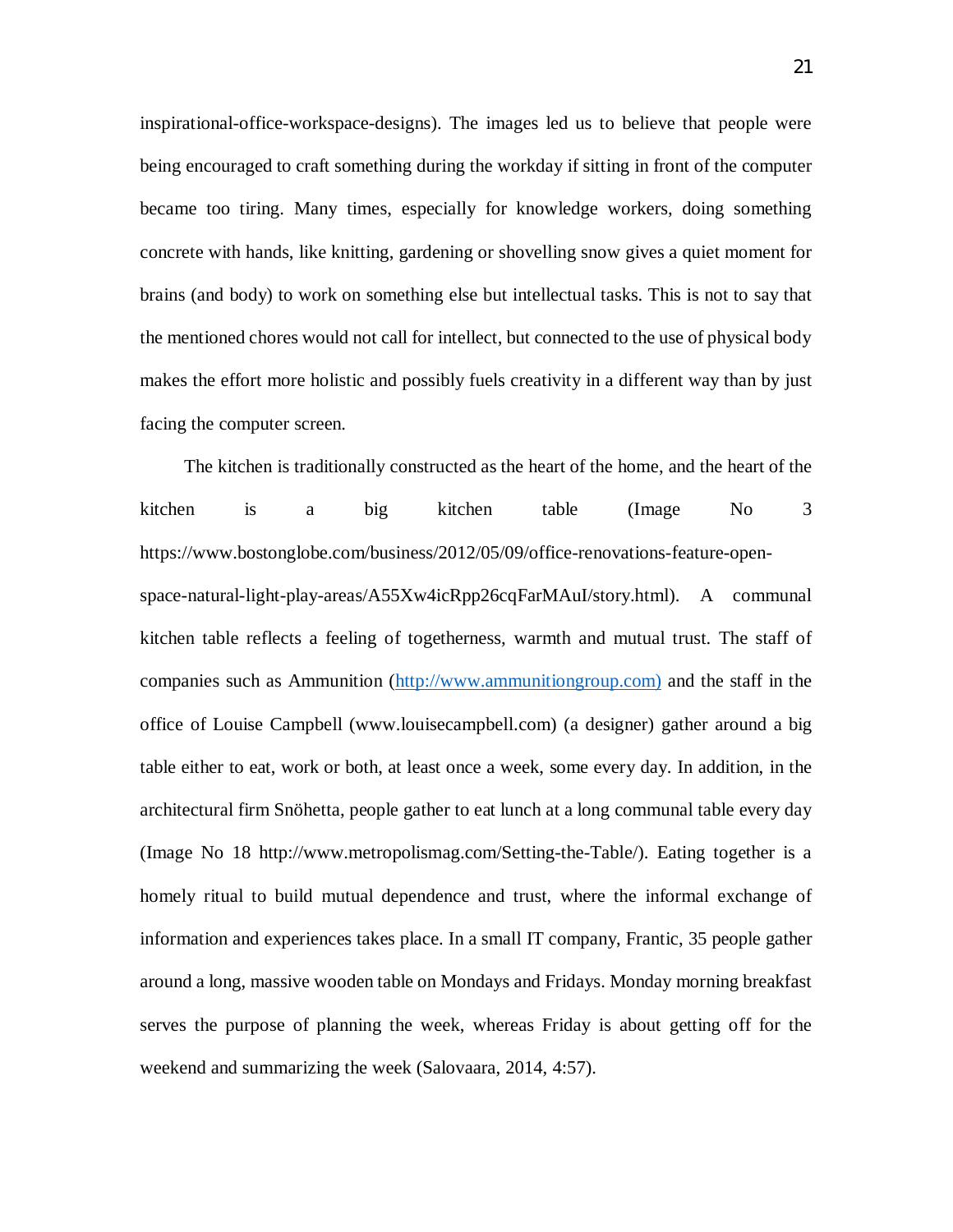In addition to large tables and lounge areas, there are often shared workspaces, negotiation rooms or other spaces that are meant for being together and collaboration. They may have large whiteboards, comfortable soft chairs or beanbags, as in Pallotta Team Works (Image No 23 [http://inhabitat.com/la-warehouse-office-is-a-shipping-container](http://inhabitat.com/la-warehouse-office-is-a-shipping-container-city/pallotta-teamworks-6/))[city/pallotta-teamworks-6/\)](http://inhabitat.com/la-warehouse-office-is-a-shipping-container-city/pallotta-teamworks-6/)) or as in Three Rings (Image No 24 [http://www.becausewecan.org/Office\\_interior\\_with\\_custom\\_desks\)](http://www.becausewecan.org/Office_interior_with_custom_desks)) or even a huge hammock, as in Google's Pittsburgh office (Image No 25 [https://www.pinterest.com/pin/162481499030349939/\).](https://www.pinterest.com/pin/162481499030349939/)) The traditional offering for collaboration is a large table that has enough space for everyone in the organization, referring to inclusion like a home. A quite unique solution for gathering is a wide staircase that functions as an auditorium (Image No 26 [https://www.pinterest.com/pin/421508846347561563/\).](https://www.pinterest.com/pin/421508846347561563/))

Another element for a comfortable and safe environment provided by a home like office is privacy, with the possibility of moving between interaction and solitude, as desired. Having one's own room, cubicle, screen or at least one's own desk traditionally offers some privacy. However, in the current open office concept, there are often no fixed workstations. People come to work and choose (if there are options left) where they want to work. Privacy is produced with a set of rules and behavioural codes, for example, by prohibiting people from talking to each other or using their phones in specific spaces.

A critical reflection to having home like workspaces concerns blurring work and free time. One might ask, if people are supposed to work longer hours in the spatial illusion of home although being still in fact in office. Also, the emphasis on having various spaces for meeting people and collaboration in a homey workspace raises questions, because for many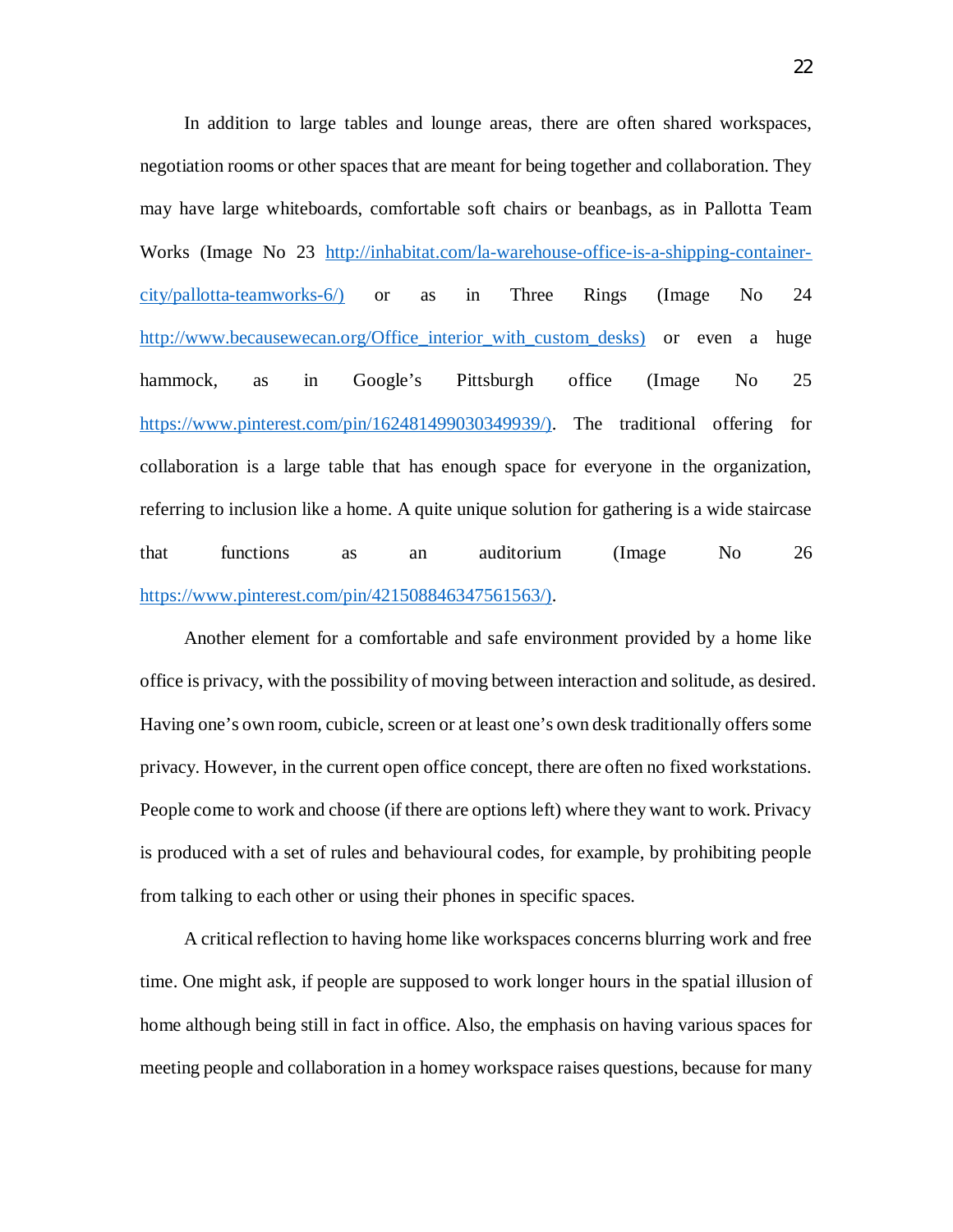professionals working on complex intellectual issues, socializing is rather a burden than a relaxing activity.

## **Sports and play**

Play and playfulness add to the atmosphere of a carefree childhood or may refer to the rebellious teenage years. Imagine a space that looks like a fraternity house with all the cheerful noise (Image No 37 [www.Uberflip.com\)](http://www.uberflip.com)/). Flippers, skate ramps and computer games belong to a playful office. The Australian company SafetyCulture has a basketball court, swimming pool, animals and a cinema (Image No 5 <https://safetyculture.com/files/newsroom/dailymail-article1.pdf>). Google's office in Amsterdam offers a room for gymnastics and for table football (Image No 6 [https://www.fastcodesign.com/3039748/the-10-coolest-office-spaces-of-2014\)](https://www.fastcodesign.com/3039748/the-10-coolest-office-spaces-of-2014).

In the office of Missing Link, they have a fireman's pole to quickly move from one floor to another (Image No 7 [http://soyouknowbetter.com/2013/10/04/some-of-the-worlds](http://soyouknowbetter.com/2013/10/04/some-of-the-worlds-coolest-offices/)[coolest-offices/\)](http://soyouknowbetter.com/2013/10/04/some-of-the-worlds-coolest-offices/) and in LinkedIn, Canada, there are scooters to literally surf around the large office (Image No 8 [http://torontolife.com/style/toronto-coolest-office-spaces](http://torontolife.com/style/toronto-coolest-office-spaces-linkedin-canada)[linkedin-canada](http://torontolife.com/style/toronto-coolest-office-spaces-linkedin-canada)).

An interesting question arising from these office playgrounds is why there are more boys' toys and activities than traditional girls' toys such as dolls, Barbie dolls, ballerinas, dolls' houses and cuddly animals.

The office space images support the idea that regular physical exercise is considered important (Image No 11 [http://www.hometrendesign.com/cool-google-emea-engineering](http://www.hometrendesign.com/cool-google-emea-engineering-hub-office-in-zurich-switzerland-architects-by-camezind-evolution)[hub-office-in-zurich-switzerland-architects-by-camezind-evolution;](http://www.hometrendesign.com/cool-google-emea-engineering-hub-office-in-zurich-switzerland-architects-by-camezind-evolution) Image No 10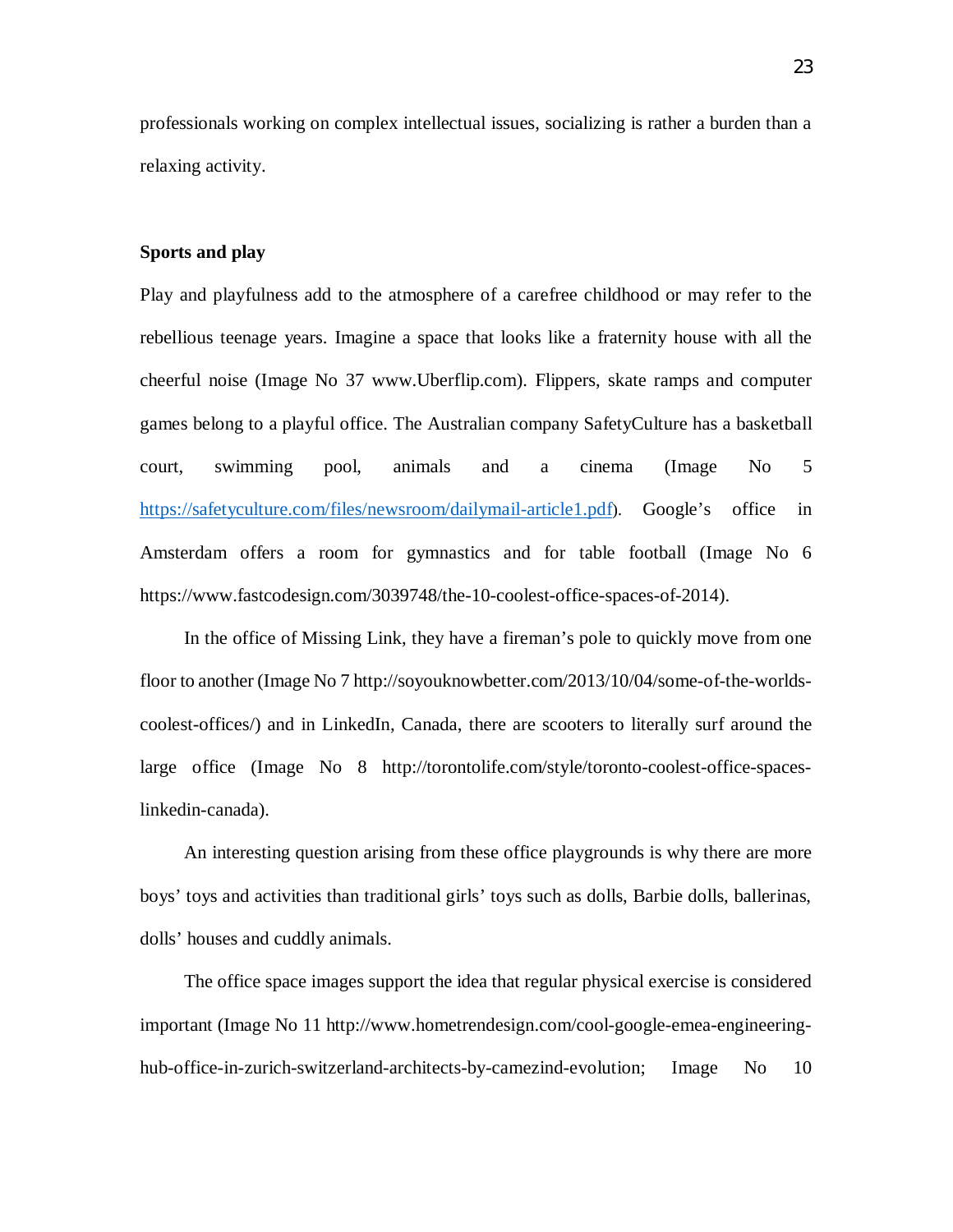<http://geek-mag.com/posts/144596/>). Offices often have their own gym with treadmills or bicycles where the staff can exercise (Image No 9 [https://www.fastcodesign.com/3038625/this-office-has-a-running-track\)](https://www.fastcodesign.com/3038625/this-office-has-a-running-track)).

Based on the images, the underlying discourse is that accomplishments in sports are not considered as a waste of time, but rather as a valuable asset to increase one's value in the job market. As an example of this, one can constantly read stories of top managers having marathon running as their hobby. Physical conditioning and testing has become part of the regime. Whether this truly creates a community feeling and sense of belonging that would foster collaboration, knowledge sharing and thus creativity and innovation, or whether the sports enthusiasm merely enhances competition with no connection to creativity remains vague. Being in good shape and having a competitive mind in sports seem to equal being a good boss and a good worker, but what about the people who do not value physical exercise or are unable to perform it? What does it say about the organization's attitude towards physically challenged or disabled individuals?

The sports- and play-inspired office space images make one assume that an underlying ancient Latin saying 'mens sana in corpore sano' (healthy mind in a healthy body) still remains valid: If you do not take care of your physical body, you may not be fit enough to produce creative thoughts. Fostering playfulness in workspace images, on the other hand, may be connected to creativity by letting people be childlike, less controlled and overcome rational reasoning, which are usually linked to creative thinking.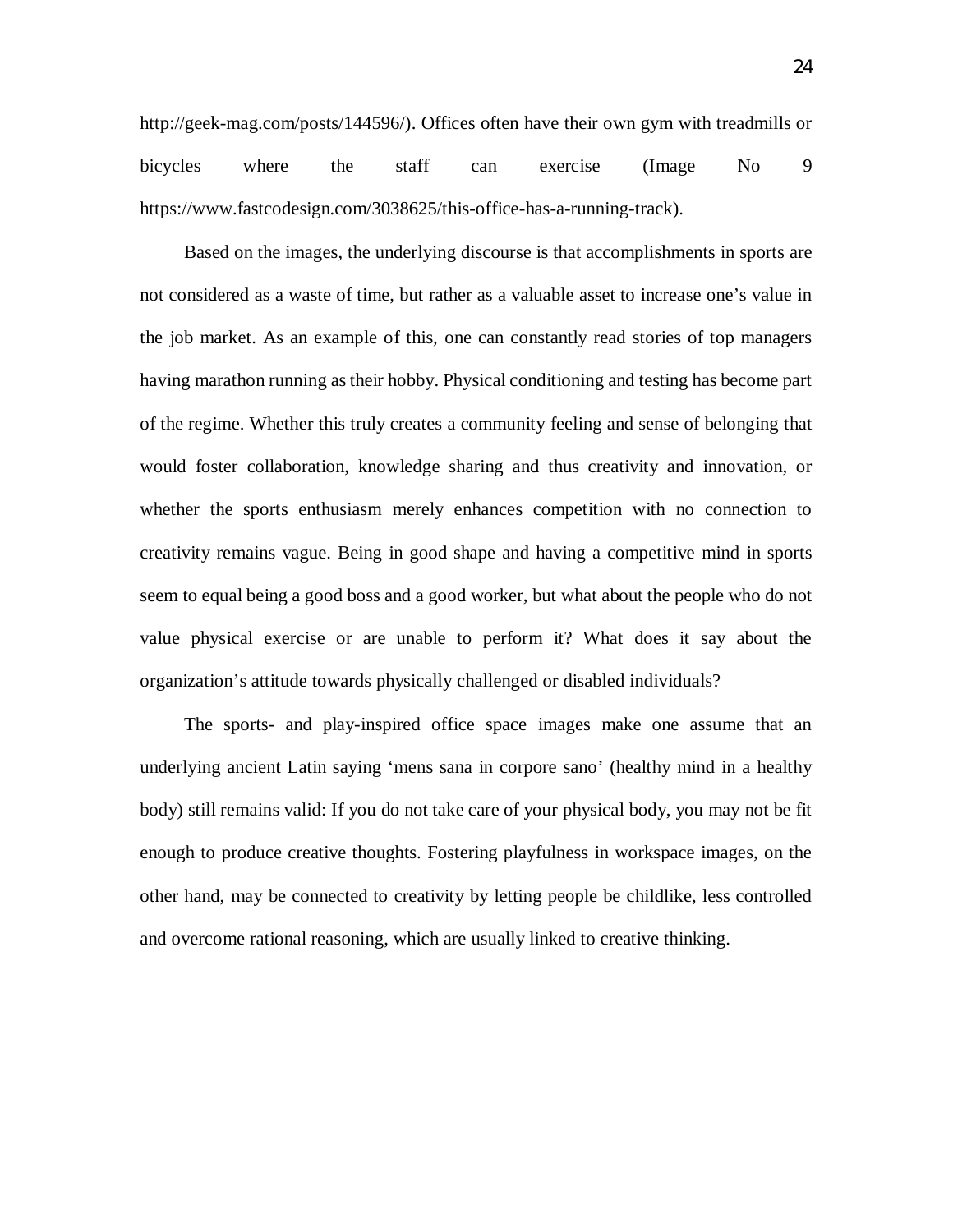## **Technology: Imaginative future and the past**

Another strong theme in creative office space images is an imaginative and technologydriven future, but also a romanticized past. Creative workplaces built on various technologically inspired elements – old or new, factual or imaginary – are built to fire creativity and innovation, such as in the games company Three Inks Design in San Francisco that created their office around the theme of Jules Verne's Nautilus submarine (Image No 13 [www.becausewecan.org/Office\\_interior\\_with\\_custom\\_desks\)](http://www.becausewecan.org/Office_interior_with_custom_desks). The design combines industrial romantic, steampunk themes, such as modified rusty steel beams and mechanical parts, old wooden carved screens and Victorian furniture with red velvet upholstery. The walls are covered with vintage dark green patterned wallpapers and the windows have brass curtain rods and red velvet window treatments. In this space, the staff has state-of-the-art technological equipment that is fitted to the old-fashioned surroundings. The office design combines SciFi-oriented romantic nostalgia from over a hundred years ago with the most recent and even future technologies.

There are several examples of office spaces that remind us of space stations or spacecraft such as the White Mountain Data Centre (Image No 14 [http://royal.pingdom.com/2008/11/14/the-worlds-most-super-designed-data-center-fit](http://royal.pingdom.com/2008/11/14/the-worlds-most-super-designed-data-center-fit-for-a-james-bond-villain))[for-a-james-bond-villain\).](http://royal.pingdom.com/2008/11/14/the-worlds-most-super-designed-data-center-fit-for-a-james-bond-villain)) The designer of the space says that he got his inspiration from Star Wars and James Bond movies. Technology, both old and new, may provide inspirational tools for people interested in how different kinds of gadgets work, how they could be repaired through complex problem solving. It is quite plausible that figuring out the mechanics of an old machine brings joy and may open up a completely new way of looking at things. And even the cruel aesthetics of the old technology like the first cellular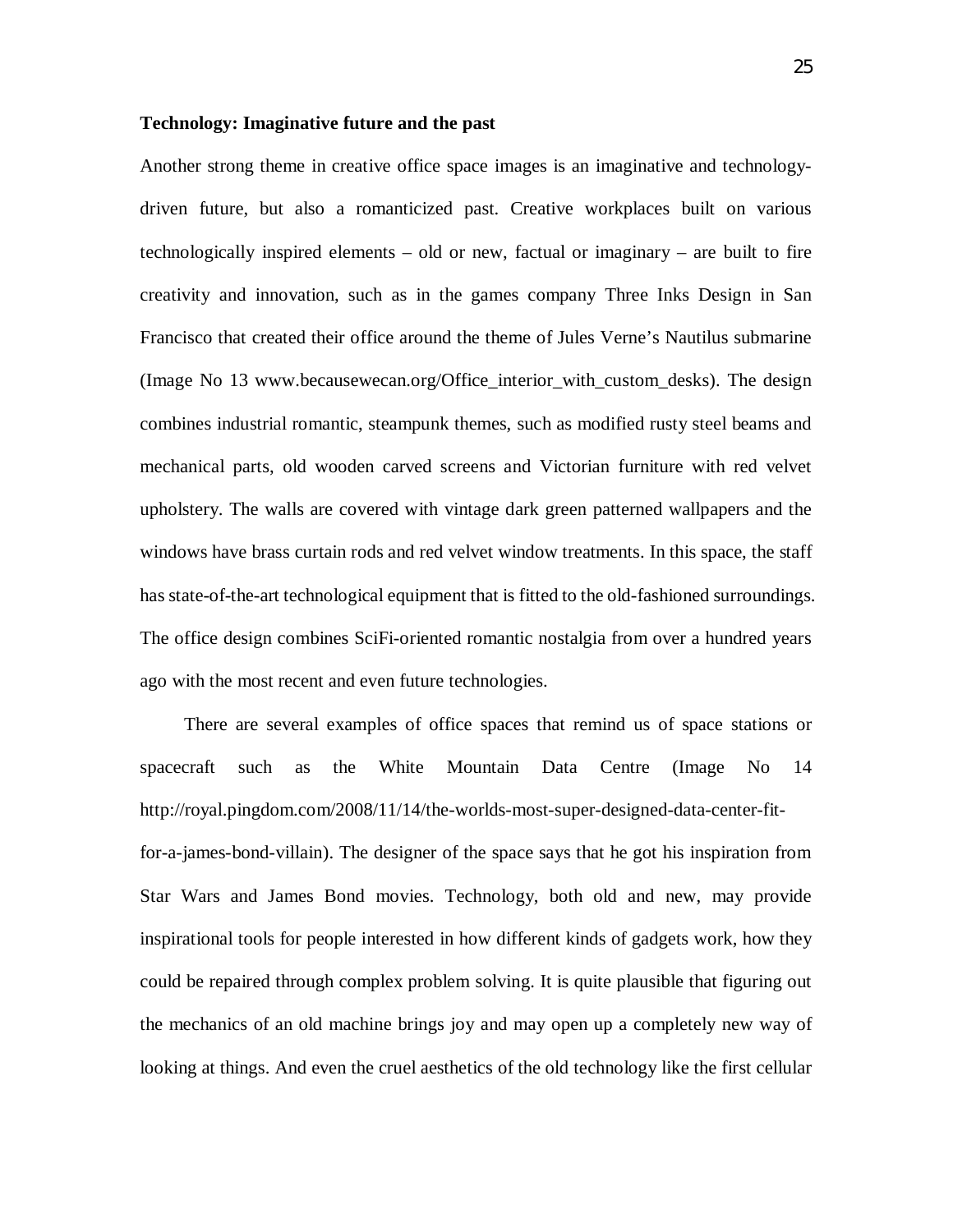phones or computers compared to their polished contemporary counterparts may give rise to imagine what it has taken for the technology and design to develop.

The latest technology seems to be an integral part of a creative office image – the question is, what role does it play in the office? In the contemporary, sleek and light office space, the technological tools are visible and occupy most of the desk. In an office where the technology is strongly present, the other furniture gives way to it. The furniture seems to be non-descript or sparse by design, but very ergonomic. Michael Bilotta's windowless room, lit with purple neon lights, with a tall brightly lit glass cabinet in the corner where the modem is in the spotlight is an example of this trend (Image No 15 [http://www.apartmenttherapy.com/look-glowing-purple-moods-and-80932\).](http://www.apartmenttherapy.com/look-glowing-purple-moods-and-80932)) The computer screen is vast, reflecting purple light on the shiny desk. The office is almost scary, gothic – like a cave with a feeling of a deep basement or a dungeon. For some people, the best place to work is a simple surrounding with nothing else but the necessary equipment, nothing else to distract from concentrating on the task at hand. For others, the technology geeks, the latest gadgets, whose characteristics may not be necessarily even used, boost their identity and self-esteem providing a fruitful soil for innovation bursts.

#### **Nature and relaxation**

Nature is often presented in contemporary offices as one of the elements making them comfortable and relaxing. The most traditional reminder of the natural environment is a green plant. Many offices have big trees or tree trunks, some even a private company garden (Image No 19 [http://www.decoist.com/2013-06-18/creative-office-interior-design](http://www.decoist.com/2013-06-18/creative-office-interior-design-california)[california;](http://www.decoist.com/2013-06-18/creative-office-interior-design-california) Image No 17 [http://www.clivewilkinson.com/portfolio\\_page/tbwa-chiat-day/;](http://www.clivewilkinson.com/portfolio_page/tbwa-chiat-day/)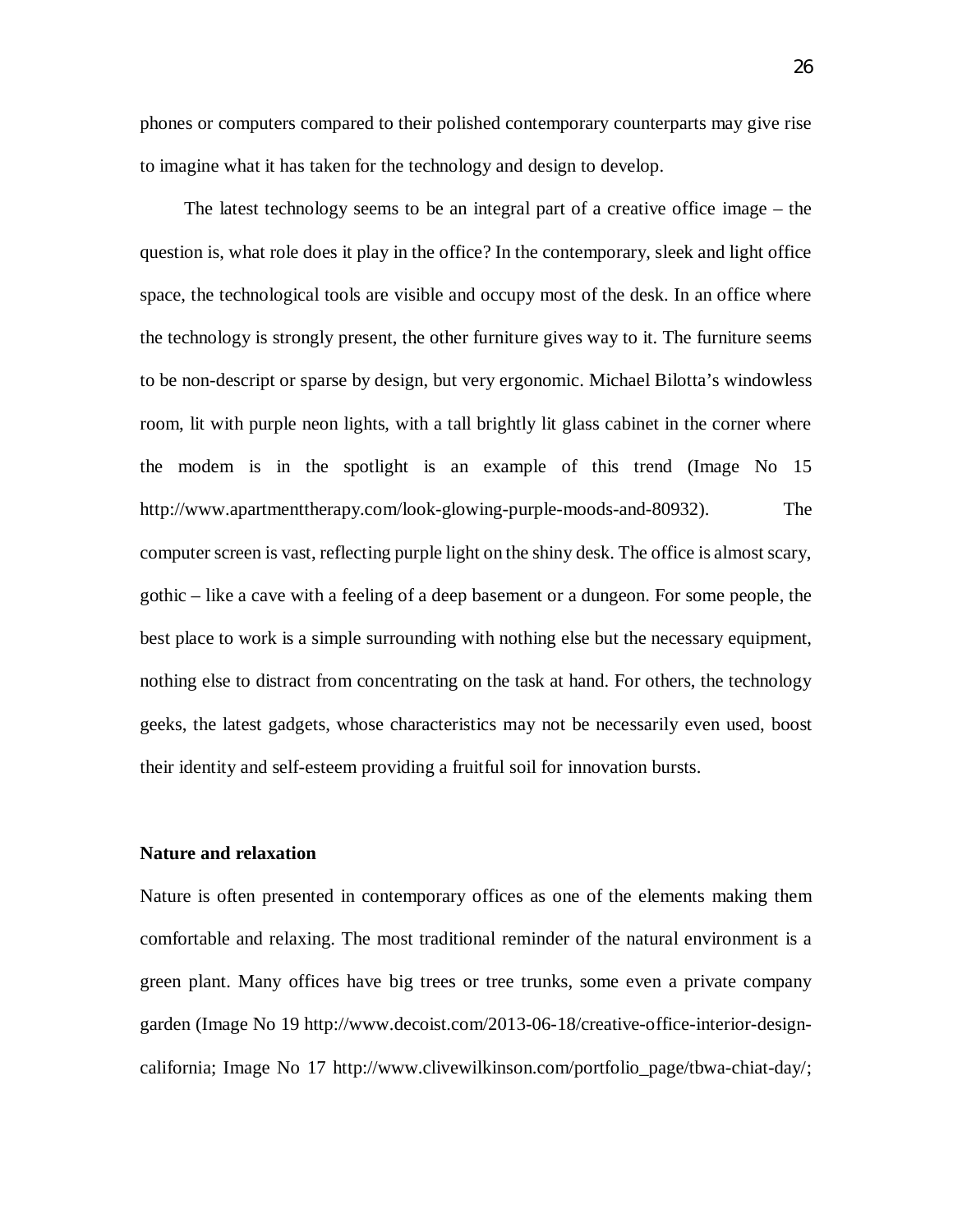and Image No 16 [http://www.designjuices.co.uk/2011/03/20-inspirational-office](http://www.designjuices.co.uk/2011/03/20-inspirational-office-workspace-designs/)[workspace-designs/](http://www.designjuices.co.uk/2011/03/20-inspirational-office-workspace-designs/)). HOK in London has something like a picnic lawn in their office (Image No 21 [http://www.inc.com/articles/201110/coolest-offices-hok-architecture](http://www.inc.com/articles/201110/coolest-offices-hok-architecture-london.html)[london.html](http://www.inc.com/articles/201110/coolest-offices-hok-architecture-london.html)).

Wallpapers picturing landscapes or wooden building materials also depict connections to the natural environment (Image No 20 [http://inoustudio.com/bright-green](http://inoustudio.com/bright-green-office/bright-green-office-inspiring-creative-office-interior-design-with-green-sofa-and-carpet-and-black-table-chair-and-modern-office-interior-915x62)[office/bright-green-office-inspiring-creative-office-interior-design-with-green-sofa-and](http://inoustudio.com/bright-green-office/bright-green-office-inspiring-creative-office-interior-design-with-green-sofa-and-carpet-and-black-table-chair-and-modern-office-interior-915x62)[carpet-and-black-table-chair-and-modern-office-interior-915x62](http://inoustudio.com/bright-green-office/bright-green-office-inspiring-creative-office-interior-design-with-green-sofa-and-carpet-and-black-table-chair-and-modern-office-interior-915x62)). Plants have been argued to produce a positive effect on the air quality and greenery is meant to enhance relaxation and psychological restoration, both boosters of energy and, thus, maybe also of creativity. Greenhouse-like office spaces are seemingly becoming fashionable. These energy-neutral spaces are considered beautiful and healthy (Image No 22 [http://inhabitat.com/abandoned-warehouse-to-be-transformed-into-lush-zero-energy](http://inhabitat.com/abandoned-warehouse-to-be-transformed-into-lush-zero-energy-office-space-in-amsterdam/)[office-space-in-amsterdam/\)](http://inhabitat.com/abandoned-warehouse-to-be-transformed-into-lush-zero-energy-office-space-in-amsterdam/). Aesthetic pleasure combined with an impression of health may be considered to help one to relax and free up energy for creative thinking.

Both socializing and privacy are key elements in creativity enhancing workplaces, and often connected either to a home style office or a space resembling a quiet place in nature. Many companies nowadays feature café-like spaces often located in nature surroundings with small tables and three to four chairs. The atmosphere in these spaces is often either Zen-like, calm and slow, or lively with vibrant colours and brightness. Microsoft Finland has created an office space called the Bistro (Salovaara, 2014, 21:09; Image No 38 [www.microsoft.com/finland/yhteystiedot/default.htm\).](http://www.microsoft.com/finland/yhteystiedot/default.htm)) The Bistro is equipped with modern coffee machines and refrigerators filled with sodas. Small tables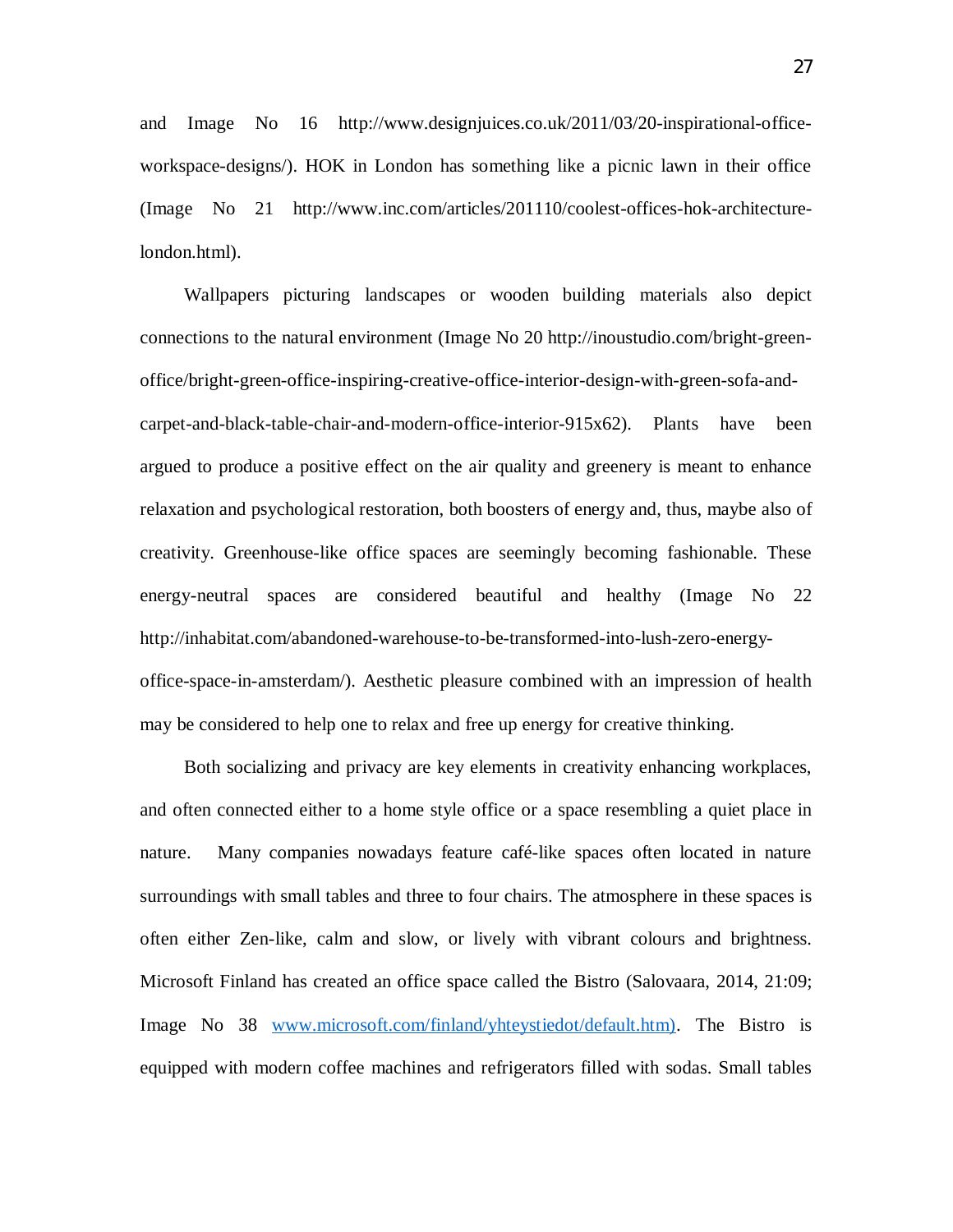provide space for 2–5 people to get together and chat.

For many people creativity calls for silence and privacy that can be found in nature for example by walking alone in the woods. Or, on the contrary, hiking with friends or colleagues, sweating together and reaching the peak of a mountain put the creative juices running. For some, listening to the sounds of nature, like purling water, rustling leaves of the trees, or the buzzing wind take the mind and thoughts to different spheres, maybe to pleasing memories, away from the present space and time. The nature element of creativity may take back to the times where people were more united with the surrounding nature, in good and bad, and where people learned to appreciate the nature and excel.

## **Symbolism, heritage and history**

A meeting room filled with a helicopter cockpit, a hot air balloon basket and a spacecraft could mean that the sky actually is the limit when working at Google (Image No 32 [http://www.dcgrealestate.com/blog/dcg-blog/business-private-entities/case-innovative](http://www.dcgrealestate.com/blog/dcg-blog/business-private-entities/case-innovative-office-space-one-size-not-fit/)[office-space-one-size-not-fit/\)](http://www.dcgrealestate.com/blog/dcg-blog/business-private-entities/case-innovative-office-space-one-size-not-fit/). You can take whatever extreme transportation vehicle you desire to take you to a world of unlimited imagination.

Interestingly, some meeting rooms and huts inside the office were built in the form of traditional buildings such as yurts (Image No 27 [http://www.contemporist.com/cisco](http://www.contemporist.com/cisco-meraki-office-by-studio-oa/))[meraki-office-by-studio-oa/\)](http://www.contemporist.com/cisco-meraki-office-by-studio-oa/)), wooden huts (Image No 31 [http://www.topito.com/top](http://www.topito.com/top-photos-bureaux-start-up-web)[photos-bureaux-start-up-web\)](http://www.topito.com/top-photos-bureaux-start-up-web) and igloos (Image No 28 [http://spacesbyholmris.com/en/products/produkter/igloo\).](http://spacesbyholmris.com/en/products/produkter/igloo))

Google's office in Zurich offers old, nostalgic ski-lift cabins as a meeting space (Image No 33 [https://www.pinterest.com/pin/344173596498907310/\)](https://www.pinterest.com/pin/344173596498907310/)). The ski lifts have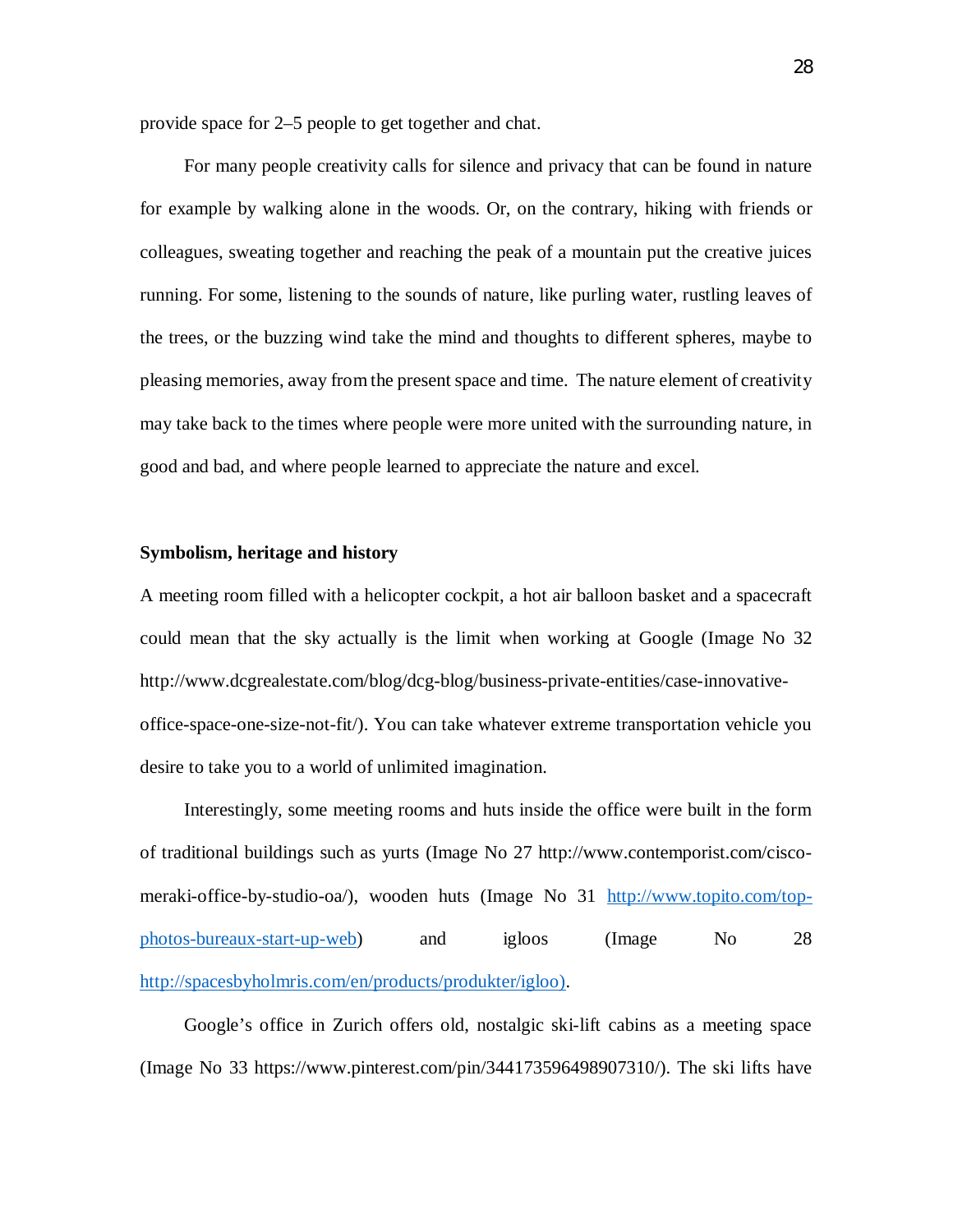Swiss flags painted on them, the interiors are decorated with traditional red and green colours and the outside staging is finished with real old skies. The ski lifts are hung in a room with a floor that looks like snow and with mountain scenery painted on the wall.

Elements blown out of normal proportion is one trend in creative office decoration. Humongous beehives in Google's Zurich office (Image No 30 [http://www.livnn.com/ideas-detail/1279\)](http://www.livnn.com/ideas-detail/1279)) may symbolize the importance of environmental consciousness. Oversized tea cups function as cosy, intimate meeting places and they might symbolize the whimsical imagination à la Alice in Wonderland as well as Dutch heritage (Image No 34 [http://www.dyediet.com/wp-content/uploads/2012/08/Dutch-Kitchen-Bar-](http://www.dyediet.com/wp-content/uploads/2012/08/Dutch-Kitchen-Bar-Coctails-cafe-in-Schiphol.jpg))[Coctails-cafe-in-Schiphol.jpg\).](http://www.dyediet.com/wp-content/uploads/2012/08/Dutch-Kitchen-Bar-Coctails-cafe-in-Schiphol.jpg)) The giant blue and white Delphi porcelain cups or endless, lush tulip beds construct a vivid bond between the place and the nationality (Image No 35 [http://notablescents.net/2015/10/14/european-trip-2015-day-3-amsterdam/\)](http://notablescents.net/2015/10/14/european-trip-2015-day-3-amsterdam/).

In the same vein, emphasizing national culture and tradition, the Finns have their saunas. In the construction company Fira's office in Vantaa Finland, the meeting room looks like a sauna (Image No 29 [http://www.technopolis.fi/2015/11/avajaistunnelmaa-ja](http://www.technopolis.fi/2015/11/avajaistunnelmaa-ja-moderneja-tyotiloja/)[moderneja-tyotiloja/\)](http://www.technopolis.fi/2015/11/avajaistunnelmaa-ja-moderneja-tyotiloja/). In Finland, saunas have traditionally been a place of birth, either of ideas or of the new-borns in the olden times.

Distinctive decorative elements are often used to emphasize the origins of the company, or their current location, such as the heritage red telephone booths in England (Image No 36 [http://www.startribune.com/what-s-up-with-those-british-red-telephone](http://www.startribune.com/what-s-up-with-those-british-red-telephone-booths/216196931/))[booths/216196931/\),](http://www.startribune.com/what-s-up-with-those-british-red-telephone-booths/216196931/)) in London or in Melbourne, or yellow cabs in New York or Zurich (Image No 39 [http://www.boredpanda.com/the-best-place-to-work-google-and-their](http://www.boredpanda.com/the-best-place-to-work-google-and-their-office-in-zurich/))[office-in-zurich/\)](http://www.boredpanda.com/the-best-place-to-work-google-and-their-office-in-zurich/)). Geographic locations have different atmospheres, feelings and cultures.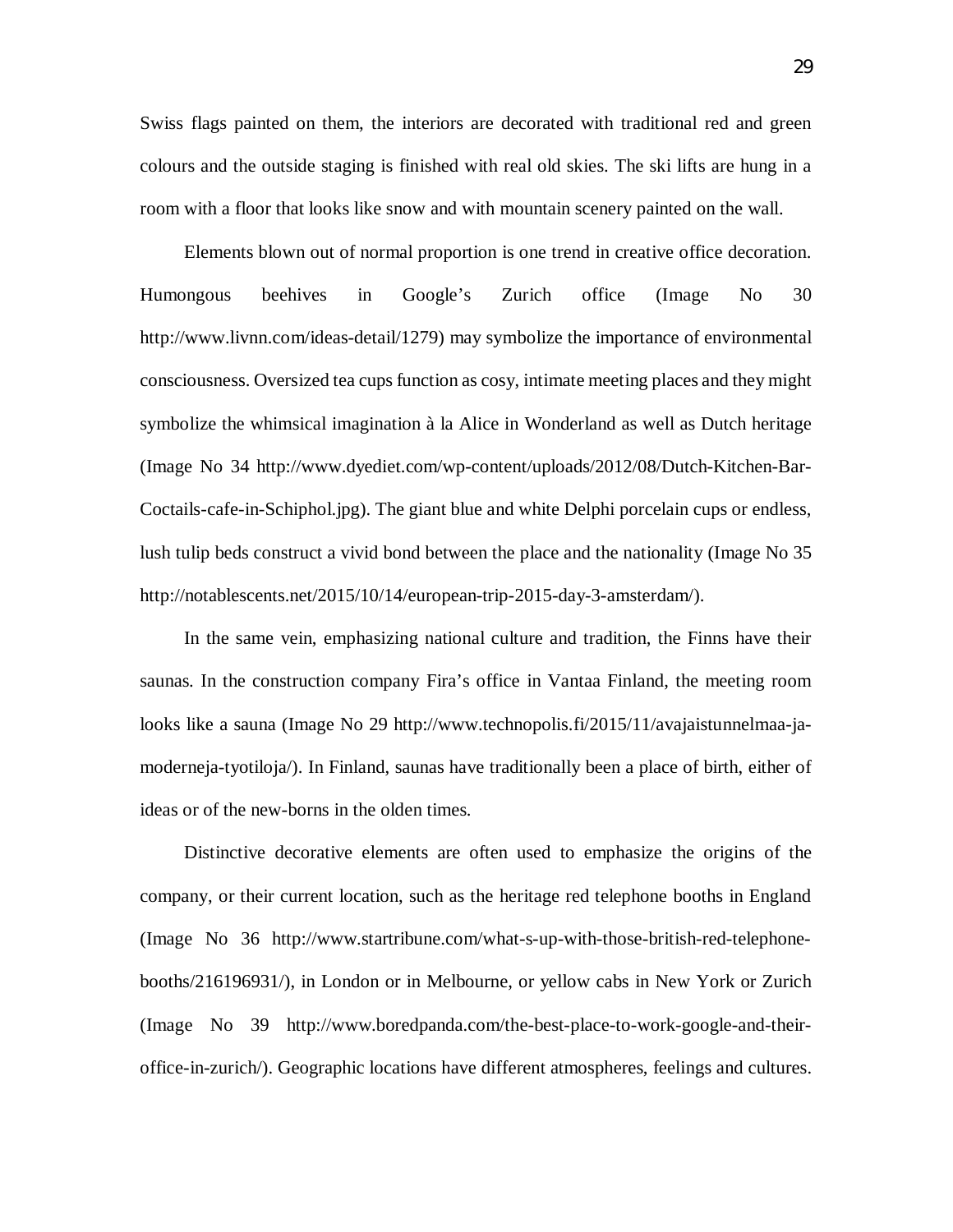Companies make these connections through visual clues in their spatial arrangements. Symbolic artefacts and visuals reminding of one's cultural history and roots are traditional sources for artistic works and may serve as such also for other type of creative work through the imaginary spatial arrangements.

### **Summary of the spatial themes and categories in designed creative workspaces**

Inspired by Panayiotou and Kafiris (2010), we conceptualized the images of creative workspaces as a story of social relations and spatially informed creativity. Panayiotou and Kafiris oriented particularly towards analysing the masculine constructs of power in terms of dominance, hierarchy, control and discipline, as well as rationality, order and the impersonal. We modified their approach in our analysis of designed creative spaces. We described the built environment of the workspace, such as its size and the scale of the spaces, the décor and furnishings, atmosphere and the field of industry that the company images represented. Furthermore, we make an effort to discern the underlying connection of these spatial arrangements with organizational creativity. Table 1 summarizes the identified themes and categories of the studied creative workspaces: home; sports and play; technology; nature and relaxation; and symbolism.

## *Insert TABLE 1 about here*

Home is represented as a warm and cosy space with a feeling of warmth, acceptance and togetherness. In this kind of space, one can feel safe and protected and let the creative juices flow. Also, a homely space entails the idea of communication, collaboration and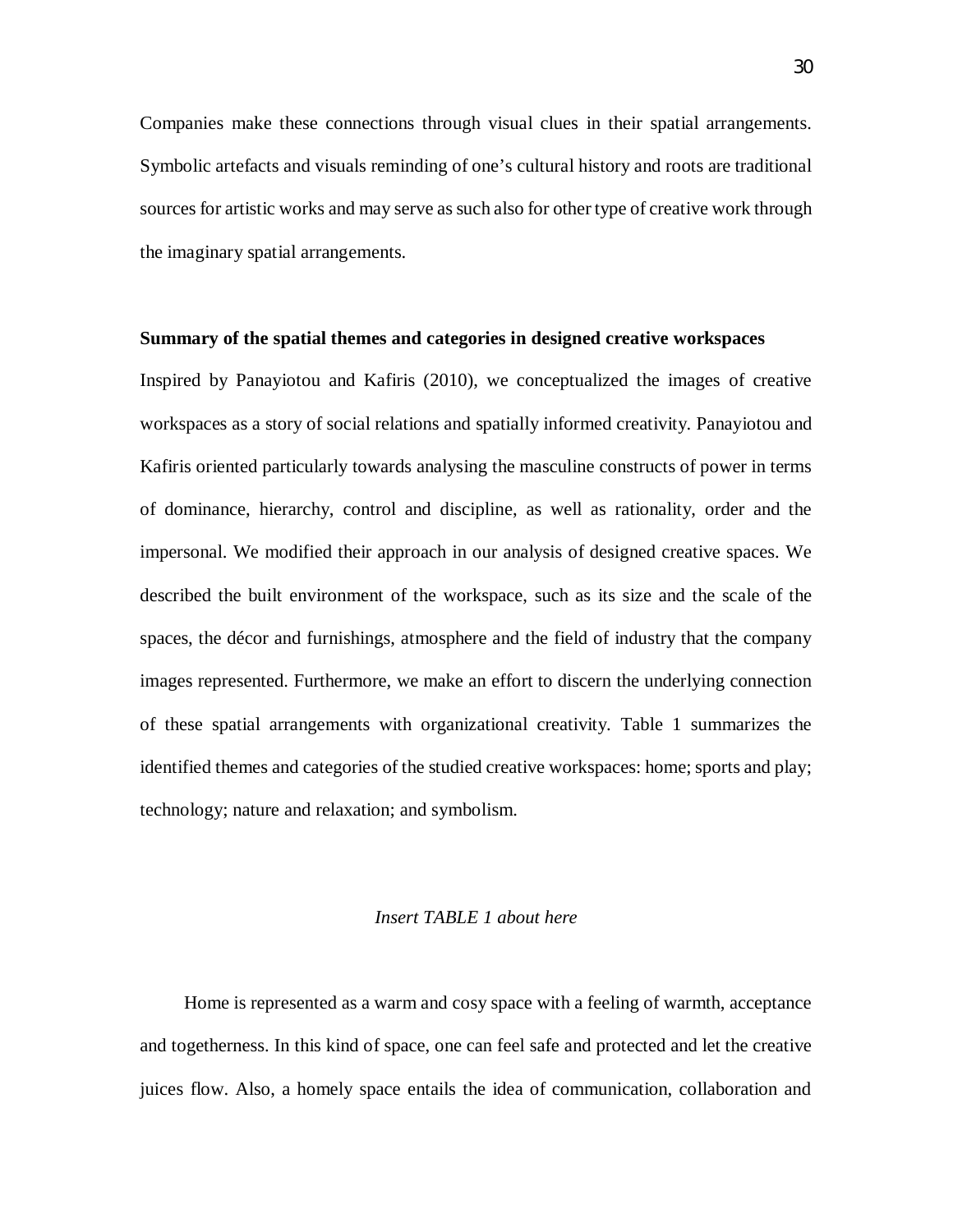mutual sharing, all of which are needed for creativity.

Sporty and playful company images are created with youthful spatial images. Bright workspace colours and the provision of facilities that can be used properly for a variety of sports activities are emphasized. Creativity is sought after taking care of the employees' physical fitness, energy and strength.

Technologically influenced spatial arrangements reflect future and past images. They display both old-world equipment, state-of-the art technology and imaginary new worlds. The spatial work environment brings forth that creative work entails extremes, which calls for pushing to the limits, and the spaces provide opportunities to experience the extremes.

In companies that have nature as a central theme in their offices, harmony, peacefulness and well-being are emphasized in the spatial environment. Being relaxed and able to work in a nature-like space with the opportunity to enjoy silence and a meditative state are considered to foster creativity.

Symbolism and cultural heritage can be spatially used to convey the source of creativity. Exclusivity, being an insider and being particular are emphasized even by overdoing cultural symbols and traditions in the spatial solutions of the workspaces.

The companies in our analysis represented different fields of industry, most of which belong to the so-called knowledge-intensive industries: advertising, banking, design, consulting, engineering, entertainment, games, IT, law and software. As Table 1 shows, no specific spatial arrangement is typical for any of these industries. Advertising is the only one that stands out as it only emphasizes nature in its space design.

Next, we will discuss some of the contradictions we found as to how creativity was conceived in the workspace images.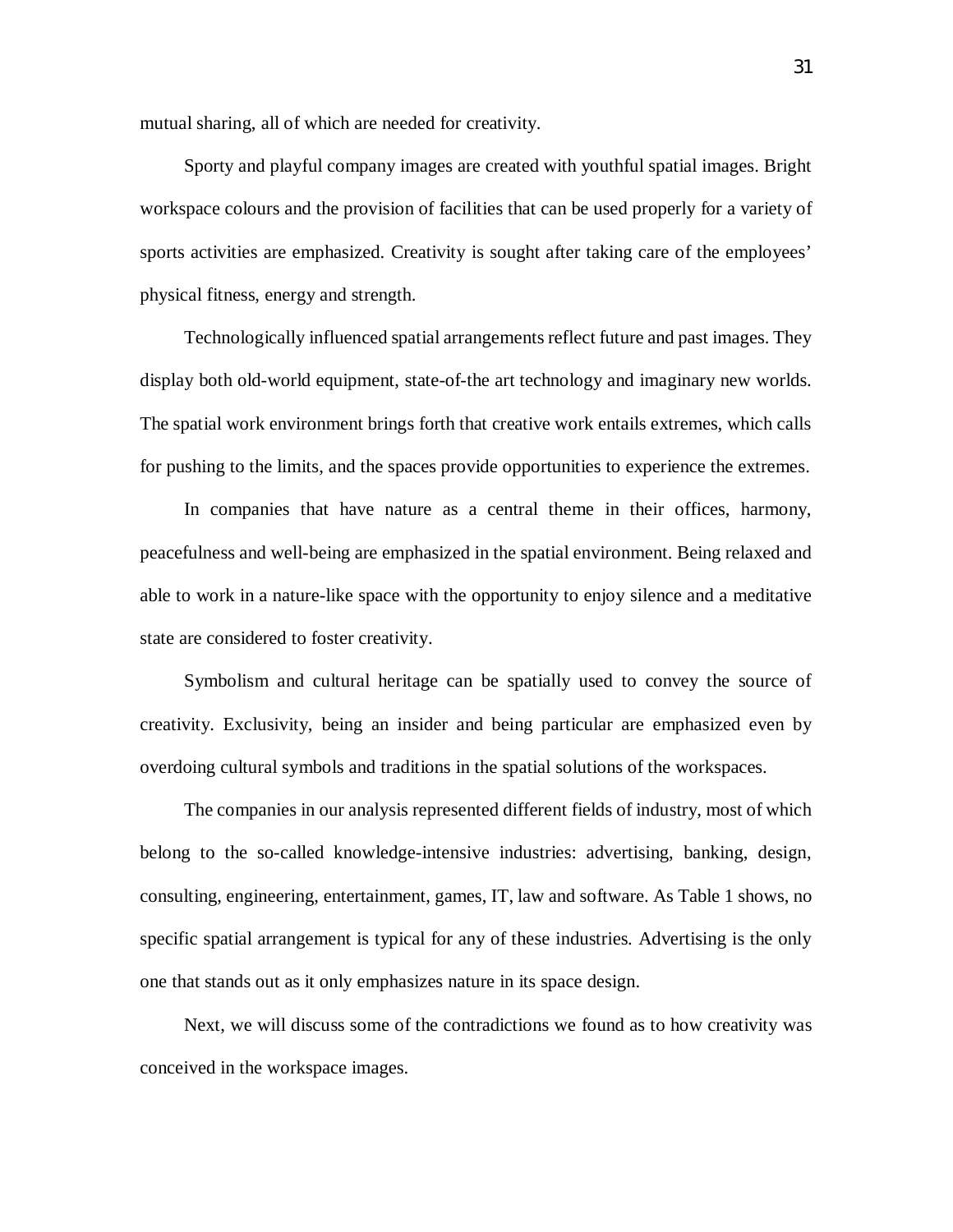## **DISCUSSION**

A first glance at the creative workspace images displayed on the Internet leads to the conclusion that the designed environments render embodied freedom and spatial flexibility with the association of creativity. The designed workspaces may be seen to free people from traditional workspace settings where people are confined to sit in their individual offices the whole day without having the opportunity or invitation to move around and do different things in different locations (cf. Ropo et al. 2013 for traditional seating in schools). Other than sitting by the computer, various types of spaces give flexibility, such as the opportunity to lie down on a couch for a while or relax in an armchair, eat when and where you like, play and maybe even do some exercise. All this sets the body free from a stiff, controlled posture (for the embodiment and experience of built space, see Viljoen 2010). One would assume that the flexible workspace arrangements have the opportunity to energize and fuel creativity as well (Dul  $\&$  Ceylan 2011; McCoy 2005).

Second, from a critical perspective, the creative workspace images may give an impression of exclusiveness. The images of these specially designed workspaces could be interpreted to imply a subtle connotation of elite people, the 'chosen ones' with special skills and wisdom who deserve to have an extravagant work environment in contrast to the 'ordinary ones' who can settle with more mundane premises.

Third, the images can be read to represent what Lefevbre (1991) conceptualizes as 'conceived space': as architectural abstractions that are linked with forms of managerial control (Dale & Burrell, 2010) and as 'perceived space': as concrete material features and as spatial practices. There is an underlying assumption in the discourse of creative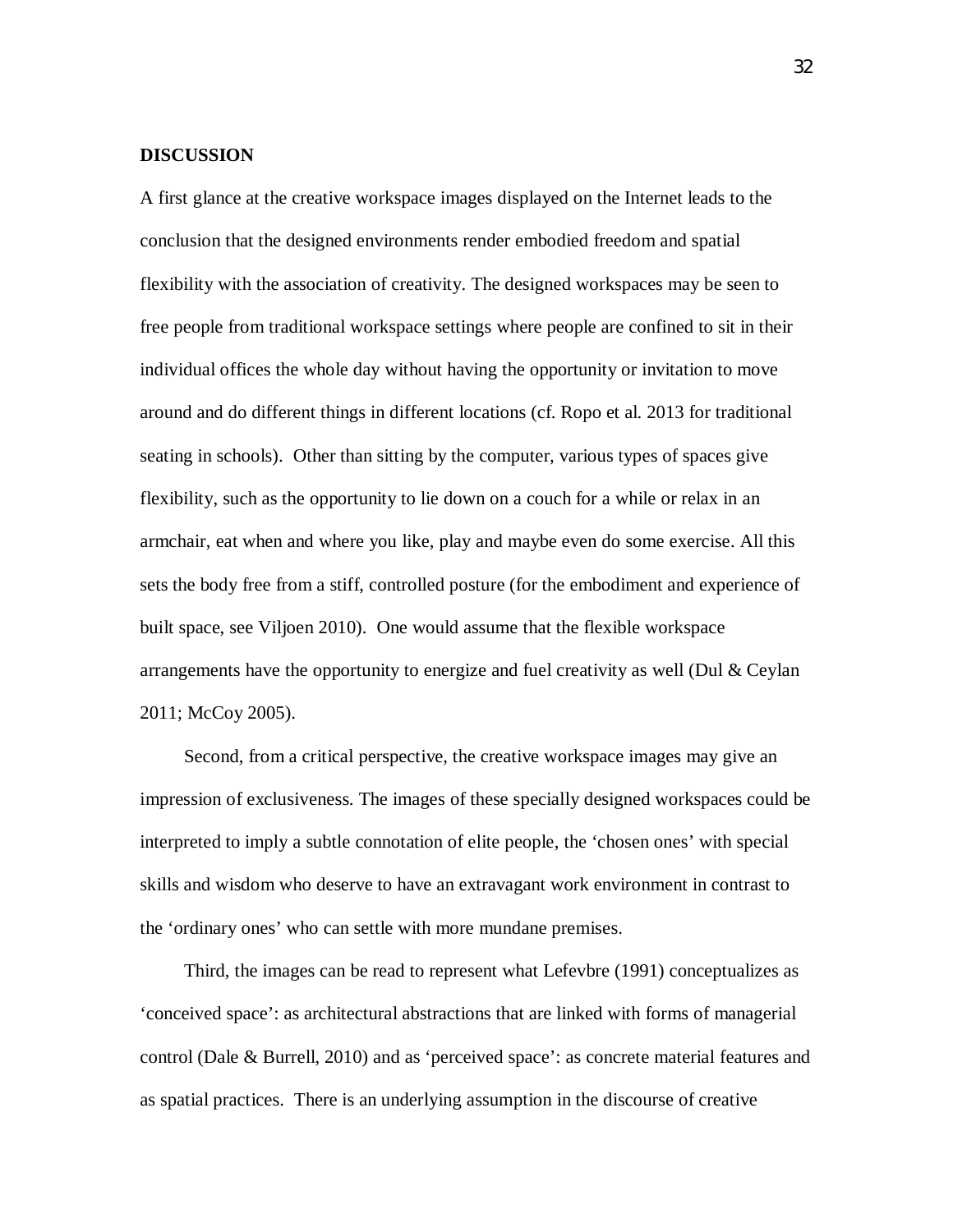workspaces that the physical spaces provoke the same types of emotional and behavioural reactions leading to creativity, thus suggesting that work processes and outcomes could be managed with certain spatial arrangements. However, empirical evidence shows otherwise (Elsbach & Pratt 2007; Ropo et al., 2013, 2015). Lefebvre (1991) helps understand this by bringing forth a third concept, the 'lived space' that emphasizes the personal and embodied experience of space. The lived space is experienced through emotions, imagination and memories. These are subjective and difficult to control. From that perspective spaces designed for creativity could be considered as 'managed spaces of creativity' or as 'creativity by command'.

Finally, we discuss some contradictions as to how organizational creativity is conceived in the creative workspace images.

## **Contradiction 1: Individually versus collectively produced creativity**

The current company trend illustrated in our empirical material shows that creative workspaces are mostly designed for collective teamwork. Most of the studied workspaces illustrate open and informal office designs that are intended to stimulate social encounters, play, physical activities and communication. Many of them are designed as playgrounds, activity centres (kitchen, bowling green, gym etc.), artful environments, natural habitats resembling nature or open, flexible fancy offices. The inherent premise in these spatial arrangements is that creativity is first and foremost a collective group phenomenon involving play, activity, fun, noise, dynamics and social interaction. The need to sit alone quietly and develop a creative idea is hardly considered. If there is a space for individual work, the room is typically designed for meditation, massage or for workouts. Additionally,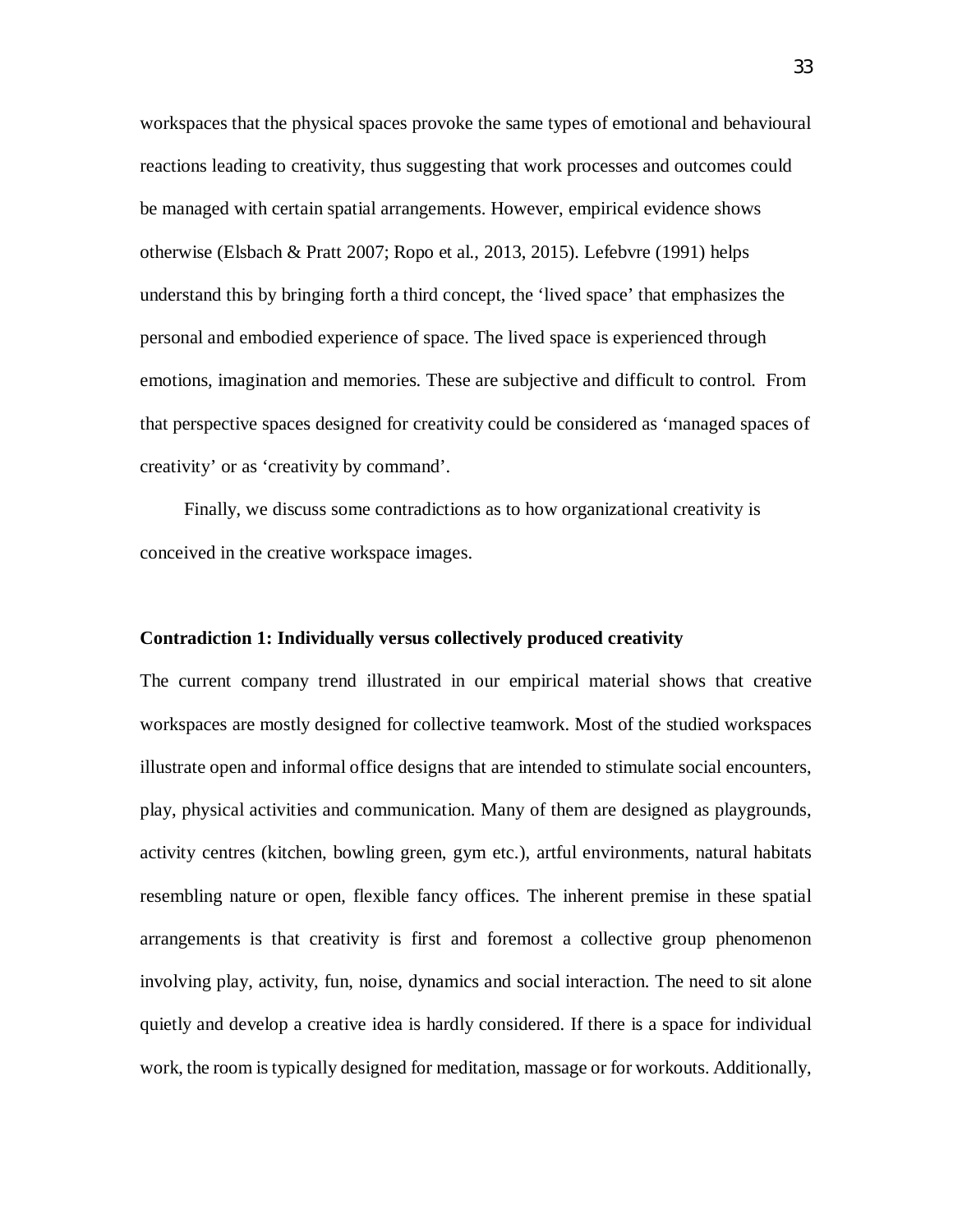office design development has moved from one extreme of individual small rooms or cubicles to open spaces.

The trend of designing creative workspaces has gone in the opposite direction compared to the traditional psychologically-oriented individual research tradition (Shalley, Zhou & Oldham, 2004; Hennessey & Amabile, 2010). Creative workspaces displayed on the Internet are predominantly based on the model of open-plan office design that is typically meant to enhance collaboration. Individuality and different personalities are less emphasized. The current creative workspaces seem to be designed for extroverts with a high tolerance of noise and distraction. The main emphasis on creativity research until the 1990s has been on studies of creative individuals to demonstrate the importance of intellect, personality and cognitive skills for creativity (see Amabile, 1996 for a review). More recent research on creativity has demonstrated the importance of social and environmental factors for creative performance (e.g. Amabile et al., 1996, Amabile, Schatzel, Moneta & Kramer, 2004; Oldham & Cummings, 1996; Csikszentmihalyi, 2007; Shalley et. al., 2004; Shalley and Gilson, 2004). However, the importance of personal factors such as certain personality traits, intrinsic motivation and cognition or skills are still argued to be important for creative performance (Amabile, 2012; Hennessey & Amabile, 2010). There has also been discussed, not least sparked by the book 'Quiet' (Cain, 2012) about how the extrovert, social, noisy dimension is dominating in many societies, with a claim that the individual and introvert aspects of the creative process have been downplayed. Considering also recent research on digital media at work (Derks & Bakker, 2013) about how digitalization leads to interruptions, multitasking and stress at work, the importance of protecting the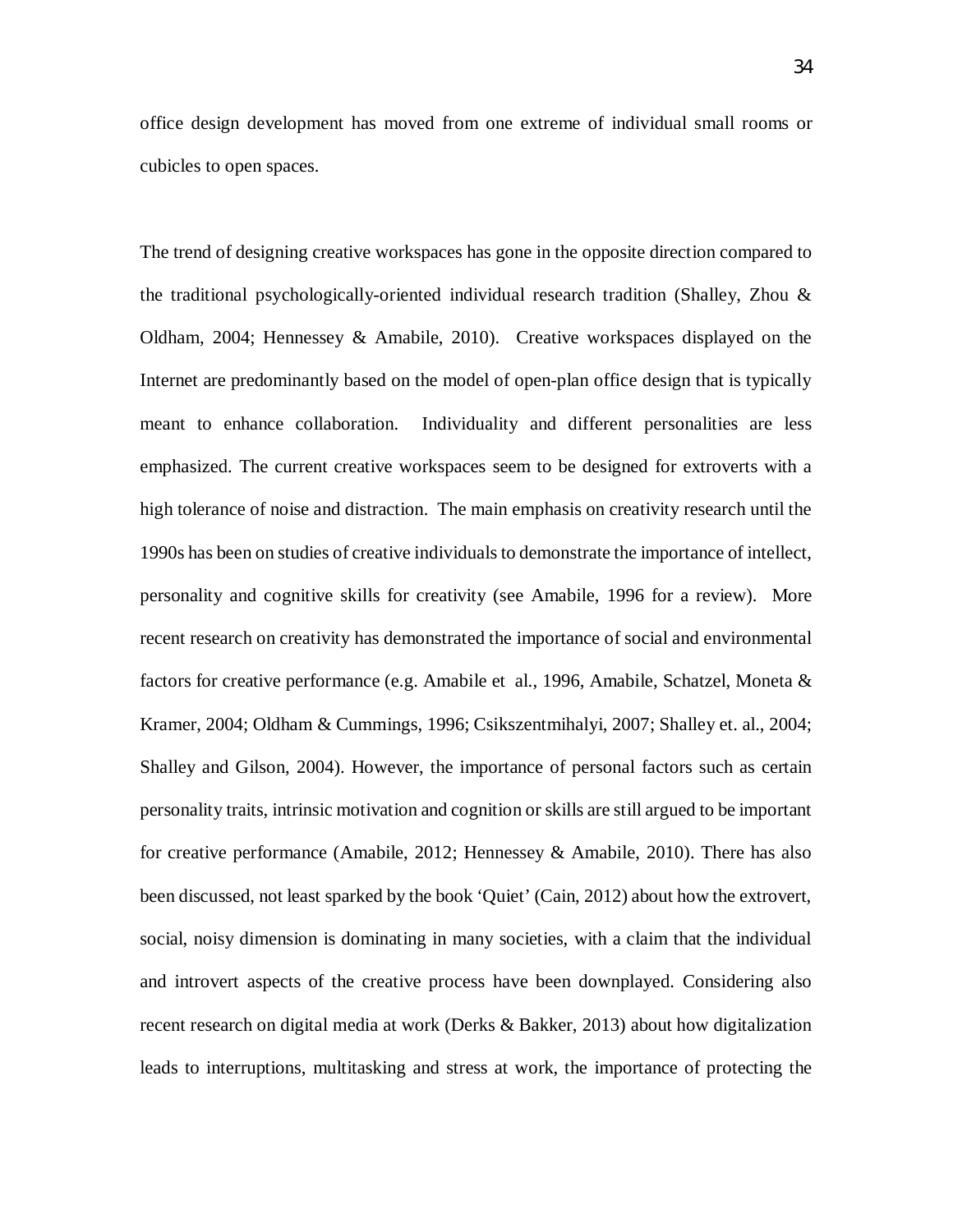sacred spaces of focused, embodied creative work becomes even more important (De Paoli, Røyseng and Wennes, 2017). At the same time as open-plan office designs are favoured, there is criticism towards thinking that creativity is only being nurtured by social encounters and team building (Bilton, 2007; Hennessey and Amabile, 2010; Shalley et al., 2004). Creative workspaces based on teams and community-building through office design contain the premise 'all together, altogether better', which has largely been contested by Dale and Burrell (2010) as creating a false illusion of a harmonious and committed work environment. We would exercise caution on unilaterally favouring the community building aspect of open-plan creative workspaces that overlooks the consideration of individual differences.

# **Contradiction 2: Professionally designed workspaces versus workspaces created through participation**

A whole industry has developed to support corporations in reshaping and redesigning their workspaces, as depicted in several books and articles on organization and space (e.g., Dale & Burrell 2008; van Marrewijk & Yanow, 2010). Architects, interior designers, facility managers and consultants are deeply involved in the design and construction processes of new office spaces. Simply looking at the images of the creative workspaces reveals how they are professionally created by designers and architects, even if they have been initiated by the companies in the first place.

The co-construction of organizational efforts, such as space construction together with employees, has been noted as important for better outcomes in several studies (e.g., Emmitt & Ruikar, 2013; Lundström, Savolainen, & Kostiainen, 2016; Prahalad &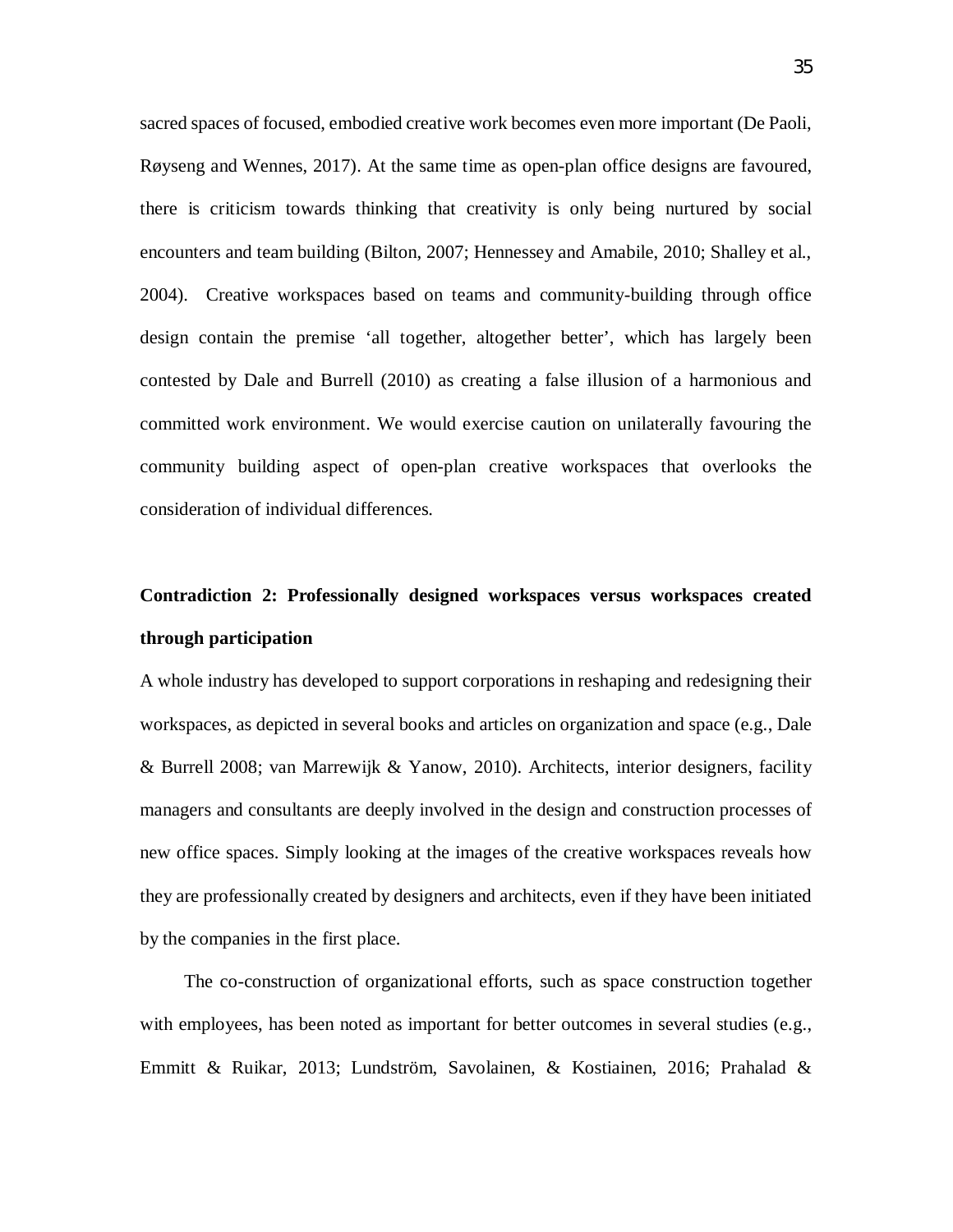Ramaswamy, 2004). The co-construction of workspaces has been particularly emphasized by Doorley and Witthoft (2012), who have experimented with space and their own creativity. They have experience as engineers, designers and teachers in working creatively. According to them, it is important to empower people to shape their own work environment:

One of our first challenges was to equalize the respective status of students and faculty. When you walk into one of our classes, it's almost impossible to tell who's teaching and who's learning. Innovation thrives on this kind of equality. With a boss or a professor standing at the head of the room, it feels like a 'sage on stage' – people are reluctant to share their ideas. Reconfiguring the physical relationship is a powerful signal that participation is truly welcome. The result is that you get better ideas out in the open, where they can grow. But there's not just one ideal design for a collaborative space. The people using it should be able to transform it themselves, move things around, and create what they need for the work they're doing at the moment. (Doorley & Witthoft, 2012: 5)

The idea of professionally designed workspaces leading to organizational creativity rests on a rather deterministic and linear view of the relationship between space and human action, as if physical spaces could have an agency 'in themselves' to 'do' things. Recent research on this suggests otherwise. As Balogun and Johnson (2005) note, when end-users begin to make sense of their reality, intended strategies often lead to unintended outcomes. Elsbach and Pratt (2007) have reached the same conclusion: The same material conditions produce different reactions. They add that more attention should be placed on the 'senses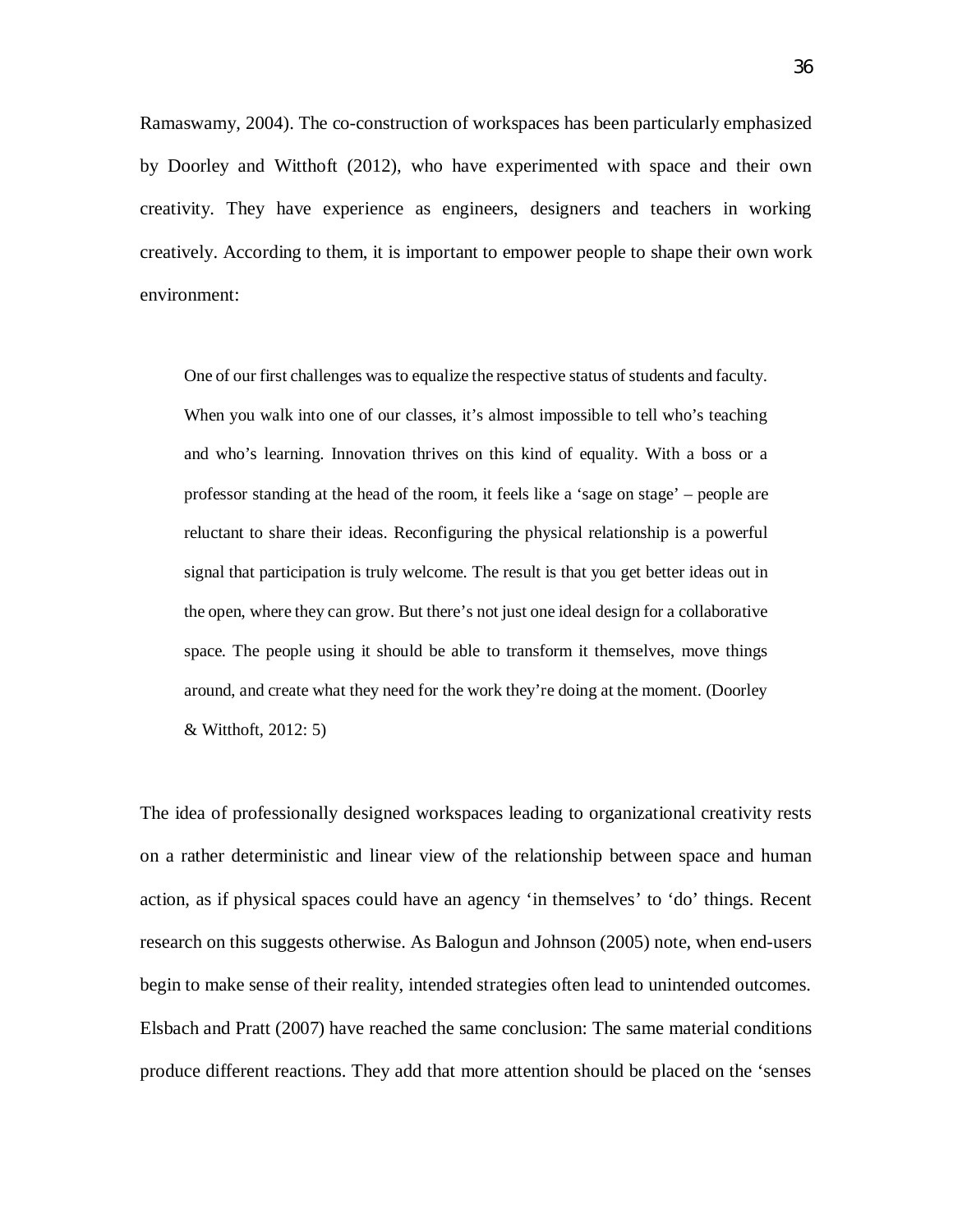and aesthetic sensibilities' (Elsbach & Pratt, 2007: 212) of how people interact with their physical environment. This speaks for involving the users of the space more closely in the co-creation of their workspaces.

People's subjective and sensuous (aesthetic) experiences have been found to be a key mediating mechanism in understanding how space and people relate to each other (e.g., Pallasmaa, 2014; Ropo et al., 2015; Ropo, Sauer, & Salovaara, 2013; Tuan, 1977; van Marrewijk, 2011; Viljoen, 2010; Vilnai-Yavets et al., 2005; Warren, 2002). There is a whole stream of organization theory called organizational aesthetics (Gagliardi and Strati being the founding proponents of it), which emphasizes the importance of sense-based knowledge development in understanding organizational life. We argue that our analysis on the so-called designed creative workspaces also shows that the underlying assumptions of how spaces lead to creativity fall into the trap of ignoring the very basic means of knowledge production: the human body.

#### **Contradiction 3: Planned versus emerging creativity**

The images studied here emphasize a planned view of what kinds of spaces would produce creativity in people. As described, in the images, creativity is connected to a homely atmosphere, energetic and playful sports, technological extremes, nature's calming effect and culturally drawn symbolic values. They suggest that creativity needs extraordinary spaces to occur. An example of urban planning points in the same direction. There is a tendency to build trendy, modern, creative and innovative cities and places (Florida, 2002), as politicians and policymakers want to develop environments for artists, bohemians and the so-called creative class to induce and stimulate them to be creative.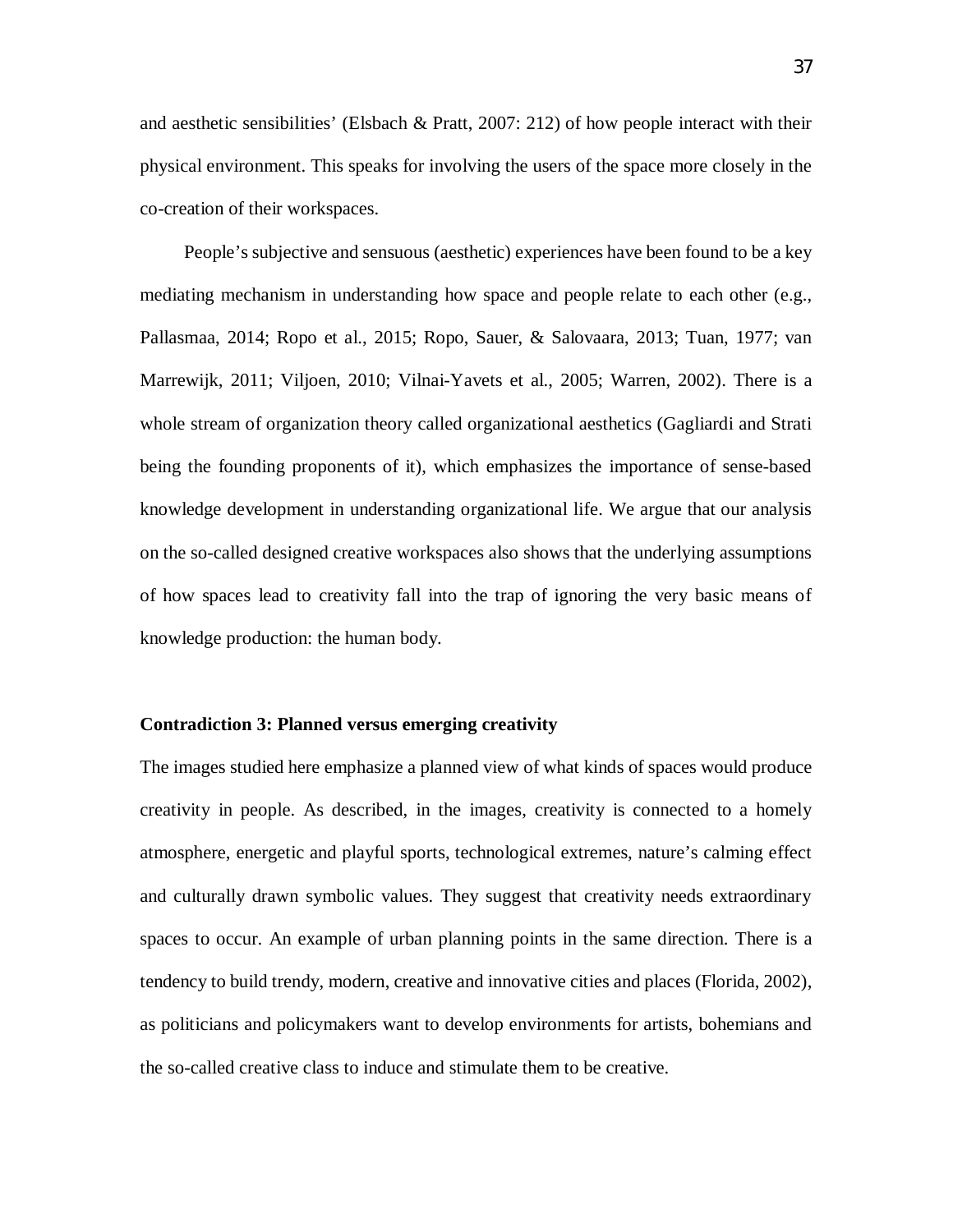Several biographies and accounts by creative people (e.g., Amabile, 1996) describe how creativity often emerges spontaneously in various kinds of places and is often unplanned. By looking into the life of art and artists, the field of work defined as the creative industries (Caves, 2000, Bilton, 2007), it appears that their workspaces are typically neither rationally planned nor look particularly 'creative' (Carlsen et al., 2012). A theatre director, describing a rehearsal process, shows us around in the theatre green room and says: 'Look, there is nothing inspirational here!' (Salovaara, 2014, 30:45). When taking a peak into the actors' rehearsal room, this is what you see: a windowless space, tiny and worn out. A low ceiling and bright fluorescence lights, filled with boxes and cabinets where actors and directors keep their props, make up and dresses, heaps of clothes, shoes and accessories everywhere (Salovaara, 2014, 30:25). The theatre director in the video (Salovaara, 2014) does not think that the space is important for creativity at all, but rather the process. According to him, the workspace should allow and enable the free movement of ideas, but it is not an active agent for producing a creative atmosphere. Creativity is something that people do rather than a planned quality of the physical place.

We are critical towards intentionally planned workspaces for creativity, and assert that creative ideas can emerge and creative work can be done in unexpected places and spaces such as on a bus, in a café, airport, on a train, or while doing mundane activities. Creativity can occur everywhere, at any time. We do not deny that creativity could be enhanced by designed workspaces, but argue that this 'planned creativity' holds a rather shallow and managerially induced understanding of the relationship between people and spaces. Elsbach and Pratt (2007) provide a systematic analysis of studies on the meaning and role of the physical environment in organizations. They refer to the complexity of the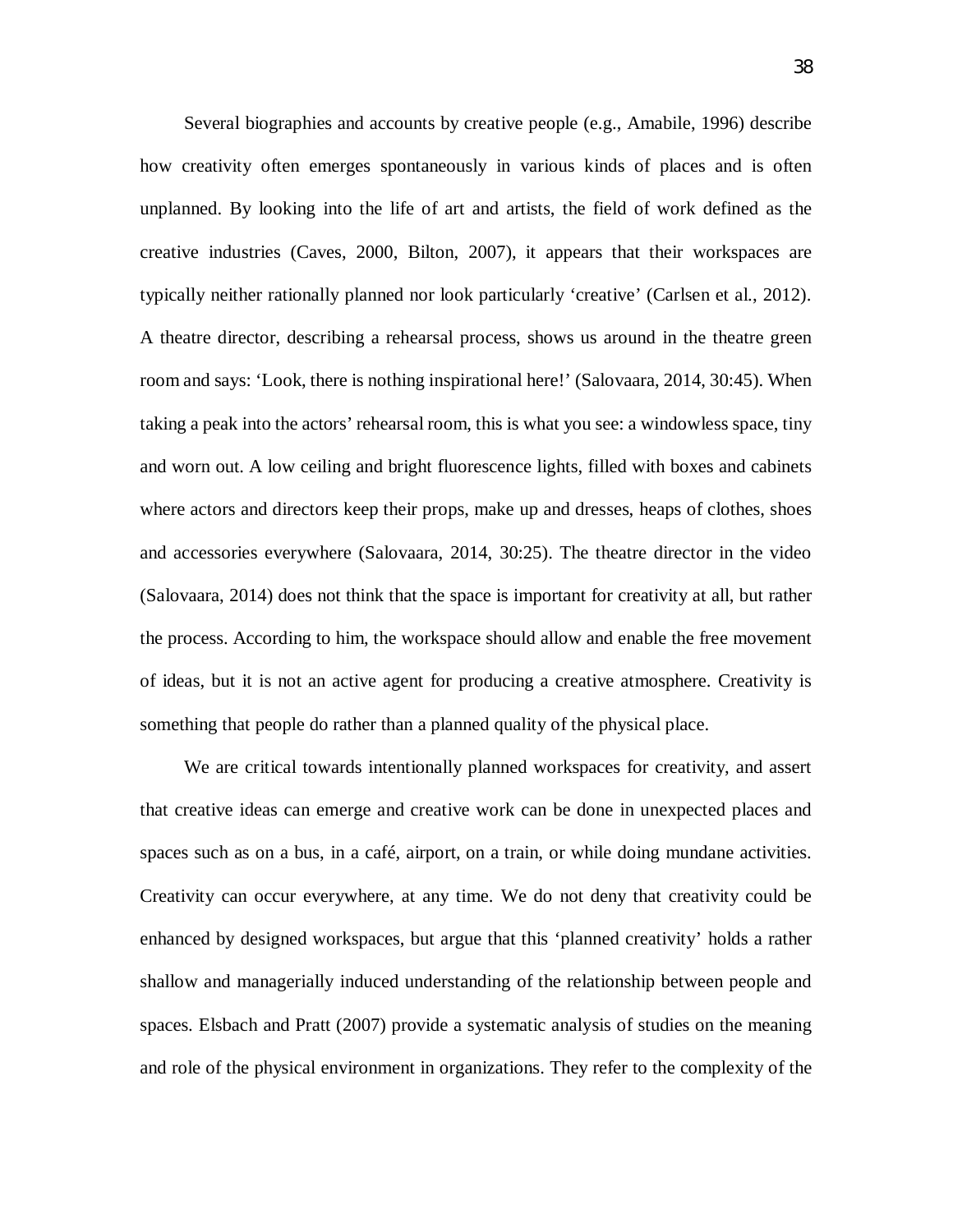phenomenon and suggest that 'the degree of manageability' of spaces should be considered against this knowledge (Elsbach & Pratt, 2007: 216).

## **SUMMARY AND CONCLUSIONS**

The article directs attention to a contemporary aspect of corporate life in its pursuit of creativity and innovation: the increasing interest in designing creative workspaces. We have problematized this 'hype' by critically describing and analysing images of 'creative workspaces' as so named by the respective companies on the Internet.

The main contribution of the study is that the so-called creative workspace designs are based on unproblematic and rather standardized views of organizational creativity. First, we found recurrent patterns of constructing a workspace to produce creativity in physical settings that resemble home, sports and play, past and future technologies, nature and symbols aligned with cultural heritage. Following that, second, creativity is presented in the images as a joyful, fun and energetic activity in a relaxing homely atmosphere or in a peaceful nature-like environment. An overly positive view characterizes organizational creativity. Third, a further analysis pointed out three contradictions.

The first contradiction deals with the emphasis on collective versus individual creativity. In the workspace images, creativity occurs in close proximity and interaction with colleagues. Constant communication and collaboration is afforded by various spatial arrangements such as large communal tables, cafés and meetings spaces. There are no signs of the lonely, depressive or chaotic moments that many creative workers would surely recognize. There is no doubt that complex issues benefit from collective problem-solving in shared spaces, but maybe a more balanced view of creativity calling for both individual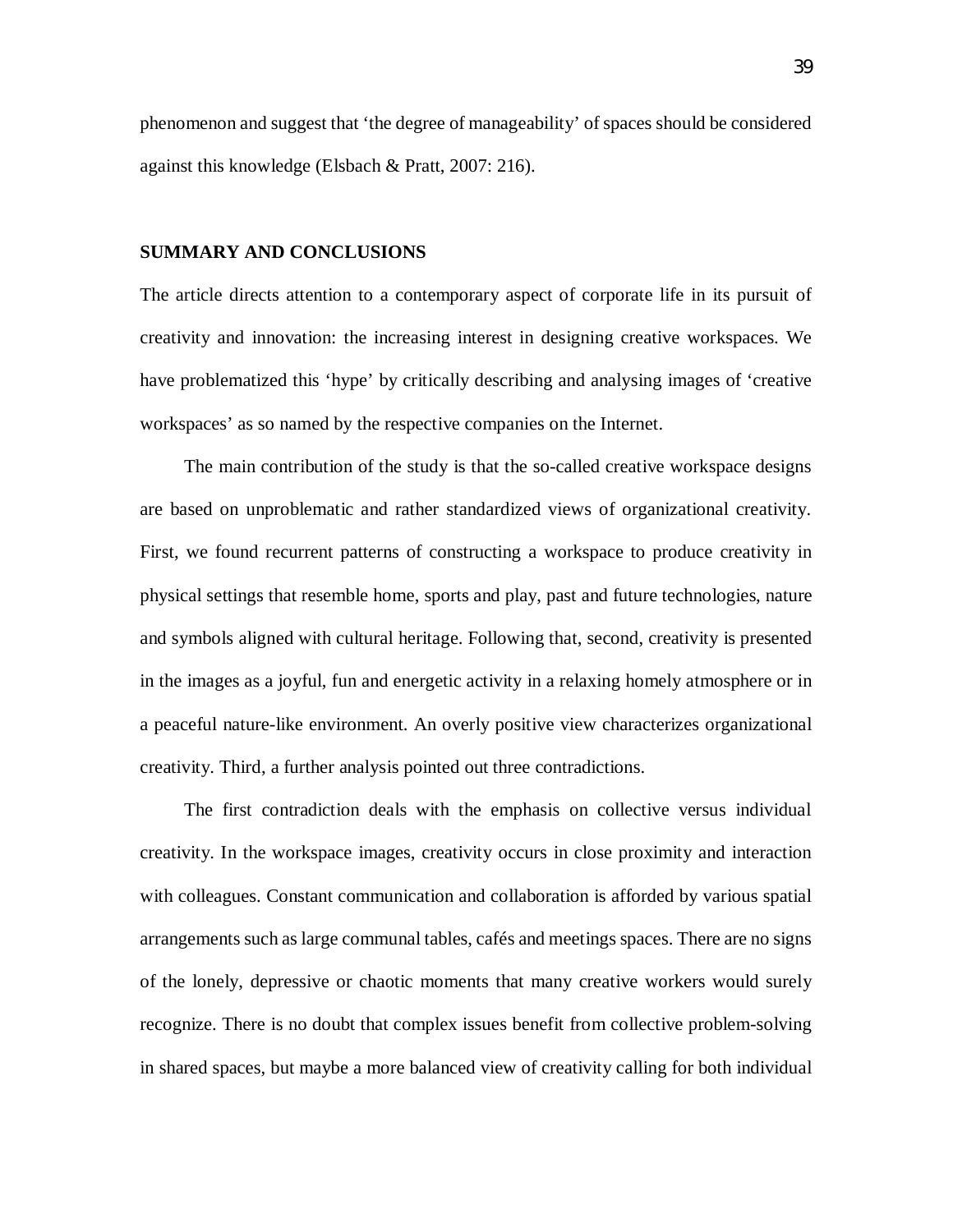and collective spaces would serve a more realistic understanding of organizational life. This is better addressed in activity-based office solutions where different types of spaces are built for different functions and needs (e.g., Appel-Meulenbroek, Groen, & Janssen, 2011).

The second contradiction has to do with whose designs are supposed to produce creativity. The analysed images were clearly designed by professional designers and architects based on their views of what is best for creative work. We brought up how recent research has strongly challenged this view by pointing out that the end-users' role in cocreating workspaces (e.g., Lundström et al., 2016) is highly important because the connection between space and human action occurs through their aesthetic and sensuous experiences (e.g., Ropo et al., 2013, 2015), not through the designers or the management in the first place.

The third contradiction addresses the extent to which creativity can be managed by spatial planning or to what extent creativity emerges in unexpected times and spaces that may have no inspirational qualities at all. We challenge the view that designed workspaces are imperative or that they are the ultimate source for nurturing and releasing organizational creativity.

In conclusion, the article provides a critical view on how space and organizational creativity are connected in corporate images on the Internet and discusses those images in the light of recent literature in a way that has not been done so far. It highlights overseen aspects in the management and organization literature while the connection of space and creativity has been earlier addressed mainly in the fields of real estate management, environmental psychology and architecture. This means that space and organizational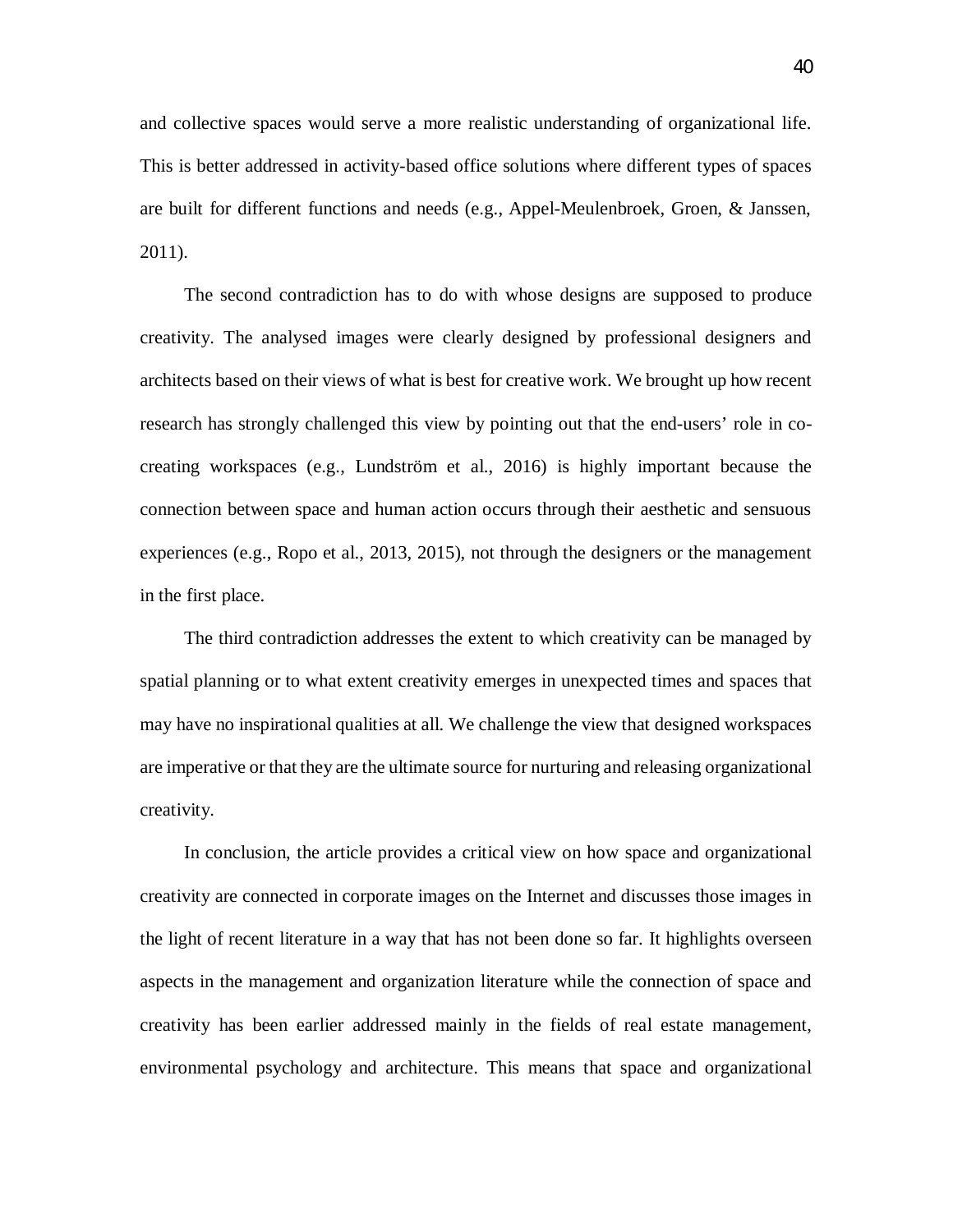creativity have been mainly discussed by other than organization and management scholars and, with some exceptions, less critically. This may have led to what we have discussed here, a hype and a rather unproblematic conceptual treatment of the phenomenon.

We think that the hype is problematic because it leads to overly generalized and standardized views on space and organizational creativity. In practice this may mean that differences in subjective preferences and experiences are overlooked while locating all employees to the same type of workspaces, which may turn out to be controversial in terms of creativity and innovation. Furthermore, building new spaces or renovating old ones is costly and companies make big investments under the belief that these will produce creativity. From this perspective, the hype of creative workspaces is a way of corporate control and 'creativity by command'. Once the employer has invested a lot of money to the premises on the one hand and the overall trend and media support the fanciful designs on the other hand, who dares challenge or criticize? Furthermore, the hype of creative workspaces has given architects and designers supremacy over the expertise of the endusers of the space.

 We have put forth a discussion on a seemingly common trend in today's corporate life and discussed the complex connection of the physical environment and organizational creativity. While doing so, we wish to point out that this is an important issue for company management to both recognize, reflect on and learn about.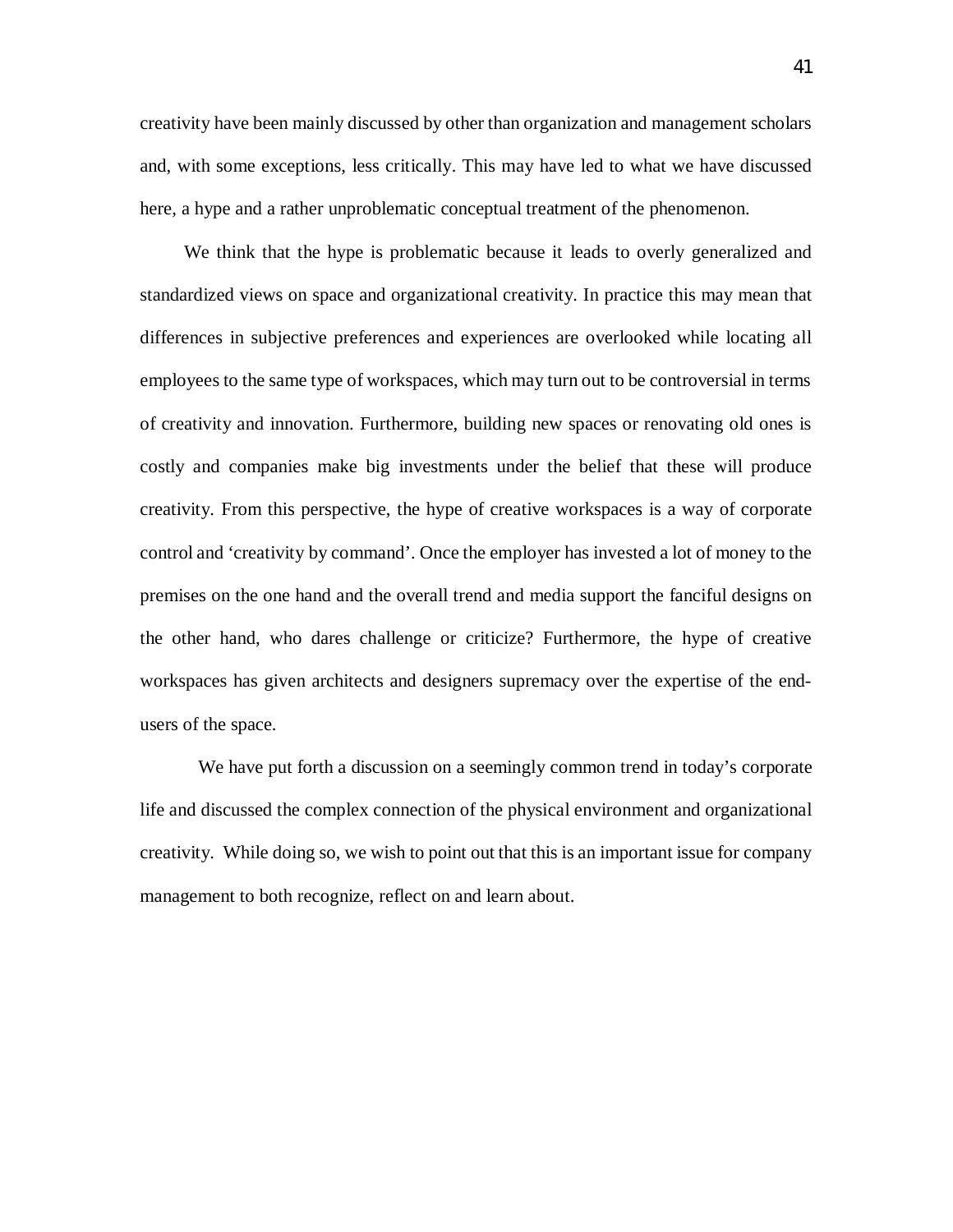## **References**

Allen, T. J. (1977). *Managing the flow of technology*. Cambridge, MA: MIT Press.

- Allen, T. J., & Henn, G. W. (2007). *The organization and architecture of innovation*: *Managing the flow of technology.* London: Elsevier.
- Alvesson, M., & Sandberg, J. (2011). Generating research questions through problematization. *Academy of Management Review*, *36*(2), 247–271.
- Alvesson, M., & Sköldberg, K. (2009). *Reflexive methodology: New vistas for qualitative research*. London: Sage.
- Amabile, T. M., Conti, R., Coon, H., Lazenby, J., & Herron, M. (1996). Assessing the work environment for creativity. *Academy of Management Journal, 39*, 1154–1184.
- Amabile, T.M., Schatzel, E.A., Moneta, G.B. & Kramer, S. J. (2004). Leader behaviors and the work environment for creativity: Perceived leader support. *Leadership Quarterly*, *15*, 5–32.
- Amabile, T. M. (1996). *Creativity in context: Update to the social psychology of creativity*. Boulder: Westview Press.
- Amabile, T. M. (2012). *Componential theory of creativity* (Harvard Business School Working Paper #12-096). Retrieved from http://www.hbs.edu/faculty/Publication%20Files/12-096.pdf
- Appel-Meulenbroek, R. (2013). Managing intellectual capital through a proper building configuration. *International Journal of Learning and Intellectual Capital, 10*(2), 137–150.
- Appel-Meulenbroek, R., Groenen, P., & Janssen, I. (2011). An end-user's perspective on activity-based office concepts. *Journal of Corporate Real Estate*, *13*(2), 122–135.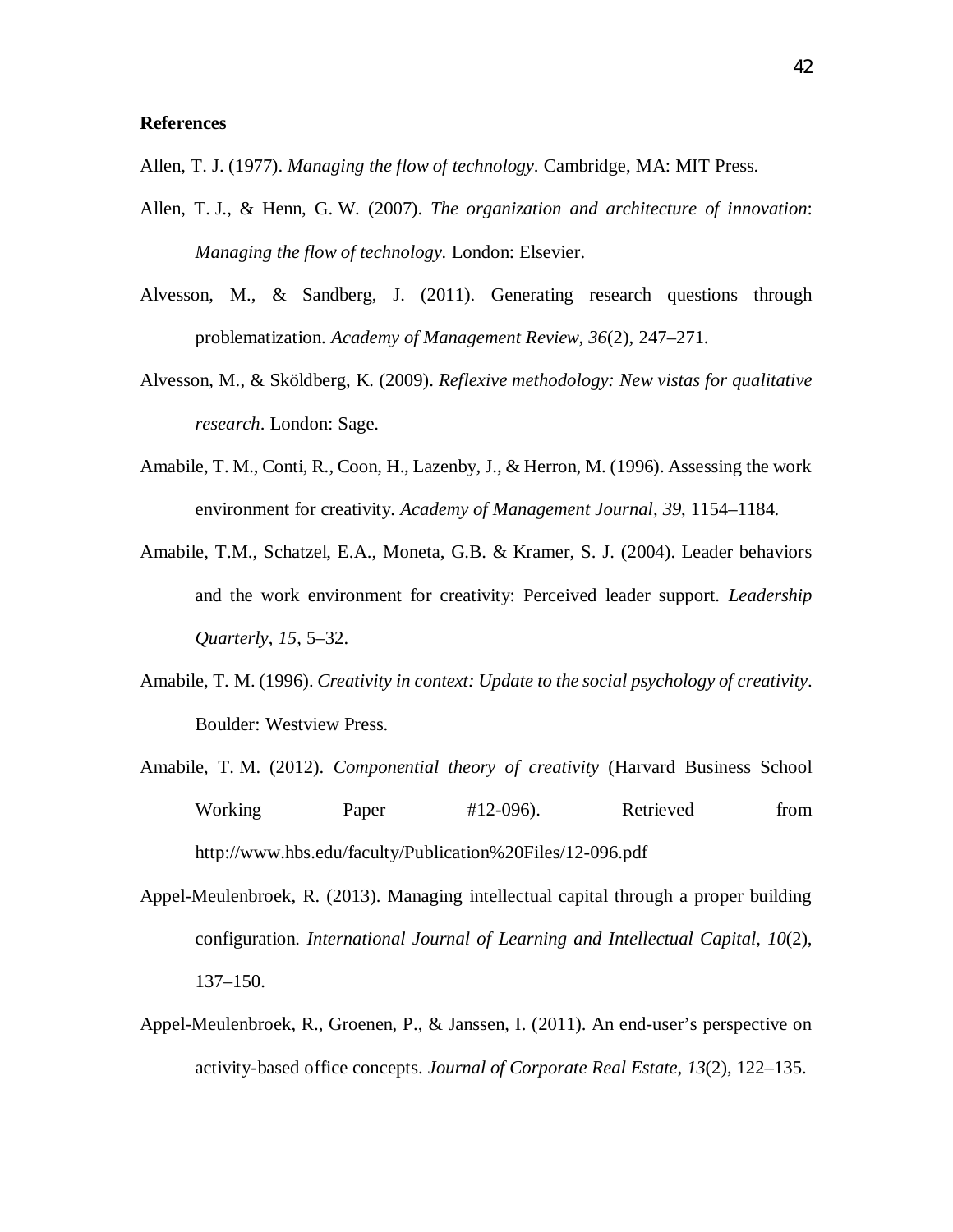- Balogun, J., & Johnson, G. (2005). From intended strategies to unintended outcomes: The impact of change recipient sensemaking. *Organization Studies, 25*(26), 1573–1601.
- Barad, K. (2003). Posthumanist performativity: Toward an understanding of how matter comes to matter. *Signs: Journal of Women in Culture and Society 28*(3), 801–831.
- Bisadi, M., Mozaffar, F., & Hosseini, S. B. (2012). Future research centers: The place of creativity and innovation. *Procedia – Social and Behavioral Sciences, 68*, 232–243.
- Bilton, C. (2007). *Management and creativity. From creative industries to creative management.* Malden, MA, USA: Blackwell Publishing.
- Cain, S. (2012). *Quiet: The power of introverts in a world that can't stop talking.* London: Penguin Books.
- Carlile, P., Nicolini, D., Langley, A., & Tsoukas, H. (Eds.). (2013). *How matter matters: Objects, artifacts and materiality in organization studies.* Oxford, UK: Oxford University Press.
- Carlsen, A., Clegg, S., & Gjersvik, R. (Eds.). (2012). *Idea work.* Oslo: Cappelen Damm Akademisk.
- Caves, R. E. (2000). *Creative industries: Contracts between art and commerce*. Cambridge, MA: Harvard University Press.
- Clegg, S. & Kornberger, M. (Eds.) (2006). *Space, organizations and management theory*. Malmö: Liber & Copenhagen Business School Press.
- Csikszentmihalyi, M. (2007). Implications of a systems perspective for the study of creativity. In R. J. Sternberg (Ed.), *Handbook of creativity* (pp. 313–335). Cambridge: Cambridge University Press.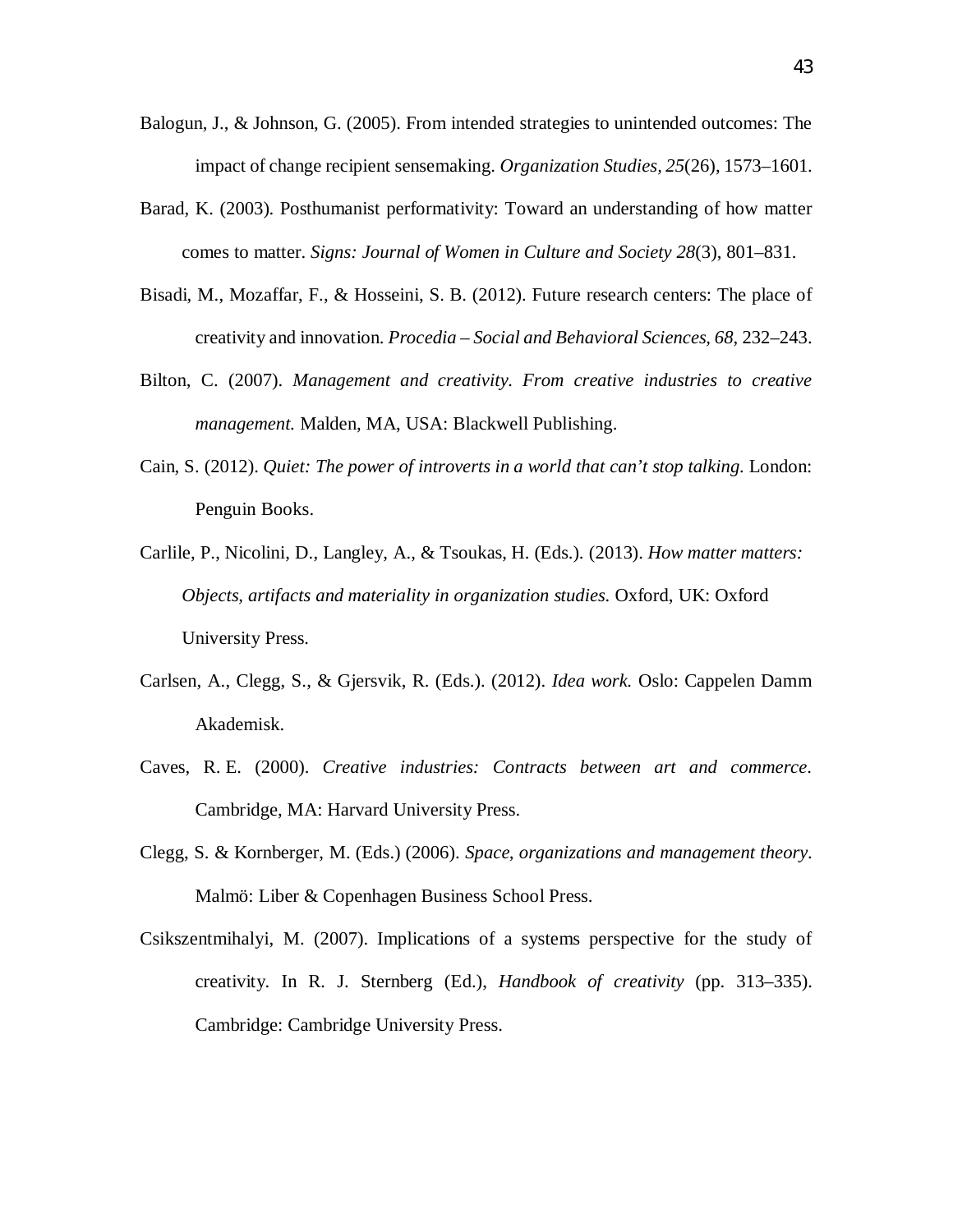- Csikszentmihalyi, M., & Sawyer, K. (1995). Shifting the focus from individual to organizational creativity. In C. M. Ford & D. A. Gioia (Eds.), *Creative action in organizations: Ivory tower visions & real world voices (pp. 67–71). Thousand Oaks:* Sage.
- Dale, K. (2005). Building a social materiality: Spatial and embodied politics in organizational control. *Organization 12*(5), 649–678.
- Dale, K., & Burrell, G. (2008). *Spaces of organization and the organization of space.* Basingstoke: Palgrave Macmillan.
- Dale, K., & Burrell, G. (2010). 'All together, altogether better': The ideal of 'community' in the spatial reorganization of the workplace. In A. van Marrewijk & D. Yanow (Eds.), *Organizational spaces: Rematerializing the workaday world* (pp. 19–40). Cheltenham, UK: Edward Elgar.
- Dale, K. & Burrell, G. (2015). Leadership and space in 3D: distance, dissent and disembodiment in the case of a new academic building. In A. Ropo, P. Salovaara, E. Sauer, & D., De Paoli (Eds.), *Leadership in spaces and places* (pp. 217–241). Cheltenham, UK: Edward Elgar.
- Davis, M. C., Leach, D. J., & Clegg, C. W. (2011). The physical environment of the office: Contemporary and emerging issues. In G. P. Hodgkinson & J. K. Ford (Eds.), *International review of industrial and organizational psychology* (pp. 193–237). Chichester, UK: Wiley.
- De Paoli, D., Røyseng, S. & Wennes, G. (2017). Embodied leadership in a digital age what can we learn from theatres? *Organizational Aesthetics* 6(1), 99–115.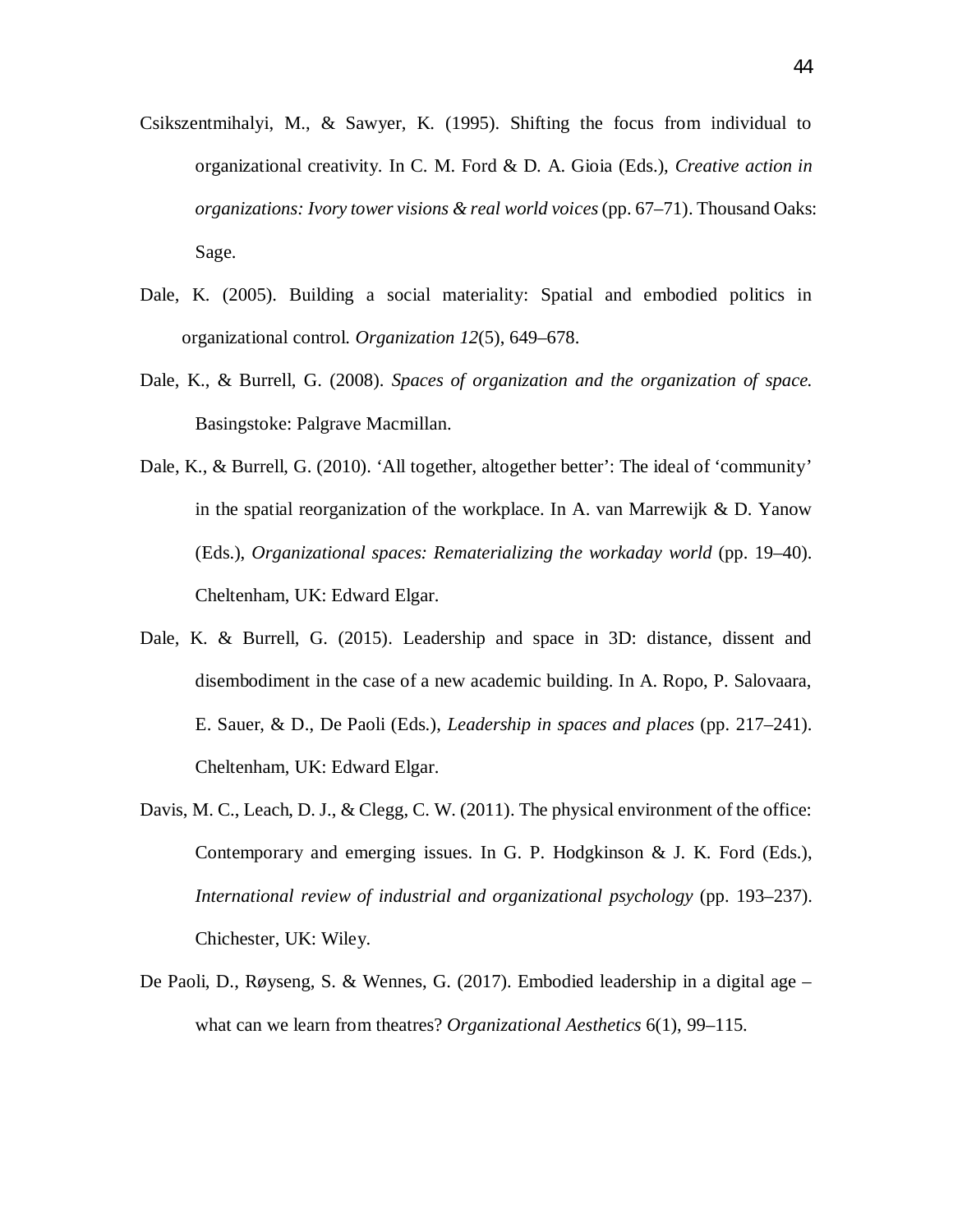- Derks, D. & Bakker, A.B. (2013). *The psychology of digital media at work.* London and New York: Routledge.
- Doorley, S., & Witthoft, S. (2012). *Make space: How to set the stage for creative collaboration.* New Jersey: Wiley.
- Dul, J., & Ceylan, C. (2011). Work environments for employee creativity. *Ergonomics, 54*(1), 12–20.
- Elsbach, K. D., & Pratt, M. G. (2007). The physical environment in organizations. *The Academy of Management Annals, 1*(1), 81–224.
- Emmitt, S., & Ruikar, K. (2013). *Collaborative design management*. London: Routledge.
- Florida, R. (2002). *The rise of the creative class: And how it is transforming work, leisure, community and everyday life*. New York, NY: Basic Books.
- Gagliardi, P. (Ed.). (1990). *Symbols and artifacts: Views of the corporate landscape*. New York, NY: Gruyter.
- Hacking, I. (1999). *The social construction of what?* Cambridge, MA and London, UK: Harvard University Press.
- Haner, U. (2005). Spaces for creativity and innovation in two established organizations. *Creativity and Innovation Management*, *14*(3), 288–298.

Hartley, J. (2004). *Creative industries*. Malden: Blackwell Publishing.

- Hennessay, B.A. & Amabile, T.M. (2016). Creativity. *Annual Review of Psychology*, *61*, 569–98.
- Howkins, J. (2001)*. The creative economy: How people make money from ideas*. London: Penguin.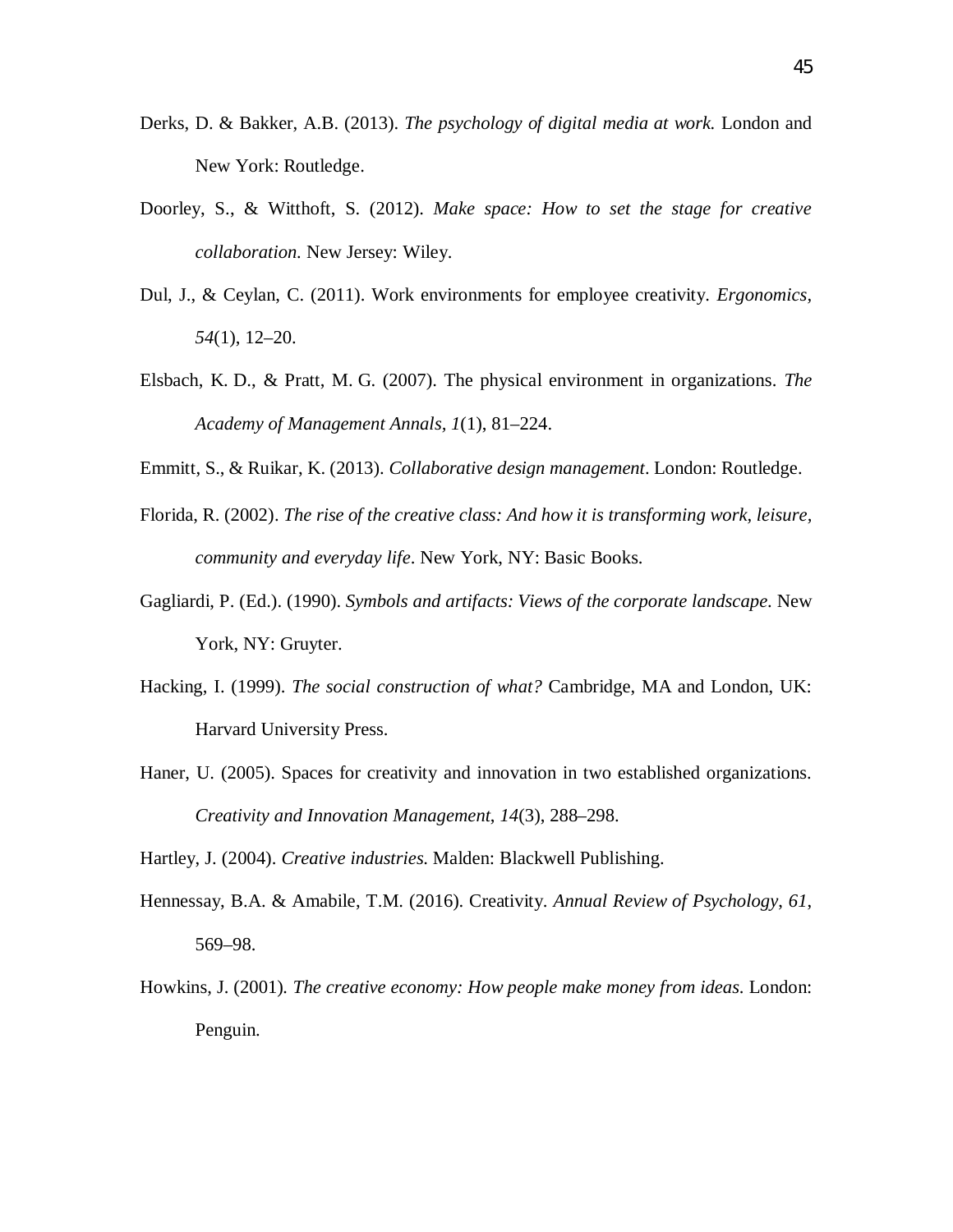- Kallio, T., Kallio, K., & Blomberg, A. J. (2015). Physical space, culture and organisational creativity: A longitudinal study. *Facilities*, *33*(5/6), 411–389.
- Kampschroer, K., & Heerwagen, J. (2005). The strategic workplace: Development and evaluation. *Building Research & Information*, *33*(4), 326–337.
- Kreiner, K. (2010). Afterword. Organizational spaces: From 'matters of fact' to 'matters of concern'. In A. van Marrewijk & D. Yanow (Eds.), *Organizational spaces: Rematerializing the workaday world* (pp. 200–211. Cheltenham, UK: Edward Elgar.
- Kristensen, T. (2004). The physical context of creativity. *Creativity and Innovation Management*, *13*(2), 89–96.

Lefebvre, H. (1991). *The production of space*. Oxford: Blackwell.

Lewis, M. & Moultrie, J. (2005). The organizational innovation laboratory. *Creativity and Innovation Management*, *14*(1), 73–83.

Lindahl, G. (2004). The innovative workplace. *Facilities*, *22*(9/10), 253–258.

- Locke, K., & Golden-Biddle, K. (1997). Constructing opportunities for contribution: Structuring intertextual coherence and problematizing in organizational studies. *Academy of Management Journal*, *40*, 1023–1062.
- Locke, K., Golden-Biddle, K., & Feldman, M. (2008). Making doubt: Generating rethinking the role of doubt in the research process. *Organization Science*, *19*(6), 907–918.
- Lundström, A., Savolainen, J., & Kostiainen, E. (2016). Case study: Developing campus spaces through co-creation. *Architectural Engineering and Design Management*, *12*(6), 409–426.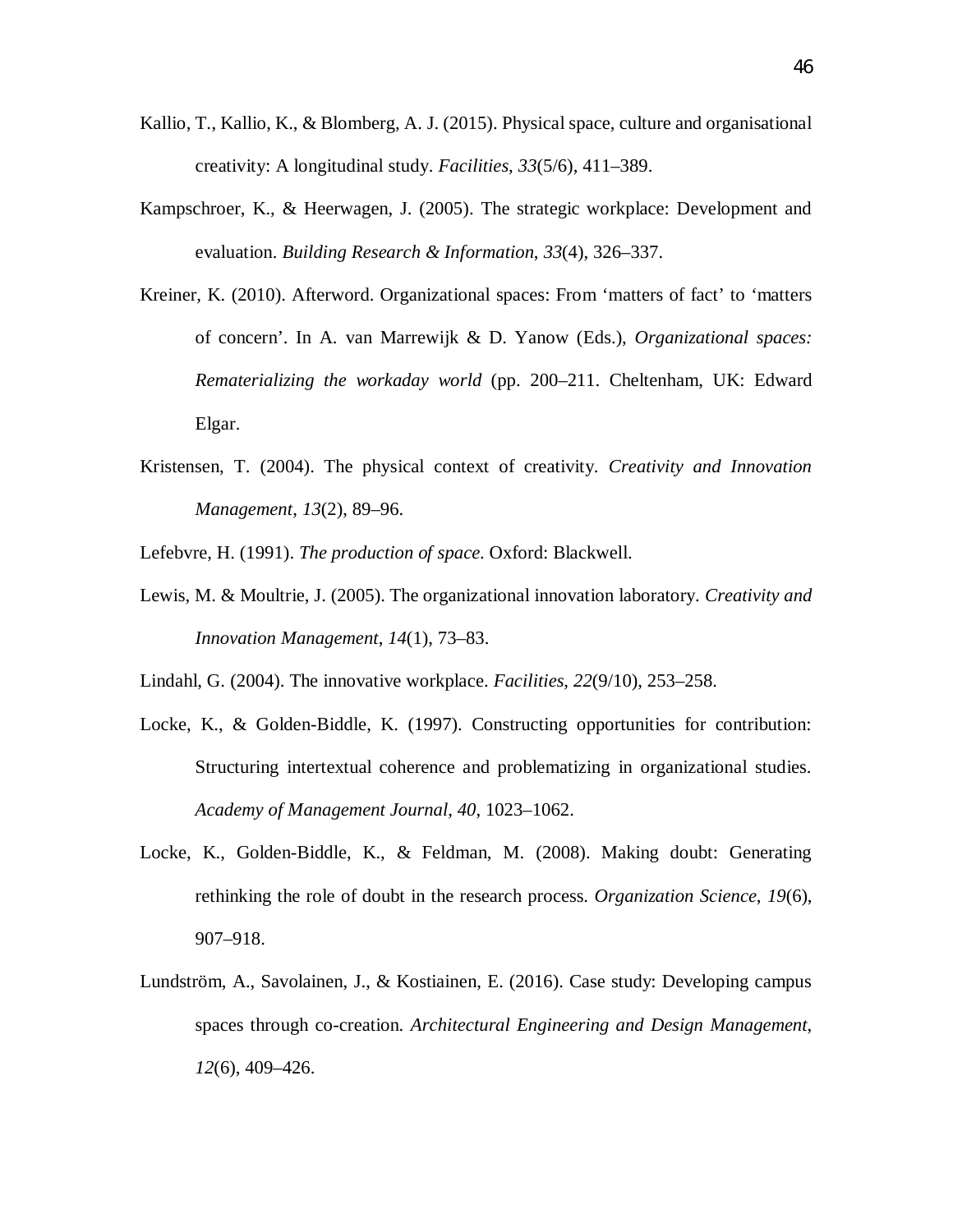- Maarleveld, M., Volker, L., & van der Voordt, T. J. M. (2009). Measuring employee satisfaction in new offices: The WODI toolkit. *Journal of Facilities Management*, *7*(3), 181–197.
- Magadley, W., & Birdi, K. (2009). Innovation labs: An examination into the use of physical spaces to enhance organizational creativity. *Creativity and Innovation Management*, *18*(4), 315–325.
- Martens, Y. (2011). Creative workplace: Instrumental and symbolic support for creativity. *Facilities*, *29*(1/2), 63–79.
- McCoy, J. M. (2005). Linking the physical work environment to creative context. *Journal of Creative Behaviour*, *39*(3), 169–191.
- Mumford, M. D. (2003). Where have we been, where are we going? Taking stock in creativity research. *Creativity Research Journal*, *15*, 107–120.
- Mumford, M. (Ed.) (2012). *Handbook of Organizational Creativity*. London: Elsevier.
- Mumford, M. D., & Gustafson, S. B. (1988). Creativity syndrome: Integration, application and innovation. *Psychological Bulletin*, *103*, 27–43.
- Orlikowski, W. (2007). Sociomaterial practices: Exploring technology at work. *Organization Studies*, *28*, 1435–1448.
- Pallasmaa, J. (2014). Space, place, and atmosphere: Peripheral perception in existential experience. In C. Borch (Ed.), *Architectural atmospheres: On the experience and politics of architecture* (pp. 18–41). Basel, Germany: Birkhäuser.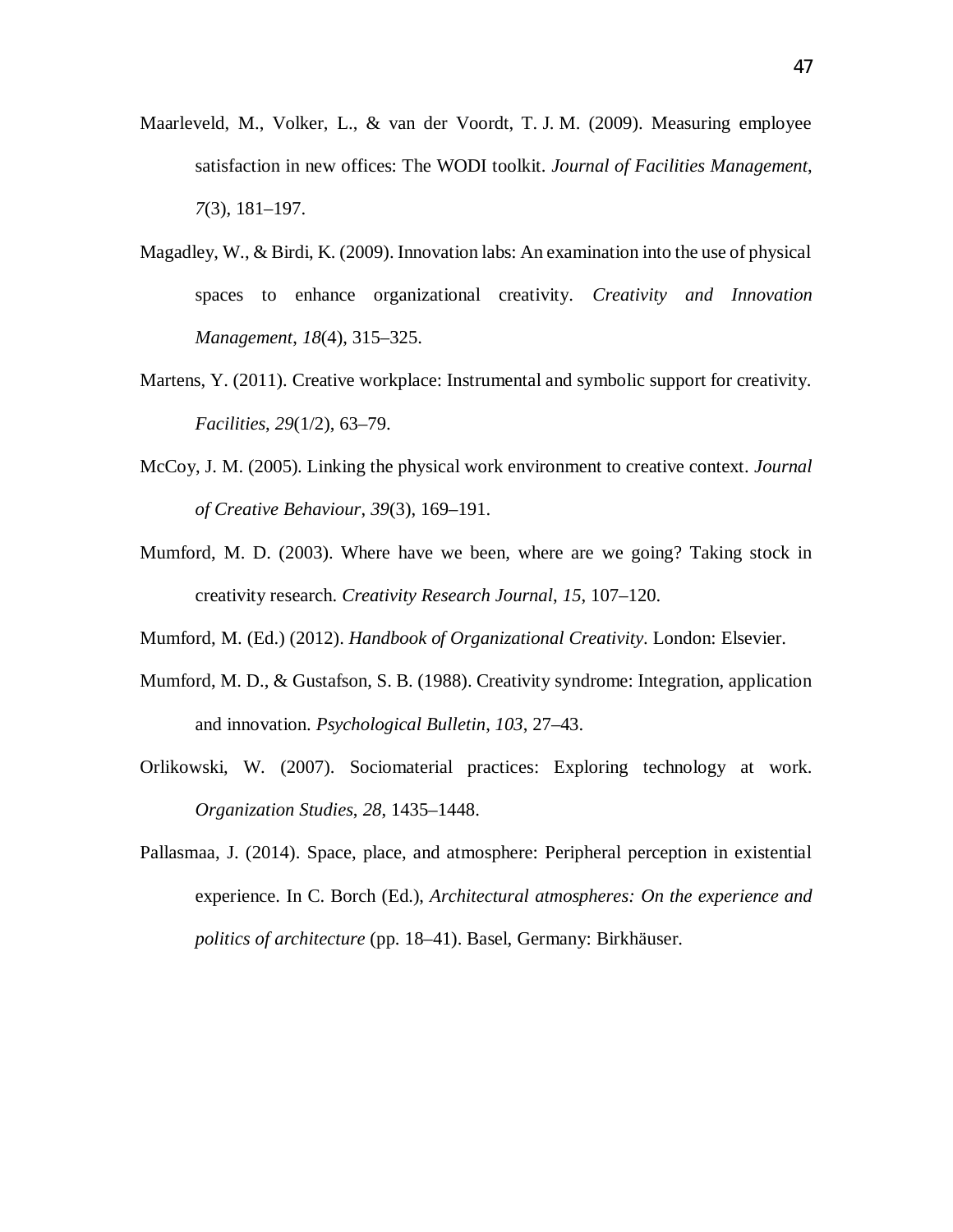- Panayiotou, A., & Kafiris, K. (2010). Firms in film: Representations of organizational space, gender and power. In A. van Marrewijk & D. Yanow (Eds.), *Organizational spaces: Rematerializing the workaday world* (pp. 174–199). Cheltenham, UK: Edward Elgar.
- Prahalad, C. K., & Ramaswamy, V. (2004). *The future of competition: Co-creating unique value with customers*. Boston, MA: Harvard Business School Press.
- Rafaeli, A., & Vilnai-Yavetz, I. (2004). Instrumentality, aesthetics and symbolism of physical artifacts as triggers of emotions. *Theoretical Issues in Ergonomics Science*, *5*(1), 91–112.
- Ropo, A., Salovaara, P., Sauer, E., & De Paoli, D. (Eds.). (2015). *Leadership in spaces and places*. Cheltenham, UK: Edward Elgar.
- Ropo, A., Sauer, E., & Salovaara, P. (2013). Embodiment of leadership through material place. *Leadership, 9*(3), 378–395.
- Sailer, K. (2011). Creativity as social and spatial process. *Facilities*, *29*(1/2), 6–18.
- Salovaara, P. (2014). Video leadership in spaces and places. *Organizational Aesthetics, 3*(1), 79. Retrieved from http://digitalcommons.wpi.edu/oa/vol3/iss1/8
- Shalley, C. E., & Gilson, L. L. (2004). What leaders need to know: A review of social and contextual factors that can foster or hinder creativity. *Leadership Quarterly*, *15*, 33–53.
- Shalley, C.E., Zhou, J., & Oldham, G.R. (2004). The effects of personal and contextual characteristics of creativity. Where should we go from here? *Journal of Management*, *30* (6), 933–958.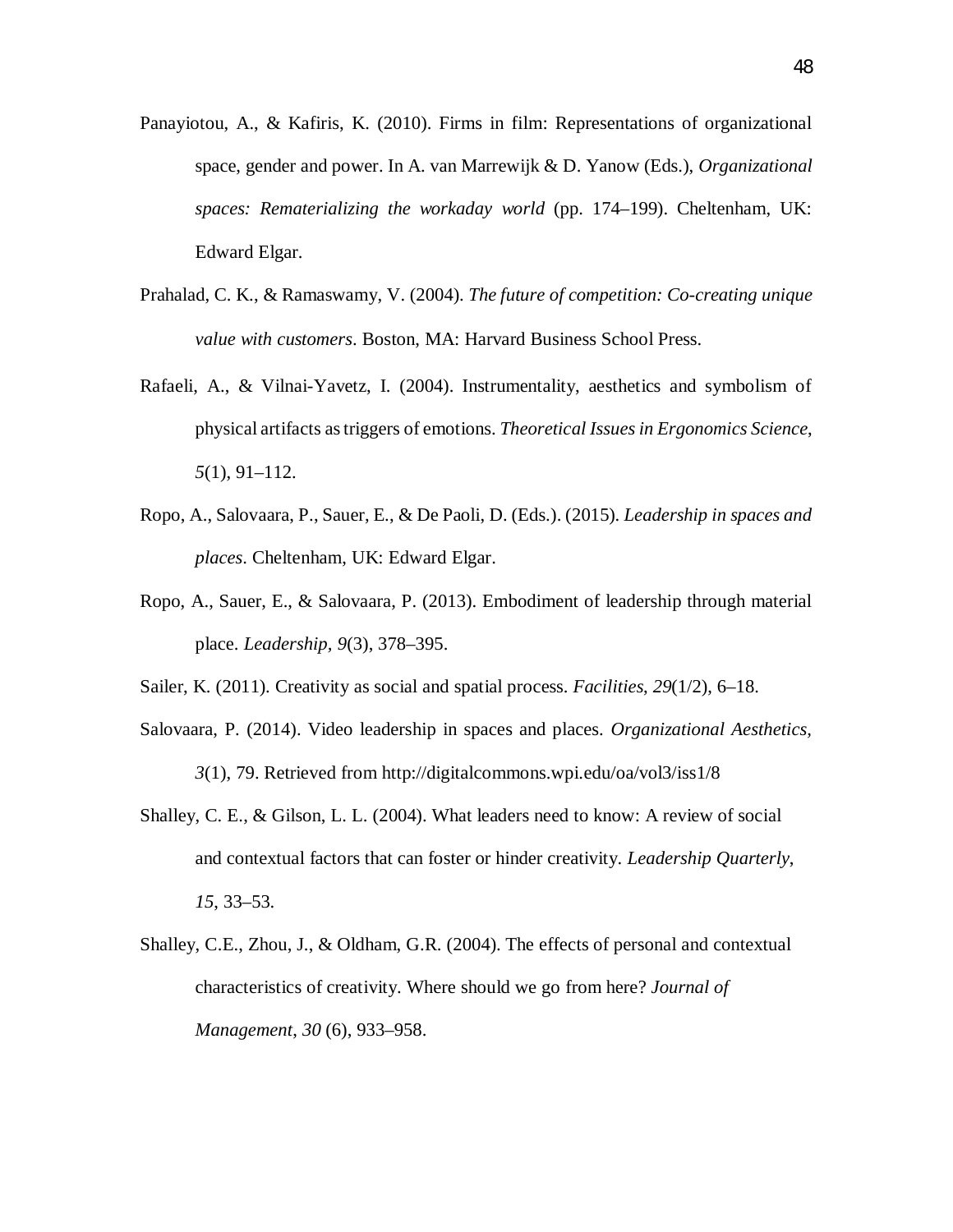- Strati, A. (1992). Aesthetic understanding of organizational life. *Academy of Management Review, 17*, 568–581.
- Strati, A. (2007). Sensible knowledge and practice-based learning. *Management Learning, 38*(1), 61–77.
- Styhre, A., & Sundgren, M. (2005). *Managing creativity in organizations: Critique and practices.* Basingstoke: Palgrave Macmillan.
- Tuan, Y.-F. (1977). *Space and place: The perspective of experience*. Minnesota, MN: University of Minnesota Press.
- van Marrewijk, A. (2011). Aesthetic experiences of designed organisational space. *Journal of Work Organization and Emotion*, *4*(1), 61–77.
- van Marrewijk, A., & Yanow, D. (Eds.). (2010). *Organizational spaces: Rematerializing the workaday world.* Cheltenham, UK: Edward Elgar.
- Viljoen, M. (2010). Embodiment and the experience of built space: The contributions of Merleau-Ponty and Don Ihde. *South African Journal of Philosophy, 29*(3), 306– 329.
- Vilnai-Yavetz, I., Rafaeli, A., & Schneider-Yaacov, C. (2005). Instrumentality, aesthetics and symbolism of office design. *Environment and Behavior*, *37*(4), 533–551.
- Vischer, J. C., & Zeisel, J. (2008, July). Process management: Bridging the gap between research and design. *Design & Health Scientific Review*: *Evidence-Based Design*. Retrieved from  $\blacksquare$ https://fenix.tecnico.ulisboa.pt/downloadFile/3779577351816/EBD%20Vischer% 20Zeisel%20in%20WHD-08.pdf